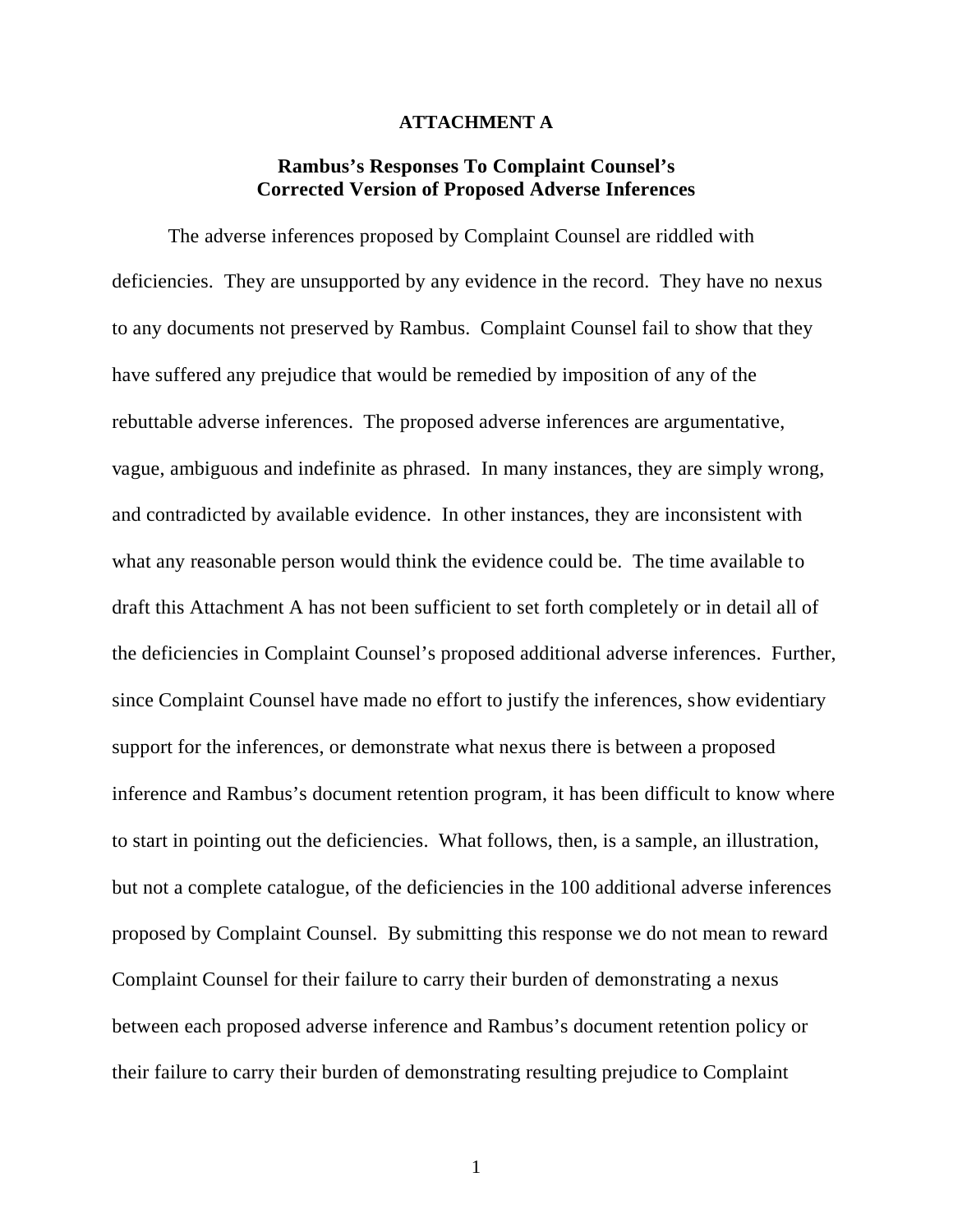Counsel that only imposition of the inference would alleviate. Further, we do not mean to suggest by providing this response that Complaint Counsel have satisfied the standards for reconsideration of Judge Timony's Order Re Default Judgment.

| <b>Proposed Adverse Inference</b>                                                                                                                                                                                                                                                                                              | <b>Rambus's Response</b>                                                                                                                                                                                                                                                                                                                                                                                                                                                                                                                                                               |
|--------------------------------------------------------------------------------------------------------------------------------------------------------------------------------------------------------------------------------------------------------------------------------------------------------------------------------|----------------------------------------------------------------------------------------------------------------------------------------------------------------------------------------------------------------------------------------------------------------------------------------------------------------------------------------------------------------------------------------------------------------------------------------------------------------------------------------------------------------------------------------------------------------------------------------|
| From its inception, Rambus's business<br>1.<br>strategy has been to obtain high royalties<br>through licensing its technology for use in a<br>widely adopted DRAM industry standard.                                                                                                                                           | Rambus's business plans, from Rambus's<br>inception, have been produced and many<br>Rambus witnesses have been questioned about<br>them. No documents regarding business<br>strategy have been shown not to have been<br>preserved. Further, Rambus's licensing<br>efforts, the royalties it has sought and the<br>royalties it has been paid have been fully<br>discovered, including through discovery of<br>Rambus and of third parties. The use of the<br>phrases "high" and "widely" are ambiguous<br>and indefinite and proof would plainly be<br>required to give them meaning. |
| From its inception, Rambus knew that<br>2.<br>industry standards play a critically important<br>role in the DRAM marketplace.                                                                                                                                                                                                  | What Rambus's witnesses know about industry<br>standards, both those established by SSOs and<br>those that were <i>de facto</i> standards, has been<br>fully discovered. To the extent such<br>knowledge was memorialized in business<br>plans, those plans have been produced. There<br>is no reason to think that documents not<br>preserved contained information that would<br>shed light on this issue. The use of the phrase<br>"critically important" is ambiguous and<br>indefinite.                                                                                           |
| From its inception, Rambus knew that<br>3.<br>at any given time there is likely to be only one<br>dominant industry standard for commodity (as<br>opposed to specialized) DRAMs, and that all<br>commodity DRAM producers are forced by<br>market forces to produce products complying<br>with the dominant industry standard. | First of all, this is not true. So, it is unlikely to<br>have been set forth in this way in any Rambus<br>documents, or in any other company's<br>documents. As for the role of standards, many<br>Rambus documents that discuss various views<br>and aspects of that issue have been produced.<br>There is no evidence that any other documents<br>discussing this subject have not been<br>preserved, particularly since the most likely<br>type of document containing such discussion                                                                                              |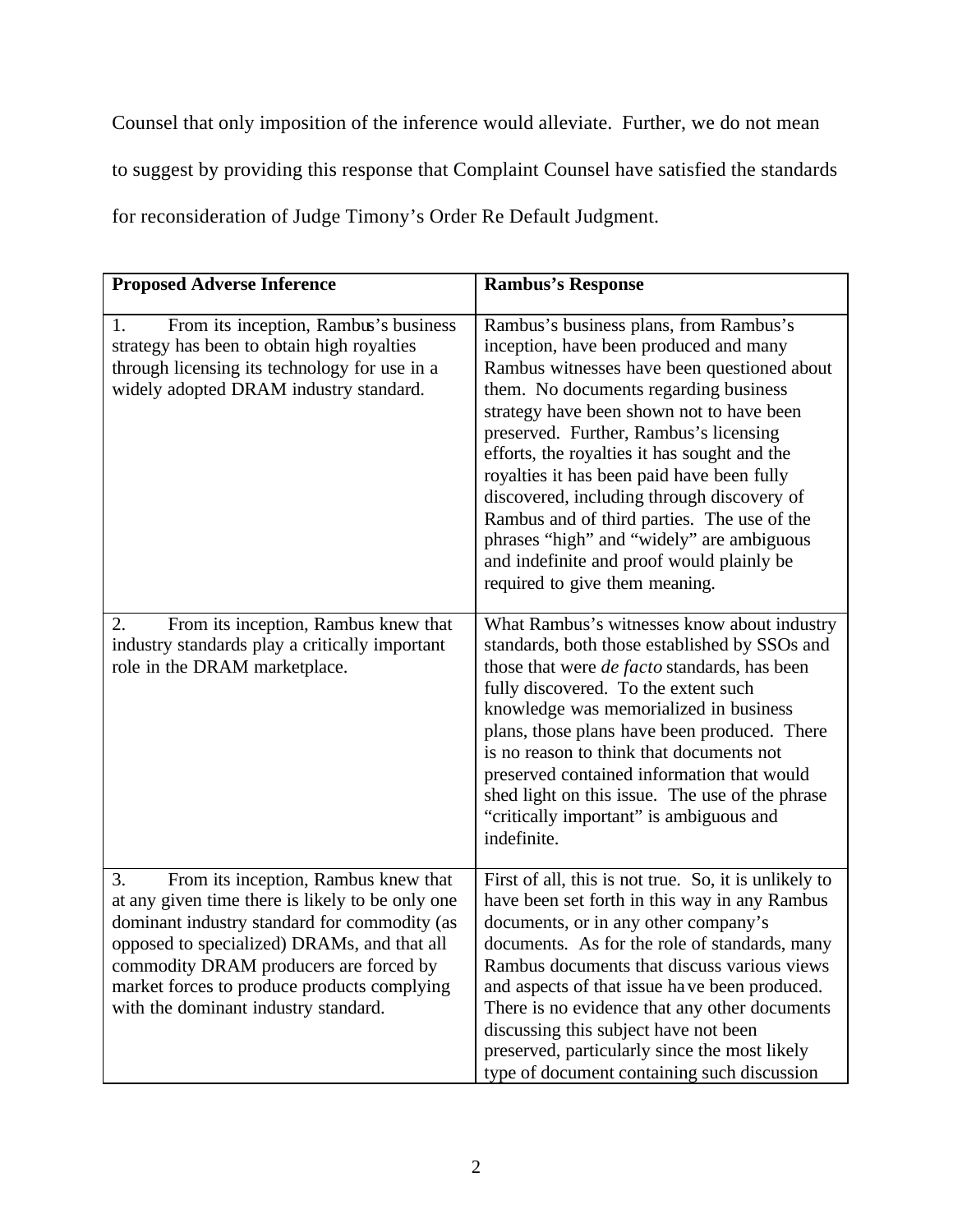| <b>Proposed Adverse Inference</b>                                                                                                                                                                                                                                                                                                                                                        | <b>Rambus's Response</b>                                                                                                                                                                                                                                                                                                                                                                                                                                                                                                                                                                                      |
|------------------------------------------------------------------------------------------------------------------------------------------------------------------------------------------------------------------------------------------------------------------------------------------------------------------------------------------------------------------------------------------|---------------------------------------------------------------------------------------------------------------------------------------------------------------------------------------------------------------------------------------------------------------------------------------------------------------------------------------------------------------------------------------------------------------------------------------------------------------------------------------------------------------------------------------------------------------------------------------------------------------|
|                                                                                                                                                                                                                                                                                                                                                                                          | would be a business plan.                                                                                                                                                                                                                                                                                                                                                                                                                                                                                                                                                                                     |
| From its inception, Rambus knew that<br>4.<br>the most valuable DRAM-related patents are<br>ones that cover technologies that must be used<br>to be in compliance with the dominant industry<br>standard.                                                                                                                                                                                | This is a quote, out of context, from a<br>document Rambus produced to Complaint<br>Counsel. One would think they would not<br>argue that evidence to support this fact was not<br>preserved.                                                                                                                                                                                                                                                                                                                                                                                                                 |
| Through most of the 1990s, Rambus's<br>5.<br>primary business strategy was to establish its<br>proprietary RDRAM architecture as the<br>dominant industry standard for modern DRAM<br>devices, and then to charge high royalties for<br>the use of RDRAM technology.                                                                                                                     | As noted above, Rambus's strategy has been<br>fully discovered, including from Rambus and<br>the entities with whom it dealt, and attempted<br>to deal. The royalties it has sought, and the<br>royalties it has been paid, have been fully<br>discovered. "High" is ambiguous and<br>indefinite.                                                                                                                                                                                                                                                                                                             |
| In or around early 1992, Rambus<br>6.<br>developed an alternative plan for obtaining<br>high royalties associated with DRAM industry<br>standards — namely, a plan to secure patent<br>rights over alternative standards that were<br>emerging to compete with RDRAM, including<br>but not limited to JEDEC's work on SDRAM<br>standards.                                                | This is not true. Initially, Rambus did not want<br>to license its patents for use in any product<br>other than RDRAM. It did not want to see its<br>inventions implemented in ways that were not<br>subject to Rambus's quality control and that<br>resulted in conflicting product specifications.<br>As we have only recently learned,<br>. This was a plan to survive<br>and an effort to realize some of the value<br>inherent in the Farmwald/Horowitz inventions.<br>, in part because of the<br>DOJ's desire to protect the sanctity of its<br>investigation into DRAM manufacturer price-<br>fixing. |
| From roughly mid-1992 through late<br>7.<br>1999 or early 2000, Rambus simultaneously<br>pursued two alternative strategies for obtaining<br>patent rights over widely adopted DRAM<br>industry standards: (1) its public strategy of<br>achieving market success with its RDRAM<br>proprietary technology; and (2) its private and<br>secretive strategy of securing patent rights over | This is not true. See no. 6 above.                                                                                                                                                                                                                                                                                                                                                                                                                                                                                                                                                                            |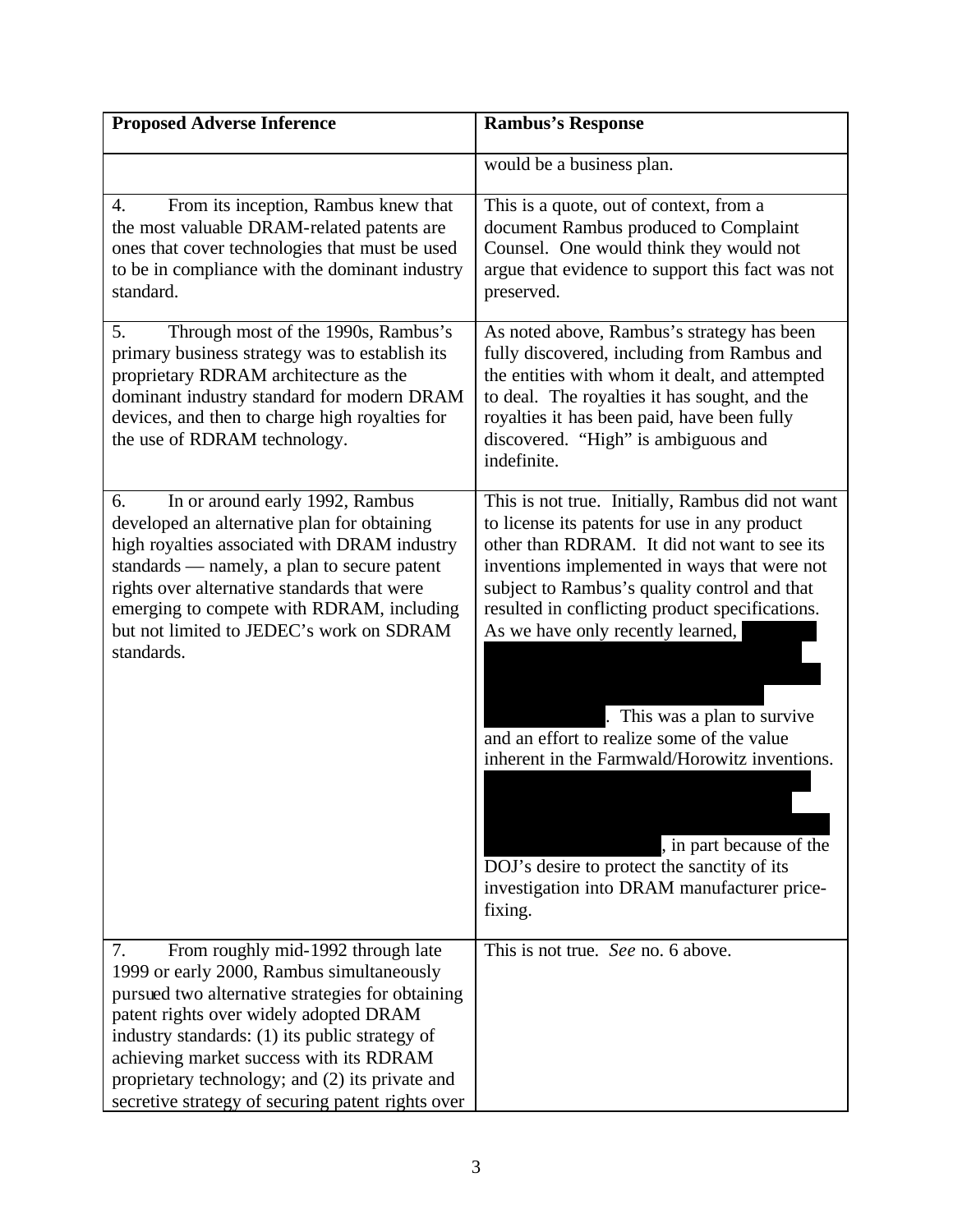| <b>Proposed Adverse Inference</b>                                                                                                                                                                                                                                                                                                                                   | <b>Rambus's Response</b>                                                                                                                                                                                                                                                                                                                                                                                                                                                                                                                                                                                                                                                                                              |
|---------------------------------------------------------------------------------------------------------------------------------------------------------------------------------------------------------------------------------------------------------------------------------------------------------------------------------------------------------------------|-----------------------------------------------------------------------------------------------------------------------------------------------------------------------------------------------------------------------------------------------------------------------------------------------------------------------------------------------------------------------------------------------------------------------------------------------------------------------------------------------------------------------------------------------------------------------------------------------------------------------------------------------------------------------------------------------------------------------|
| JEDEC's RAM standards.                                                                                                                                                                                                                                                                                                                                              |                                                                                                                                                                                                                                                                                                                                                                                                                                                                                                                                                                                                                                                                                                                       |
| 8.<br>Rambus referred to the second strategy<br>as "playing the IP card" against DRAM<br>markers.                                                                                                                                                                                                                                                                   | Presumably Complaint Counsel mean makers<br>or manufacturers, rather than markers. In any<br>event, this quote is taken, again out of context,<br>from a document that Rambus produced.<br>Thus, there is no basis for an adverse inference.<br>The evidence that these words were used<br>exists; Complaint Counsel have quoted it here.                                                                                                                                                                                                                                                                                                                                                                             |
| Rambus's central business objective<br>9.<br>throughout the 1990s was to work aggressively<br>toward achieving market success for RDRAM,<br>with the understanding that it failed to succeed<br>with RDRAM, it would "play the IP card" —<br>i.e, assert patent claims over competing<br>standards, principally including JEDEC's<br>SDRAM and DDR SDRAM standards. | A portion of this is true; a portion is not.<br>Certainly all the evidence of Rambus's central<br>business objective – memorialized in business<br>plans, Board of Directors minutes, etc. - has<br>been produced. And, after the DRAM<br>manufacturers implemented their boycott of<br>RDRAM and after they persisted in using in<br>SDRAM and later in DDR SDRAM<br>technology they knew Rambus had invented,<br>Rambus was left with no choice but to sue for<br>patent infringement.                                                                                                                                                                                                                              |
| From roughly late 1996 through<br>10.<br>sometime in 1999, Rambus placed great hope<br>and confidence in the potential for RDRAM —<br>with the strong backing of Intel - to succeed<br>as the dominant DRAM industry standard.                                                                                                                                      | It is true that Rambus placed great hope and<br>confidence in the potential for RDRAM, as did<br>Intel and many other companies, such as Dell.<br>But,<br>, Rambus's hopes and confidence<br>were dealt a blow. But, of importance here, all<br>the evidence of this is available. What we have<br>here is simply Complaint Counsel's effort to<br>twist the available evidence into an inference<br>that is misleading and argumentative. It<br>appears that perhaps Complaint Counsel have<br>simply taken their proposed Findings and have<br>asked Your Honor to accept each of them as an<br>adverse inference, despite the fact that the<br>evidence on those Findings, on both sides, is<br>readily available. |
| Rambus' strategy was to conceal its<br>11.<br>JEDEC-related patents and patent applications<br>unless or until its relationship with Intel "blew                                                                                                                                                                                                                    | This is not true. Rambus did disclose its<br>patents and its patent application on numerous<br>occasions before                                                                                                                                                                                                                                                                                                                                                                                                                                                                                                                                                                                                       |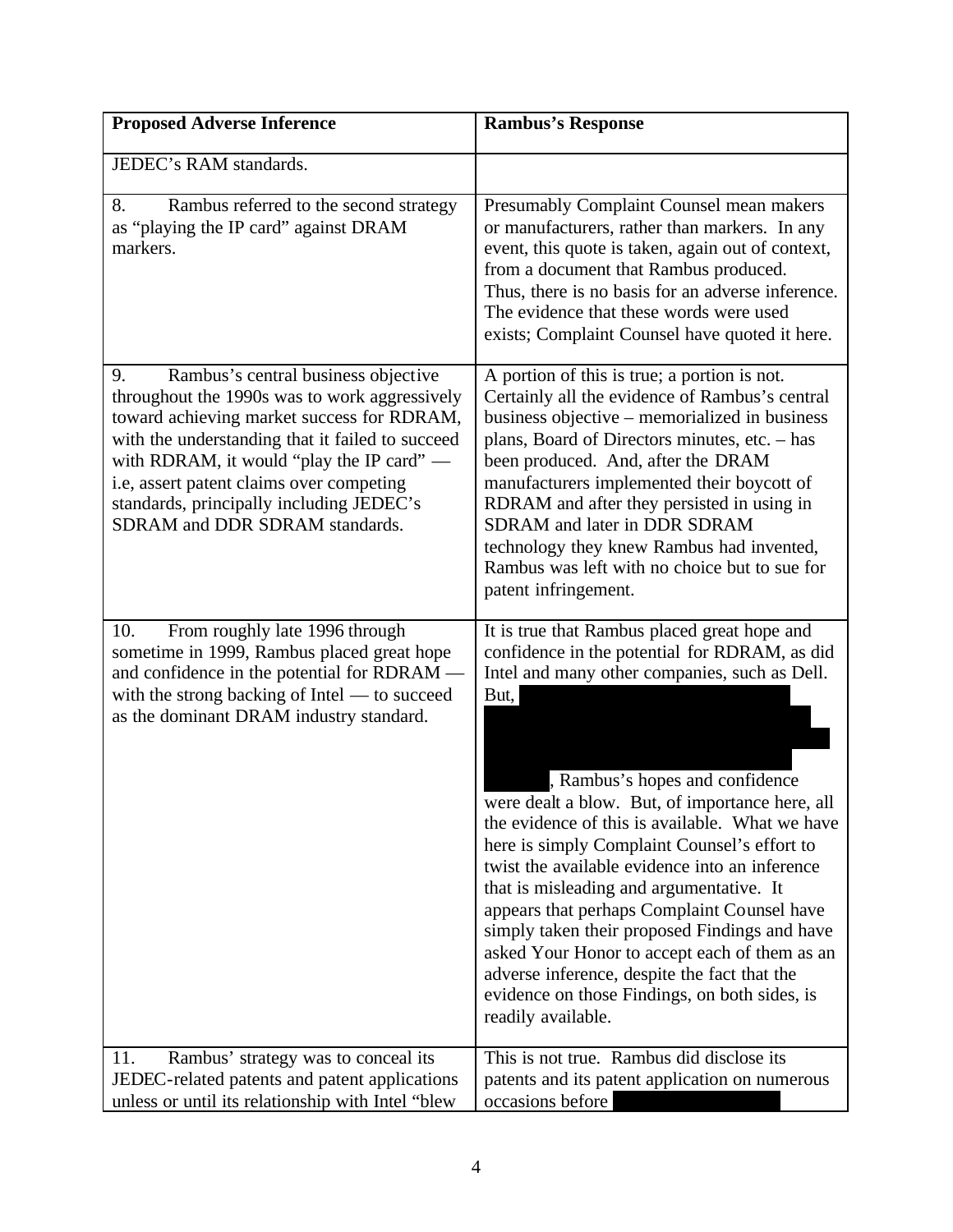| <b>Proposed Adverse Inference</b>                                                                                                                                                                                                                                                                                                                      | <b>Rambus's Response</b>                                                                                                                                                                                                                                                                                                                                         |
|--------------------------------------------------------------------------------------------------------------------------------------------------------------------------------------------------------------------------------------------------------------------------------------------------------------------------------------------------------|------------------------------------------------------------------------------------------------------------------------------------------------------------------------------------------------------------------------------------------------------------------------------------------------------------------------------------------------------------------|
| $up.$ "                                                                                                                                                                                                                                                                                                                                                | . Further, this was<br>never Rambus's strategy. Also, as noted<br>above, Rambus's strategies have been fully<br>discovered. It also is worth noting that a<br>statement that a relationship "blew up" is not<br>they type of factual finding, or factual<br>inference, that Your Honor or any fact-finder<br>would be likely to make.                            |
| 12.<br>Rambus's relationship with Intel did<br>"blow up" in 1999, and the same month that<br>this occurred Rambus shifted aggressively to<br>its alternative business strategy of "playing the<br>IP card" - i.e., enforcing JEDEC-related<br>patents — against DRAM makers, and others<br>whose products interoperate with DRAMs<br>(e.g., chipsets). | Again, this is inconsistent with reality. See no.<br>11 above. It also has the same deficiencies as<br>no. 11, including because of the use of the<br>phrases "blow up," "aggressively," "playing<br>the IP card," etc.                                                                                                                                          |
| In enforcing its JEDEC-related patents<br>13.<br>against DRAM makers, Rambus was<br>determined to charge royalties higher than the<br>royalties that it charged for its proprietary<br>RDRAM technology.                                                                                                                                               | It is a matter of record, and discovery is<br>fulsome and complete with regard to the<br>royalties Rambus has charged, and the<br>royalties it has sought to charge, in different<br>license agreements and with respect to<br>different licensed products. There is absolutely<br>no reason for an adverse inference that<br>addresses this issue.              |
| Rambus set its royalties for SDRAM<br>14.<br>and DDR SDRAM devices at levels (.75% and<br>3.5%, respectively) that it believed would<br>cause these products to be less competitive vis-<br>a-vis RDRAM.                                                                                                                                               | See no. 13 above. Further, this inference<br>misstates the record evidence regarding what<br>Rambus believed.                                                                                                                                                                                                                                                    |
| Thus, in asserting JEDEC-related<br>15.<br>patents, Rambus sought to achieve two primary<br>goals: (1) collecting massive revenues off of<br>the production of DRAMs complying with the<br>industry-dominant JEDEC standards, and (2)<br>reducing competition for its proprietary<br>DRAM architecture.                                                | Again, Rambus's business plans and other<br>planning documents have been produced.<br>What Rambus's goals were has been the<br>subject of comprehensive discovery. The<br>inference proposed by Complaint Counsel is<br>inconsistent with the record evidence and, in<br>any event, not justified by a failure to preserve<br>documents unrelated to this issue. |
| Through its assertion of JEDEC-related<br>16.                                                                                                                                                                                                                                                                                                          | There is no evidence that all of Rambus's                                                                                                                                                                                                                                                                                                                        |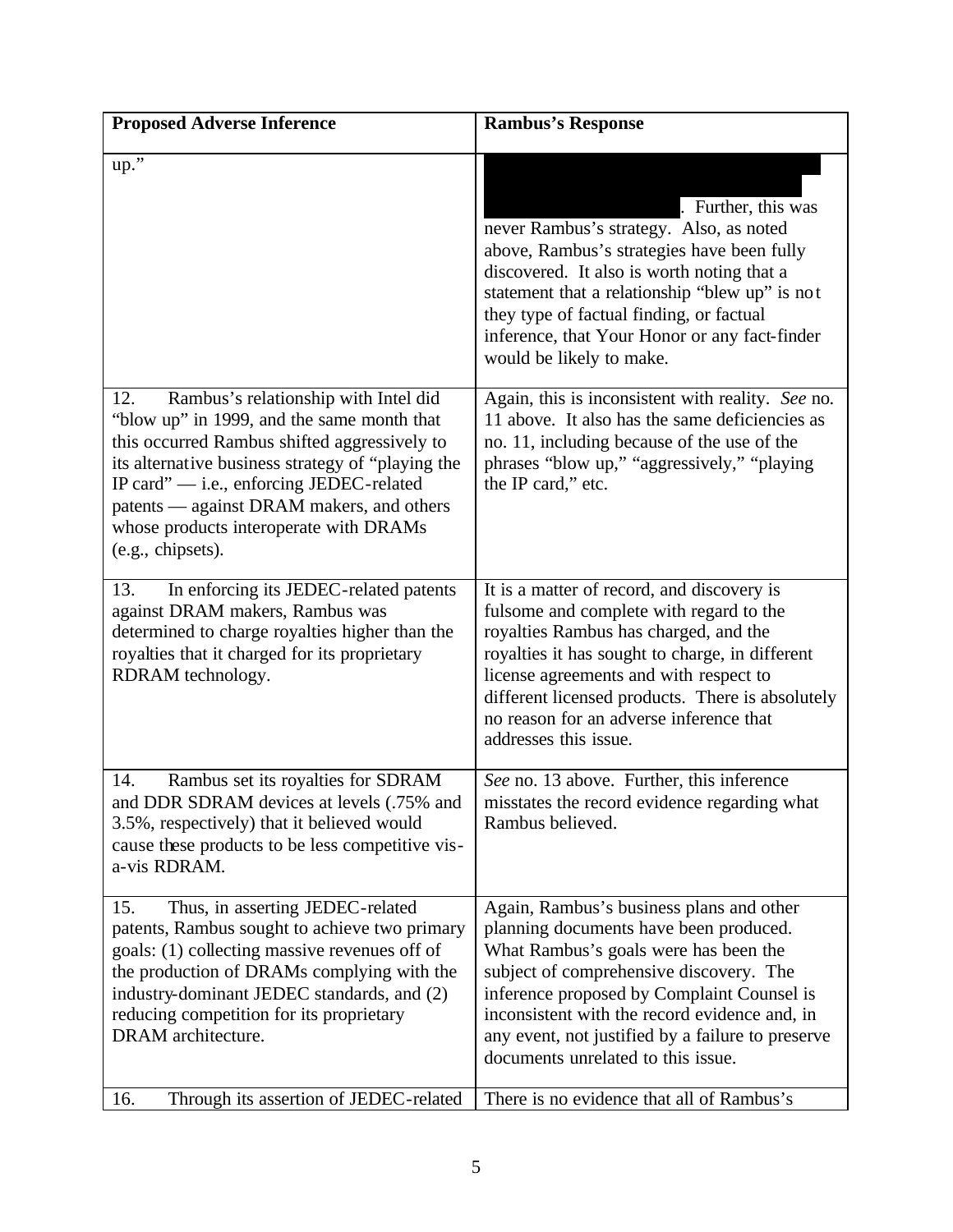| <b>Proposed Adverse Inference</b>                                                                                                                                                                                                                                                                                                                                                                                                            | <b>Rambus's Response</b>                                                                                                                                                                                                                                                                                                                                                                                                                                                                                                                                                                                                                                                                                                                            |
|----------------------------------------------------------------------------------------------------------------------------------------------------------------------------------------------------------------------------------------------------------------------------------------------------------------------------------------------------------------------------------------------------------------------------------------------|-----------------------------------------------------------------------------------------------------------------------------------------------------------------------------------------------------------------------------------------------------------------------------------------------------------------------------------------------------------------------------------------------------------------------------------------------------------------------------------------------------------------------------------------------------------------------------------------------------------------------------------------------------------------------------------------------------------------------------------------------------|
| patents, Rambus also has sought to reduce or<br>eliminate JEDEC's continuing influence over<br>DRAM-related industry standards.                                                                                                                                                                                                                                                                                                              | JEDEC-related documents have not been<br>produced. Further, this proposed inference is<br>simply wrong. Rambus's efforts to protect its<br>intellectual property rights and to realize the<br>value of the revolutionary inventions of<br>Farmwald, Horowitz and others at Rambus is<br>not in any fashion directed at JEDEC's<br>continuing influence, unless JEDEC's<br>continuing influence is meant to deny Rambus<br>fair value for its inventions, prevent the<br>superior product from succeeding in the<br>marketplace, or                                                                                                                                                                                                                  |
| Rambus joined JEDEC as part of its<br>17.<br>business strategy of obtaining high royalties<br>for use of its technology in widely adopted<br>DRAM industry standards.                                                                                                                                                                                                                                                                        | Discovery on this issue has been<br>comprehensive. The record evidence makes<br>plain that this is not why Rambus joined<br>JEDEC. As with many of Complaint<br>Counsel's proposed adverse inferences, this<br>one simply reflects wishful thinking.                                                                                                                                                                                                                                                                                                                                                                                                                                                                                                |
| Very early on in its JEDEC<br>18.<br>membership, Rambus considered the<br>possibility of presenting its RDRAM<br>technology to JEDEC as a proposed standard,<br>but later concluded that this approach would be<br>inconsistent with Rambus's licensing-based<br>business model, inasmuch as having RDRAM<br>standardized by JEDEC would restrict<br>Rambus's flexibility in licensing to whomever<br>it wished on whatever terms it wished. | On a couple of occasions, according to Gordon<br>Kelly of IBM, Richard Crisp discussed with<br>him the possibility of presenting RDRAM to<br>JEDEC, but Kelly apparently was insistent<br>that, if he did, he also needed to disclose all<br>patent applications and other intellectual<br>property that Rambus possessed that read on<br>RDRAM. Further, Rambus was concerned<br>that an effort to standardize RDRAM through<br>JEDEC might result in JEDEC members<br>seeking to change the design of the product in<br>ways that Rambus did not think were desirable.<br>Although much more could be said on this<br>topic, it probably suffices to say that Rambus's<br>document retention program has not impacted<br>this issue in the least. |
| Shortly after joining JEDEC, Rambus<br>19.<br>concluded that the organization's ongoing<br>efforts to develop specifications for a new<br>synchronous DRAM standard would involve<br>use of technologies that Rambus believed to be<br>covered by its existing patent applications, or<br>which could be covered through amendments                                                                                                          | Complaint Counsel do not contend that any<br>Rambus JEDEC-related documents were not<br>preserved, and there has been comprehensive<br>discovery as to when and how Rambus began<br>to discover that the DRAM manufacturers were<br>going to take Rambus's inventions and use<br>them in products they were developing,                                                                                                                                                                                                                                                                                                                                                                                                                             |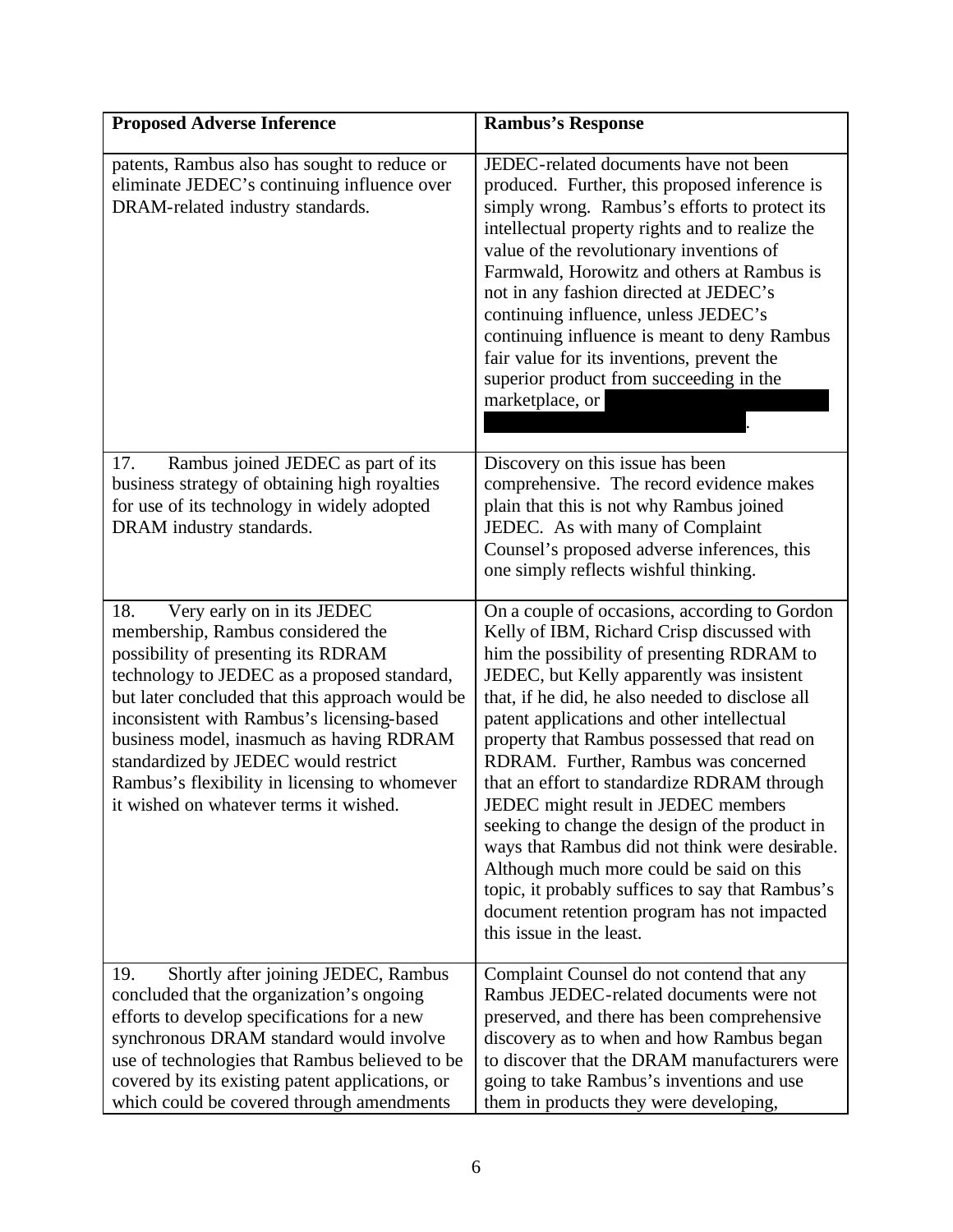| <b>Proposed Adverse Inference</b>                                                                                                                                                                                                                                                                                                                                                                                                                                                                                          | <b>Rambus's Response</b>                                                                                                                                                                                                                                                                                                                                                                                                                                                                                                                                                                                                                                                                                                                                                                                                                                                                                          |
|----------------------------------------------------------------------------------------------------------------------------------------------------------------------------------------------------------------------------------------------------------------------------------------------------------------------------------------------------------------------------------------------------------------------------------------------------------------------------------------------------------------------------|-------------------------------------------------------------------------------------------------------------------------------------------------------------------------------------------------------------------------------------------------------------------------------------------------------------------------------------------------------------------------------------------------------------------------------------------------------------------------------------------------------------------------------------------------------------------------------------------------------------------------------------------------------------------------------------------------------------------------------------------------------------------------------------------------------------------------------------------------------------------------------------------------------------------|
| to such pending applications.                                                                                                                                                                                                                                                                                                                                                                                                                                                                                              | without any intention, it now appears, of<br>paying a fair royalty to Rambus for that use.<br>There is no reason for any inferences on this<br>subject. Rather, Your Honor should hear all of<br>the testimony and review all of the documents<br>on these subjects so that you will be fully<br>advised as to how and why the DRAM<br>manufacturers felt they could freely use<br>Rambus's inventions.                                                                                                                                                                                                                                                                                                                                                                                                                                                                                                           |
| From mid-1992 through the present,<br>20.<br>Rambus has engaged in efforts, in conjunction<br>with its patent attorneys, to amend existing<br>patent applications to cover technology<br>features that were being discussed within<br>JEDEC for potential use in JEDEC's RAM<br>standards.                                                                                                                                                                                                                                 | All of the patents and patent applications that<br>Rambus possesses have been the subject of<br>extensive discovery. All of the amendments to<br>claims are a matter of record, and all of those<br>records are available from the United States<br>Patent and Trademark Office, as well as from<br>Rambus. Those records and the testimony of<br>percipient and expert witnesses makes plain<br>that what Rambus has attempted to do in<br>amending its claims is to fully claim the scope<br>of its inventions, and to do so consistent with<br>the law, including as set forth in Kingsdown<br>Med. Consultants, Ltd. v Hollister Inc., 863<br>F.2d 867, 874 (Fed. Cir. 1988) and its progeny.<br>There is no reason to think that any evidence<br>that bears on this subject has not been<br>preserved. In fact, testimony and exhibits on<br>this subject were presented at length in the<br>Infineon trial. |
| Rambus chose to remain in JEDEC for<br>21.<br>over four years in part because of the benefits<br>it derived from being present to observe<br>JEDEC presentations, witness technology-<br>related debates among JEDEC members, and<br>glean information about the future direction of<br>JEDEC's standardization efforts — such<br>information helped Rambus in its efforts to<br>write new and amended patent claims designed<br>to cover technologies that it knew to be, or<br>expected would be, encompassed by JEDEC's | See no. 20 above. Further, why Rambus chose<br>to remain in JEDEC is much more complicated<br>than can be described in one sentence, or even<br>one page, and we will not attempt to explicate<br>that now. What matters, in any event, is that<br>all of the evidence on this issue is available and<br>there is no basis for imposing an adverse<br>inference on this subject.                                                                                                                                                                                                                                                                                                                                                                                                                                                                                                                                  |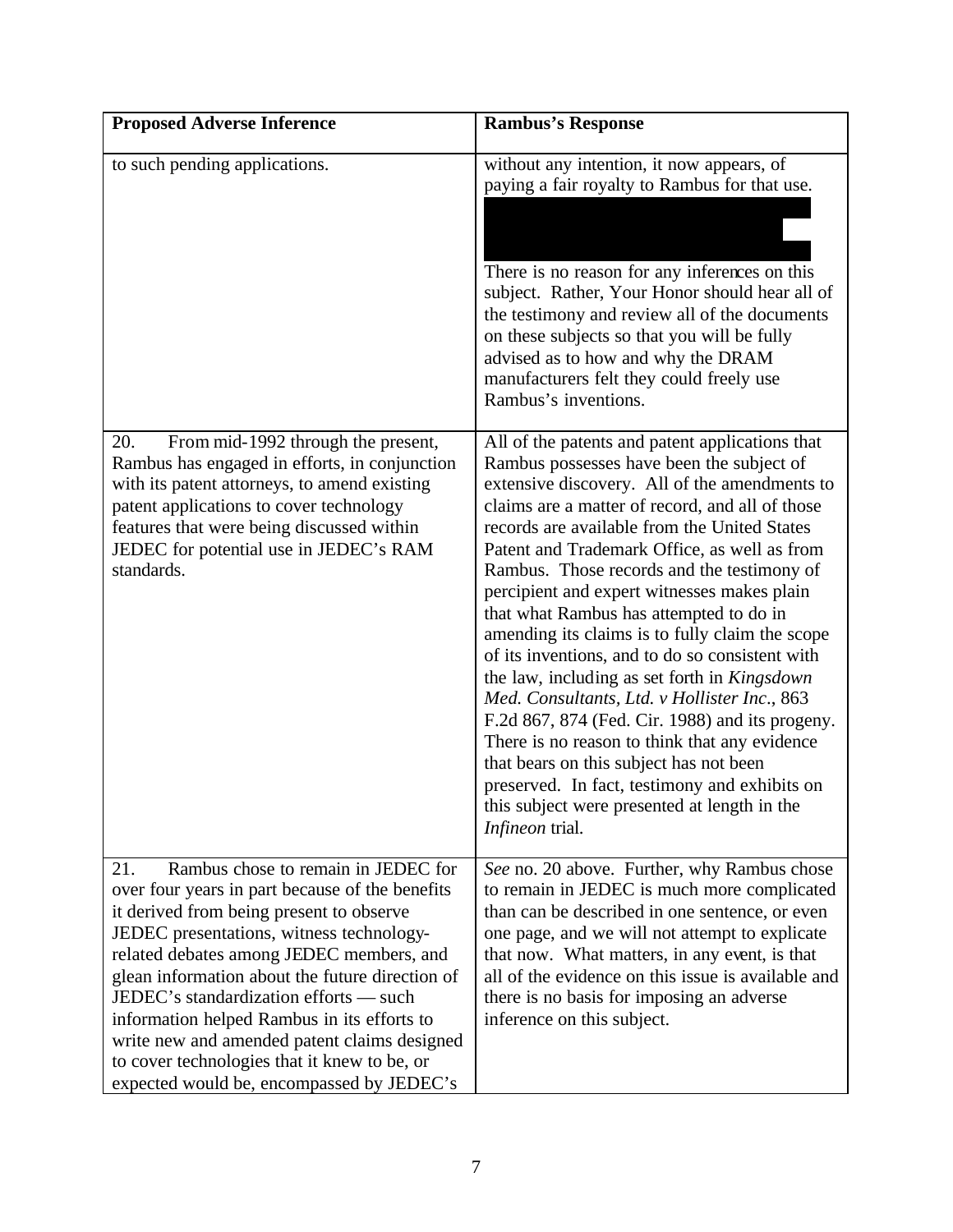| <b>Proposed Adverse Inference</b>                                                                                                                                                                                                                                                                                                                | <b>Rambus's Response</b>                                                                                                                                                                                                                                                                                                                                                                                                                                                                                                                                                                                                                                                                                                                                                                  |
|--------------------------------------------------------------------------------------------------------------------------------------------------------------------------------------------------------------------------------------------------------------------------------------------------------------------------------------------------|-------------------------------------------------------------------------------------------------------------------------------------------------------------------------------------------------------------------------------------------------------------------------------------------------------------------------------------------------------------------------------------------------------------------------------------------------------------------------------------------------------------------------------------------------------------------------------------------------------------------------------------------------------------------------------------------------------------------------------------------------------------------------------------------|
| RAM standards.                                                                                                                                                                                                                                                                                                                                   |                                                                                                                                                                                                                                                                                                                                                                                                                                                                                                                                                                                                                                                                                                                                                                                           |
| Rambus also remained in JEDEC<br>22.<br>because it knew that its presence and<br>participation, combined with its pattern of<br>misleading conduct, substantially increased the<br>likelihood that JEDEC would proceed to<br>develop DRAM-related standards<br>incorporating technologies over which Rambus<br>could later assert patent rights. | This is flatly wrong. There is no evidence to<br>support it. Again, this reflects Complaint<br>Counsel's wishful thinking. As set forth<br>briefly in nos. 20 and 21 above, this issue $-$<br>why Rambus joined and stayed a member of<br>$JEDEC - is a subject on which all the material$<br>evidence is available and there is no nexus<br>between this issue and Rambus's document<br>retention program.                                                                                                                                                                                                                                                                                                                                                                               |
| 23.<br>Rambus knew that JEDEC was firmly<br>committed to the principle of developing<br>"open" standards, free to be used by anyone,<br>and unencumbered — wherever possible — by<br>proprietary patent claims.                                                                                                                                  | Again, this is not true, either as to what<br>Rambus understood or as to what JEDEC was<br>committed to doing. Indeed, as drafted by<br>Complaint Counsel, it appears they believe that<br>JEDEC and its members conspired to avoid<br>including patented technology in JEDEC<br>standards, which would be contrary to state<br>and federal antitrust and unfair competition<br>laws, were it true. If Complaint Counsel truly<br>believe this, as Rambus has said all along and<br>as the Department of Justice apparently<br>recognizes, Complaint Counsel obviously have<br>brought the wrong case. In any event, there is<br>no nexus between what JEDEC was committed<br>to doing and what Rambus understood about<br>JEDEC's commitments and Rambus's<br>document retention policy. |
| 24.<br>Rambus knew that JEDEC and its<br>members maintained a commitment to avoid<br>the incorporation of patented technologies into<br>its published standards.                                                                                                                                                                                 | See no. 23 above.                                                                                                                                                                                                                                                                                                                                                                                                                                                                                                                                                                                                                                                                                                                                                                         |
| 25.<br>Rambus knew that JEDEC's rules and<br>procedures imposed upon all participants a<br>duty to participate in good faith.                                                                                                                                                                                                                    | First of all, JEDEC's rules say nothing about<br>good faith or other amorphous duties conjured<br>up by Complaint Counsel. More to the point,<br>however, as noted above, see, e.g., no. 22,<br>there is no nexus between what Rambus knew<br>of JEDEC's rules and procedures (or, for that<br>matter, what they were in fact) and Rambus's<br>document retention policy.                                                                                                                                                                                                                                                                                                                                                                                                                 |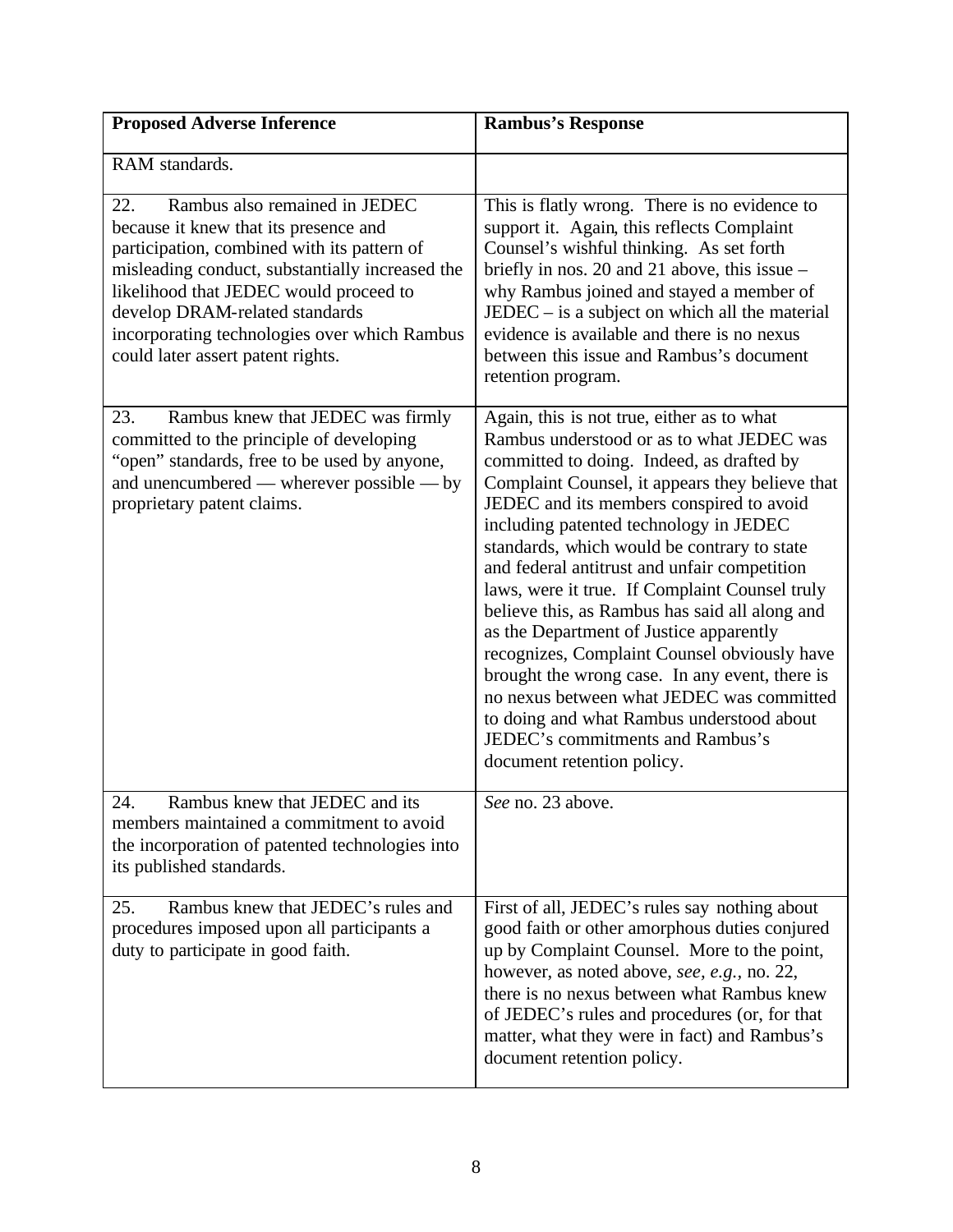| <b>Proposed Adverse Inference</b>                                                                                                                                                                                                                                                                                                                                                   | <b>Rambus's Response</b>                                                                                                                                                                                                                                                                                                                      |
|-------------------------------------------------------------------------------------------------------------------------------------------------------------------------------------------------------------------------------------------------------------------------------------------------------------------------------------------------------------------------------------|-----------------------------------------------------------------------------------------------------------------------------------------------------------------------------------------------------------------------------------------------------------------------------------------------------------------------------------------------|
| Rambus knew that JEDEC prohibited<br>26.<br>the incorporation of patented or patent-pending<br>technology into a standard unless the patent<br>owner, or applicant, committed in advance to<br>license the technology on royalty-free or<br>otherwise reasonable and non-discriminatory<br>terms.                                                                                   | See nos. 20-24 above.                                                                                                                                                                                                                                                                                                                         |
| Rambus also knew that providing such<br>27.<br>assurances alone did not guarantee that the<br>patented or patent-pending technology would<br>be used in JEDEC's standards.                                                                                                                                                                                                          | See nos. 20-24 above.                                                                                                                                                                                                                                                                                                                         |
| Rambus knew that JEDEC would not<br>28.<br>use any patented or patent-pending technology<br>in its standards (even after securing such<br>assurances) unless, after careful review and<br>consideration, it was determined that use of the<br>patented or patent-pending technology was<br>well justified.                                                                          | See nos. 20-24 above.                                                                                                                                                                                                                                                                                                                         |
| 29.<br>Rambus knew, throughout its<br>membership in JEDEC, that the organization's<br>rules and procedures required members to<br>disclose any patents or patent applications that<br>related to, or that might be involved in, the<br>standard-setting work being undertaken by<br>JEDEC.                                                                                          | This is not true. It is in direct conflict with the<br>decision of the Federal Circuit in Rambus Inc.<br>v. Infineon Technologies AG, 318 F.3d 1081,<br>1096-1102 (Fed. Cir. 2003). Further, this issue<br>has no nexus with Rambus's document<br>retention policy. See, e.g. nos. 20-24 above.                                               |
| Rambus knew, throughout its<br>30.<br>membership in JEDEC, that these patent<br>disclosure rules and procedures were construed<br>broadly so as to result in disclosure, as early as<br>possible in the JEDEC process.                                                                                                                                                              | This is not true. It is in direct conflict with the<br>decision of the Federal Circuit in Rambus Inc.<br>v. Infineon Technologies AG, supra, as well as<br>with considerable evidence developed during<br>discovery in this case. Further, this issue has<br>no nexus with Rambus's document retention<br>policy. See, e.g. nos. 20-24 above. |
| Rambus knew that, throughout its<br>31.<br>membership in JEDEC, these patent disclosure<br>rules and procedures were also construed<br>consistently with the overriding duty of all<br>members to participate in good faith, and thus<br>not to take any action that was at odds with the<br>fundamental purposes and principles of<br>JEDEC, including the principle of developing | This is not true. It is in direct conflict with the<br>decision of the Federal Circuit in Rambus Inc.<br>v. Infineon Technologies AG, supra. Further,<br>this issue has no nexus with Rambus's<br>document retention policy. See, e.g. nos. 20-<br>24 above.                                                                                  |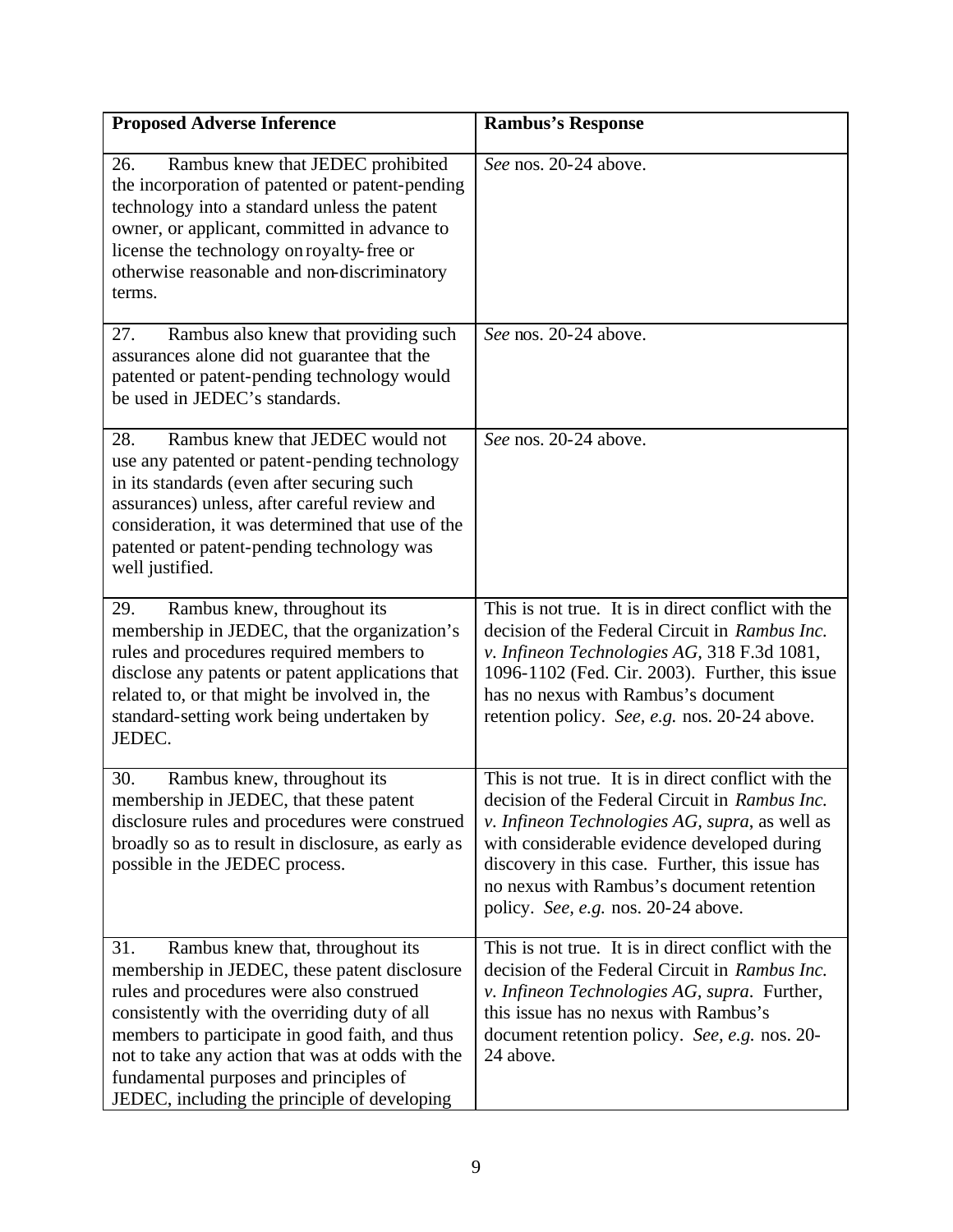| <b>Proposed Adverse Inference</b>                                                                                                                                                                                                                                                                                                                                                                                                                                                                                          | <b>Rambus's Response</b>                                                                                                                                                                                                                                                                                |
|----------------------------------------------------------------------------------------------------------------------------------------------------------------------------------------------------------------------------------------------------------------------------------------------------------------------------------------------------------------------------------------------------------------------------------------------------------------------------------------------------------------------------|---------------------------------------------------------------------------------------------------------------------------------------------------------------------------------------------------------------------------------------------------------------------------------------------------------|
| "open" standards that avoid the use of<br>proprietary patents wherever possible.                                                                                                                                                                                                                                                                                                                                                                                                                                           |                                                                                                                                                                                                                                                                                                         |
| 32.<br>Rambus knew, throughout its<br>membership in JEDEC, that JEDEC's patent<br>disclosure rules included the duty to disclose<br>both issued patents and patent applications.                                                                                                                                                                                                                                                                                                                                           | This issue has no nexus with Rambus's<br>document retention policy. See, e.g. nos. 20-<br>24 above. As regards a supposed duty to<br>disclose patent applications, see Opposition<br>Brief at 14-15. Again, what Complaint<br>Counsel ask Your Honor to infer is directly at<br>odds with the evidence. |
| 33.<br>Rambus knew, throughout its<br>membership in JEDEC, that the failure to<br>disclose pertinent patents and patent<br>applications violated the integrity of JEDEC<br>rules and procedures and subverted the<br>standard-setting process at JEDEC.                                                                                                                                                                                                                                                                    | See nos. 20-24, 29-32.                                                                                                                                                                                                                                                                                  |
| 34.<br>Rambus knew, throughout its<br>membership in JEDEC, that JEDEC's patent<br>disclosure rules were mandatory (not<br>voluntary) and that they applied to all members<br>(not only those who made presentations).                                                                                                                                                                                                                                                                                                      | This is flatly wrong and contrary to all the<br>evidence in this case. See also nos. 20-24, 29-<br>33.                                                                                                                                                                                                  |
| 35.<br>Rambus knew, throughout its<br>membership in JEDEC, that JEDEC's patent<br>disclosure rules required disclosure of patents<br>and applications whenever the holder of the<br>patent, or patent applicant, believed that the<br>patent (or application, if and when issued as a<br>patent) might be infringed by products built in<br>compliance with JEDEC's standards.                                                                                                                                             | This is flatly wrong, contrary to all the<br>evidence in this case, and contrary to the<br>Federal Circuit's decision in Rambus Inc. v.<br>Infineon Technologies AG, supra. See also<br>nos. 20-24, 29-34.                                                                                              |
| 36.<br>Rambus knew, throughout its<br>membership in JEDEC, that JEDEC's patent<br>disclosure rules required disclosure of patent<br>applications whenever the applicant believed<br>that the underlying content of the application<br>was such that, even without adding any new<br>technical matter to the application, the<br>application's claims could be amended such<br>that (if and when a patent issued containing<br>such amended claims) they might be infringed<br>by products built in compliance with JEDEC's | This is flatly wrong, contrary to all the<br>evidence in this case, and contrary to the<br>Federal Circuit's decision in Rambus Inc. v.<br>Infineon Technologies AG, supra. See also<br>nos. 20-24, 29-35.                                                                                              |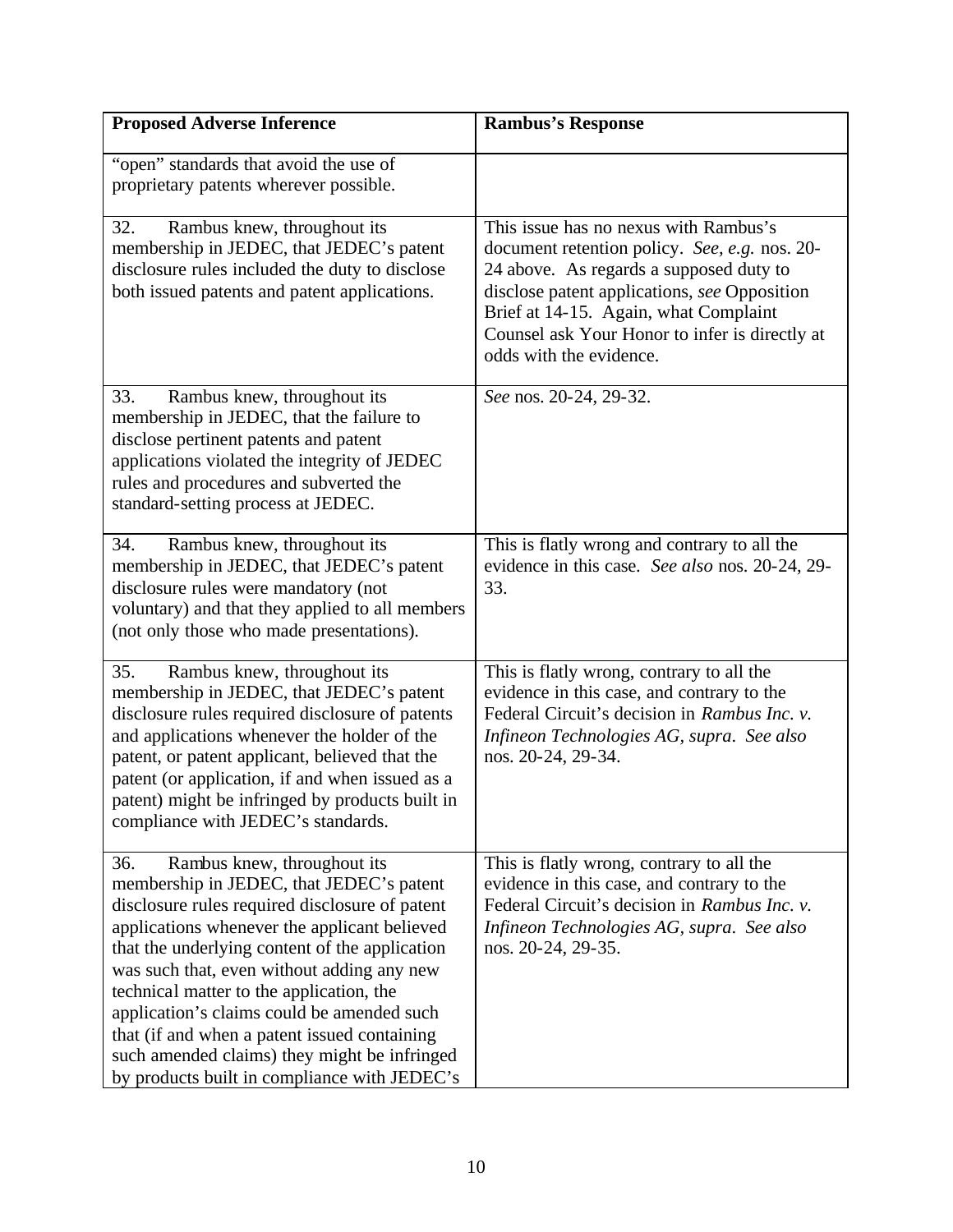| <b>Proposed Adverse Inference</b>                                                                                                                                                                                                                                                                               | <b>Rambus's Response</b>                                                                                                                                                                                                                                                                                                                                                                                                                                                                                                                                                                                                                                                                                                                                                                                                                                                                                                                                                      |
|-----------------------------------------------------------------------------------------------------------------------------------------------------------------------------------------------------------------------------------------------------------------------------------------------------------------|-------------------------------------------------------------------------------------------------------------------------------------------------------------------------------------------------------------------------------------------------------------------------------------------------------------------------------------------------------------------------------------------------------------------------------------------------------------------------------------------------------------------------------------------------------------------------------------------------------------------------------------------------------------------------------------------------------------------------------------------------------------------------------------------------------------------------------------------------------------------------------------------------------------------------------------------------------------------------------|
| standards.                                                                                                                                                                                                                                                                                                      |                                                                                                                                                                                                                                                                                                                                                                                                                                                                                                                                                                                                                                                                                                                                                                                                                                                                                                                                                                               |
| 37.<br>Rambus knew, throughout its<br>membership in JEDEC, that a JEDEC<br>member's duty to disclose patents or patent<br>applications could not be avoided simply by<br>withdrawing from the organization in lieu of<br>disclosure.                                                                            | This is the wackiest yet. There is no testimony<br>that non-members had a duty to disclose to<br>JEDEC or that when members left JEDEC they<br>had some continuing duty. Judge Payne<br>concluded that there was no duty to disclose<br>after members withdrew from JEDEC and the<br>Federal Circuit panel was unanimous on this<br>point as well. That finding was the basis of<br>Judge Payne's decision to grant JNOV on<br>DDR-SDRAM, and also is the basis of a<br>portion of Rambus's motion for summary<br>decision on this same point. Rambus<br>incorporates hereat by reference its briefs and<br>supporting papers and evidence filed in<br>connection with its motion for summary<br>decision. In short, this proposed inference is<br>flatly wrong and contrary not only to logic and<br>reason, but to all the evidence in this case and<br>the Federal Circuit's decision in Rambus Inc. v.<br>Infineon Technologies AG, supra. See also<br>nos. 20-24, 29-36. |
| 38.<br>Rambus knew, throughout its<br>membership in JEDEC, that by voluntarily<br>choosing to participate as a member of JEDEC,<br>it was impliedly committing itself to be legally<br>bound by JEDEC's rules and procedures and<br>all other duties and expectations normally<br>incumbent upon JEDEC members. | What does this mean? It is vague, ambiguous,<br>and indefinite. Further, it suggests that duties<br>found somewhere in the ether, e.g., "normally<br>incumbent upon JEDEC members," now create<br>legal bonds. As said so many times before,<br>this issue has no nexus to Rambus's document<br>retention policy. Moreover, it is wrong and<br>conflicts with evidence in this case and aspects<br>of the Federal Circuit's decision in Rambus<br>Inc. v. Infineon Technologies AG, supra. See<br>also nos. 20-24, 29-37.                                                                                                                                                                                                                                                                                                                                                                                                                                                     |
| Between December 1991 and June<br>39.<br>1996, Rambus knew that various members of<br>the JC-42.3 Subcommittee made presentations<br>proposing to incorporate the following<br>technologies or features into JEDEC's DRAM<br>standards:<br>programmable latency via a control                                   | This is one of Complaint Counsel's more<br>fascinating proposed adverse inferences. At<br>the outset, one might think that Complaint<br>Counsel would be able to prove that various<br>members of JC-42.3 made such presentations.<br>Certainly the evidence of such presentations<br>would be in the minutes of the meetings. One<br>also might think that the companies who<br>supposedly made such presentations would be                                                                                                                                                                                                                                                                                                                                                                                                                                                                                                                                                  |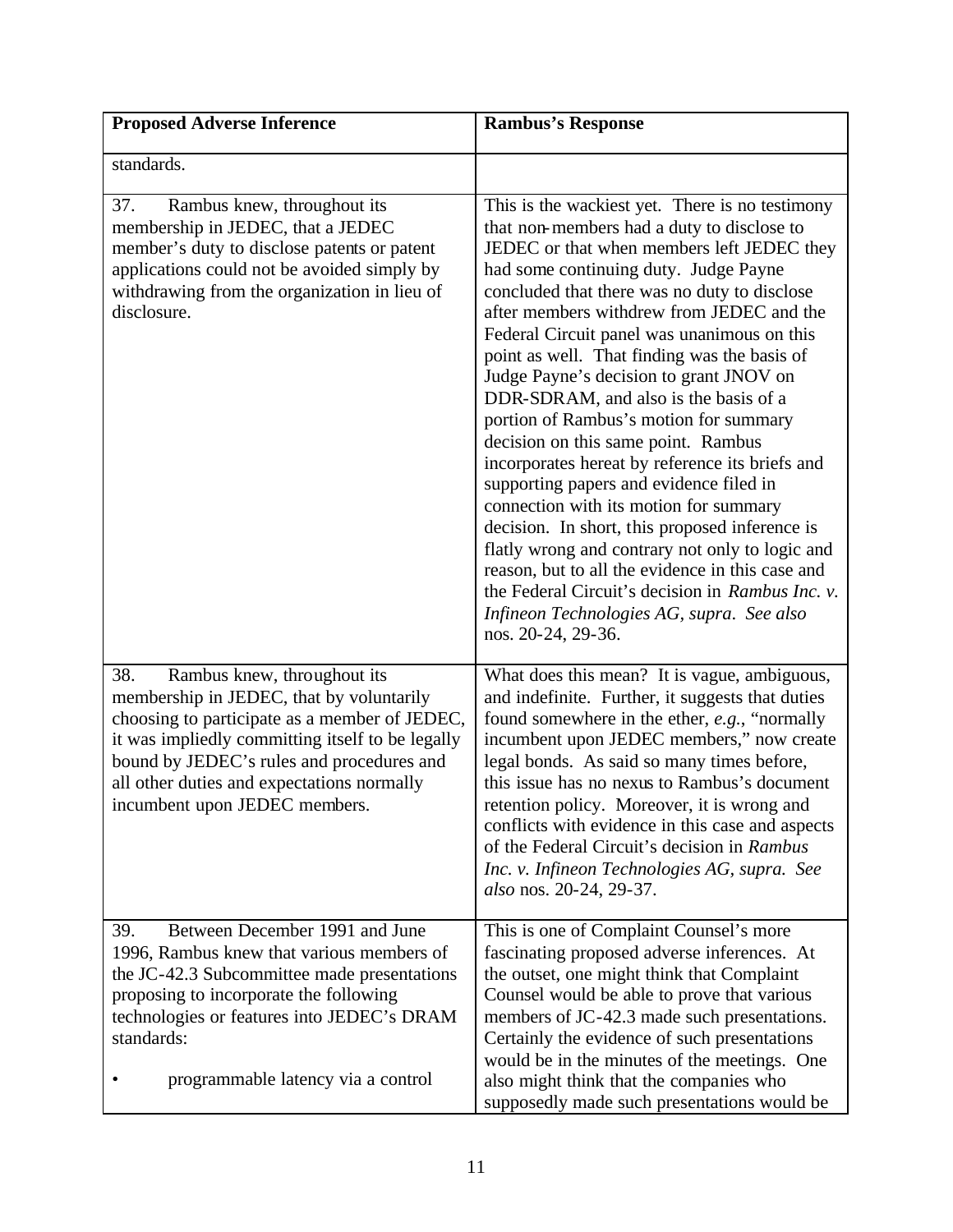| <b>Proposed Adverse Inference</b>                                                                                                                                                                                             | <b>Rambus's Response</b>                                                                                                                                                                    |
|-------------------------------------------------------------------------------------------------------------------------------------------------------------------------------------------------------------------------------|---------------------------------------------------------------------------------------------------------------------------------------------------------------------------------------------|
| register;                                                                                                                                                                                                                     | able to offer evidence of them, if they<br>occurred. Why, then, do Complaint Counsel                                                                                                        |
| programmable access latency;                                                                                                                                                                                                  | seek an inference that they occurred? They<br>either did, or they didn't, and the evidence one                                                                                              |
| a writable configuration register<br>permitting programmable CAS latency;                                                                                                                                                     | way or the other is independent of Rambus's<br>document retention program. If Complaint                                                                                                     |
| the use of control registers to contain<br>values which control RAS and CAS access<br>timing;                                                                                                                                 | Counsel are seeking to determine that Rambus<br>was aware of such presentations, then you<br>would think that they would start by showing,<br>through the minutes and Mr. Crisp's notes and |
| the use of control registers to contain<br>values;                                                                                                                                                                            | e-mails, whether he was in attendance. Again,<br>this evidence is available. Surely these are<br>matters for trial.                                                                         |
| auto precharge;                                                                                                                                                                                                               |                                                                                                                                                                                             |
| auto precharge options available during<br>the column portion of any cycle;                                                                                                                                                   |                                                                                                                                                                                             |
| a proposal permitting the user to<br>specify that the bank currently being accessed<br>precharge itself as soon as the burst is<br>completed;                                                                                 |                                                                                                                                                                                             |
| internally precharging a bank without<br>first receiving a separate precharge command;                                                                                                                                        |                                                                                                                                                                                             |
| data output occurring on both edges of<br>an external clock;                                                                                                                                                                  |                                                                                                                                                                                             |
| output of a first portion of data in<br>response to a rising edge of a clock signal and<br>a second portion of data in response to a falling<br>edge of a clock signal;                                                       |                                                                                                                                                                                             |
| input of a first portion of data in<br>response to a rising edge of a data strobe and a<br>second portion of data in response to a falling<br>edge of a data strobe;                                                          |                                                                                                                                                                                             |
| output of a first portion of data<br>synchronously with respect to a rising edge of<br>an external clock signal and a second portion<br>of data synchronously with respect to a falling<br>edge of the external clock signal; |                                                                                                                                                                                             |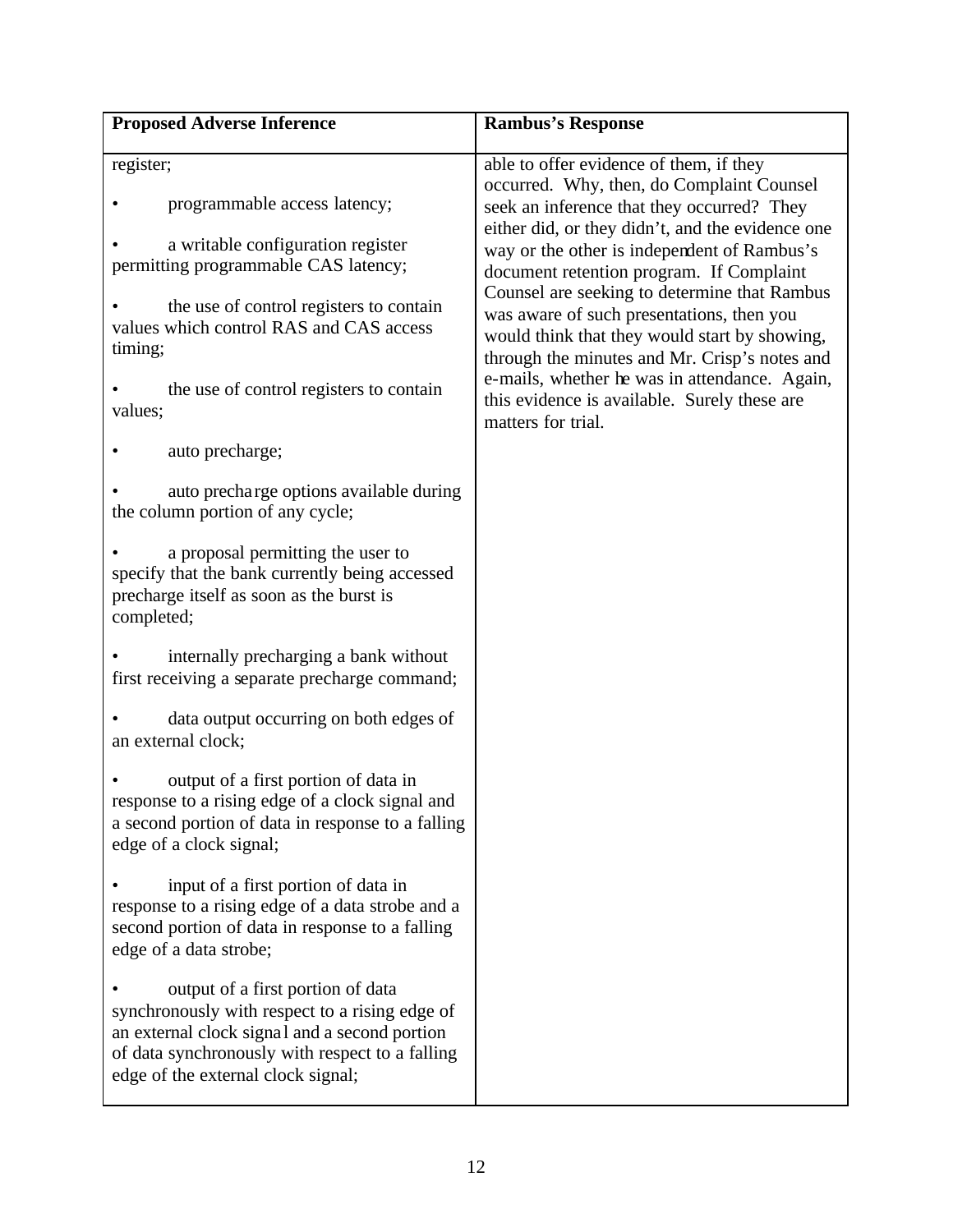| <b>Proposed Adverse Inference</b>                                                                                                                                                                 | <b>Rambus's Response</b> |
|---------------------------------------------------------------------------------------------------------------------------------------------------------------------------------------------------|--------------------------|
| input of a first portion of data<br>synchronously with respect to a first external<br>data strobe and a second portion of data<br>synchronously with respect to a data strobe;                    |                          |
| output a first portion of data<br>synchronously with respect to a first external<br>clock signal and a second portion of data<br>synchronously with respect to a second<br>external clock signal; |                          |
| use of a dual edge clocking scheme<br>which inputs and outputs data synchronously<br>with the rising and falling edge of an external<br>clock;                                                    |                          |
| sampling of data occurring on both<br>edges of an external clock;                                                                                                                                 |                          |
| data output occurring on the rising edge<br>of an external clock and the falling edge of the<br>external clock;                                                                                   |                          |
| clocking data on both edges of the<br>clock;                                                                                                                                                      |                          |
| use of both edges of the clock for<br>transmission of address, commands, or data;                                                                                                                 |                          |
| a receiver circuit for latching<br>information in response to a rising edge of the<br>clock signal to the falling edge of the clock<br>signal;                                                    |                          |
| on-chip PLL or on-chip DLL circuitry;                                                                                                                                                             |                          |
| phase locked loop circuitry or delay<br>locked loop circuitry to generate an internal<br>clock signal using an external clock signal;                                                             |                          |
| having phase lock loop on DRAM to<br>control delays inside and outside<br>DRAM;                                                                                                                   |                          |
| using a PLL/DLL circuit on a DRAM                                                                                                                                                                 |                          |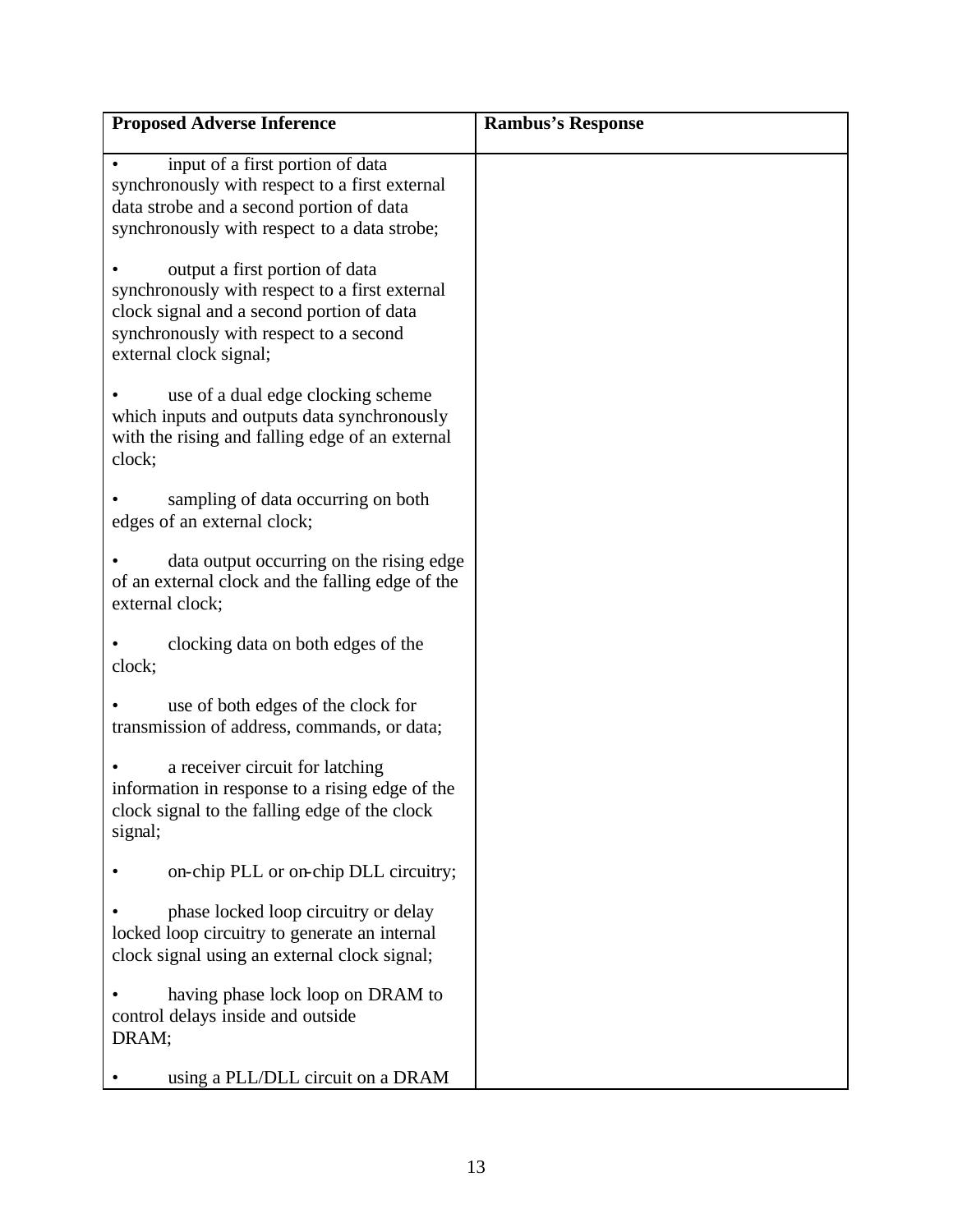| <b>Proposed Adverse Inference</b>                                                                                                                                                                                                                                                                                                                                                                                                                               | <b>Rambus's Response</b>                                                                                                                                                                                                                                                                                                                                                                                                                                                                                                                                                                                                                                                                                                                 |
|-----------------------------------------------------------------------------------------------------------------------------------------------------------------------------------------------------------------------------------------------------------------------------------------------------------------------------------------------------------------------------------------------------------------------------------------------------------------|------------------------------------------------------------------------------------------------------------------------------------------------------------------------------------------------------------------------------------------------------------------------------------------------------------------------------------------------------------------------------------------------------------------------------------------------------------------------------------------------------------------------------------------------------------------------------------------------------------------------------------------------------------------------------------------------------------------------------------------|
| to reduce input buffer skews;                                                                                                                                                                                                                                                                                                                                                                                                                                   |                                                                                                                                                                                                                                                                                                                                                                                                                                                                                                                                                                                                                                                                                                                                          |
| DRAM with PLL clock generation;                                                                                                                                                                                                                                                                                                                                                                                                                                 |                                                                                                                                                                                                                                                                                                                                                                                                                                                                                                                                                                                                                                                                                                                                          |
| using PLL on an SDRAM; and                                                                                                                                                                                                                                                                                                                                                                                                                                      |                                                                                                                                                                                                                                                                                                                                                                                                                                                                                                                                                                                                                                                                                                                                          |
| using a DLL to compensate for the<br>output delay.                                                                                                                                                                                                                                                                                                                                                                                                              |                                                                                                                                                                                                                                                                                                                                                                                                                                                                                                                                                                                                                                                                                                                                          |
| Even after withdrawing from JEDEC,<br>40.<br>Rambus closely monitored JEDEC's ongoing<br>work on SDRAM standards, including work<br>involving specific technologies on which<br>Rambus sought to perfect patent rights.                                                                                                                                                                                                                                         | This proposed inference is vague and<br>ambiguous, particularly in its use of the phrase<br>"closely monitored." It also is not related to<br>Rambus's document retention program, since<br>evidence of what Rambus monitored, just as<br>with evidence of what technologies were<br>invented by Rambus's founders and employees<br>and subject to efforts to perfect patent rights to<br>protect those inventions, is readily available.                                                                                                                                                                                                                                                                                                |
| From late 1991 to mid 1996, while<br>41.<br>participating in JEDEC's development of<br>RAM standards, Rambus reasonably believed<br>that the JEDEC RAM standards being<br>developed at that time would require the use of<br>patents held or applied for by Rambus.                                                                                                                                                                                             | There is substantial evidence that contradicts<br>various portions of this complex statement,<br>which is ambiguous and indefinite. Further,<br>this is an issue on which there has been<br>substantial discovery and no showing that any<br>material evidence has not been maintained.<br>See also, e.g., nos. 19 and 39 above.                                                                                                                                                                                                                                                                                                                                                                                                         |
| From late 1991 to mid 1996, Rambus<br>42.<br>reasonably believed that the following<br>technologies or ideas, proposed for inclusion in<br>the JEDEC RAM standards during the period<br>of Rambus's participation in JEDEC, were<br>covered by Rambus's then-pending patent<br>applications or could be covered through<br>amendments to such applications:<br>programmable burst length;<br>programmable CAS latency;<br>on-chip PLL or on-chip DLL circuitry; | Several points are easily made. First, if some<br>or all of these features were proposed for<br>inclusion in a JEDEC standard, Complaint<br>Counsel should have no trouble proving that<br>fact. See no. 39 above. Second, if some or all<br>of these features were covered by Rambus's<br>then-pending patent applications, Complaint<br>Counsel should have no problem proving that<br>fact – the applications are all available and<br>Complaint Counsel has designated an expert<br>witness who is supposed to be able to testify to<br>what applications covered. Third, whether<br>applications were later amended to cover some<br>or all of these features also is a matter easily<br>proven by reference to later applications. |
| dual-edge clock;<br>use of a programmable register<br>operative to store information specifying a                                                                                                                                                                                                                                                                                                                                                               | Finally, what Rambus believed regarding its<br>patent applications is a matter on which the<br>evidence is available. What that evidence does                                                                                                                                                                                                                                                                                                                                                                                                                                                                                                                                                                                            |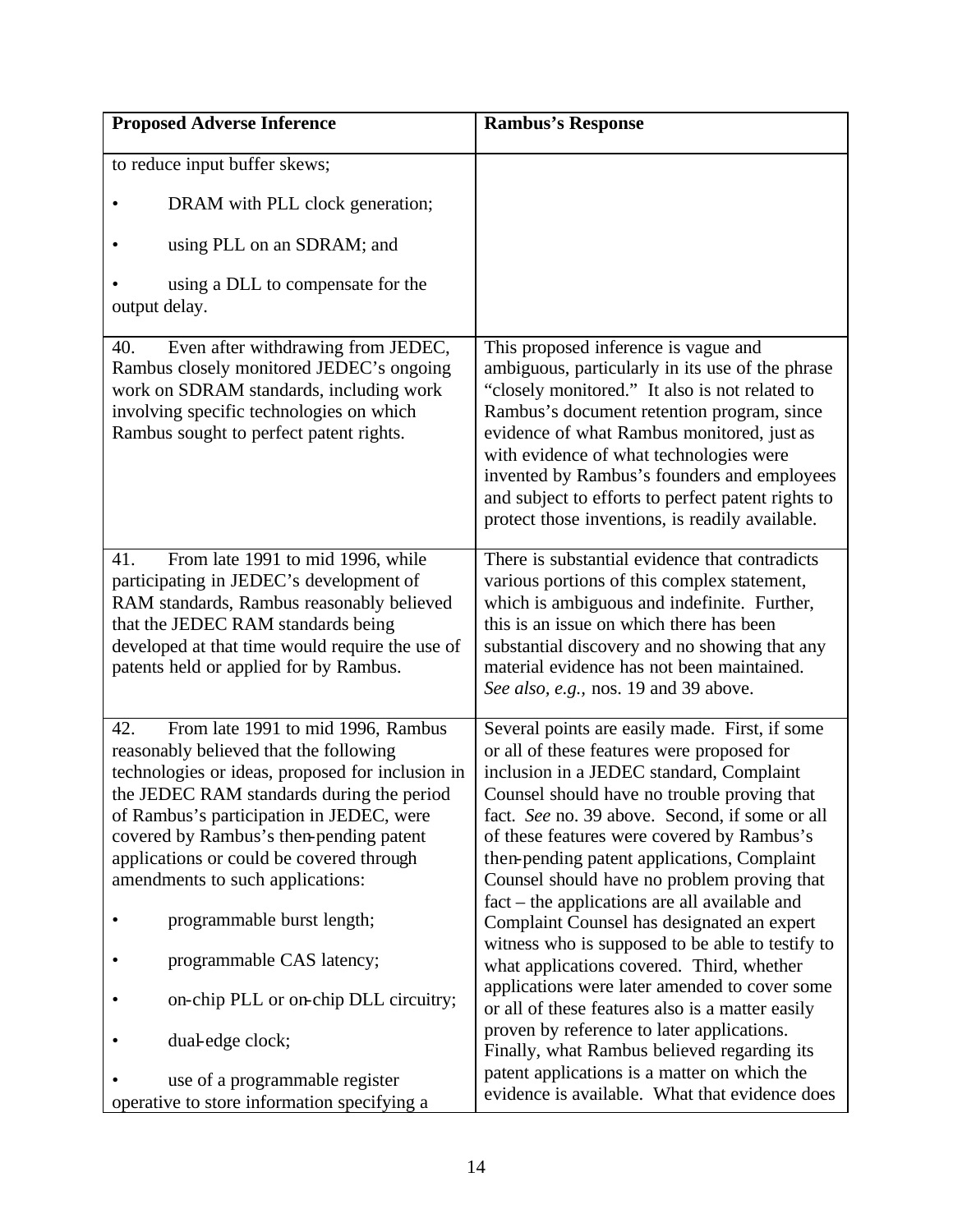| <b>Proposed Adverse Inference</b>                                                                                                                                                                                                                                                                                                                                                 | <b>Rambus's Response</b>                                                                                                                                                                                                                                                                  |
|-----------------------------------------------------------------------------------------------------------------------------------------------------------------------------------------------------------------------------------------------------------------------------------------------------------------------------------------------------------------------------------|-------------------------------------------------------------------------------------------------------------------------------------------------------------------------------------------------------------------------------------------------------------------------------------------|
| manner in which the semiconductor device is<br>to respond to a read request or a write request;<br>use of a register to store a value to<br>determine CAS latency, where that value can<br>be changed by programming the mode register;<br>use of a programmable register to store<br>a value that is representative of a delay time<br>after which the device responds to a read | show is that Rambus's beliefs changed over<br>time. At times, for instance, Rambus thought it<br>might have drafted claims to cover certain<br>aspects of its inventions, only to learn later that<br>the claims had not been drawn properly and<br>that further work still was required. |
| request;<br>use of a programmable register to store<br>a value which is representative of a delay time,<br>that value being a number of clock cycles of an<br>external clock, after which the SDRAM<br>responds to a read request;                                                                                                                                                |                                                                                                                                                                                                                                                                                           |
| use of a programmable access-time<br>register operative to store information<br>specifying a value indicative of an access time<br>for the device, such that the device waits for<br>the access time before responding to a read<br>request;                                                                                                                                      |                                                                                                                                                                                                                                                                                           |
| use of a register to store a value to<br>determine burst length, where that value can be<br>changed by programming the mode register;                                                                                                                                                                                                                                             |                                                                                                                                                                                                                                                                                           |
| use of a register to store a value to<br>determine block size, where that value can be<br>changed by programming the mode register;                                                                                                                                                                                                                                               |                                                                                                                                                                                                                                                                                           |
| use of a programmable register that<br>receives information that defines an amount of<br>data to be output by the memory device in<br>response to a read request;                                                                                                                                                                                                                 |                                                                                                                                                                                                                                                                                           |
| programmable block size;                                                                                                                                                                                                                                                                                                                                                          |                                                                                                                                                                                                                                                                                           |
| use of a register to store a value that<br>defines an amount of data to be output by the<br>memory device in response to a read request,<br>where that value cart be changed by<br>programming the mode register;                                                                                                                                                                 |                                                                                                                                                                                                                                                                                           |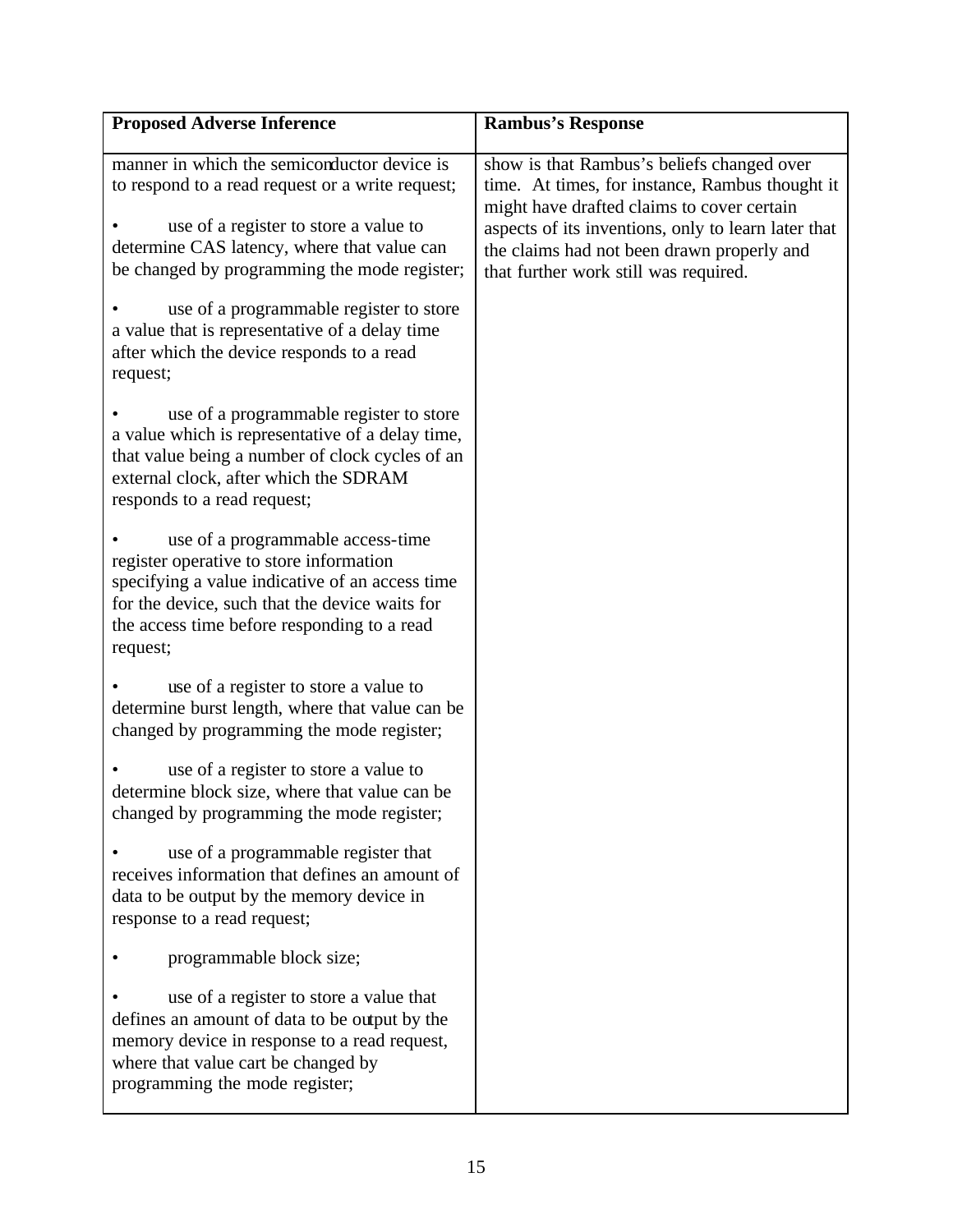| <b>Proposed Adverse Inference</b>                                                                                                                                                                                                           | <b>Rambus's Response</b> |
|---------------------------------------------------------------------------------------------------------------------------------------------------------------------------------------------------------------------------------------------|--------------------------|
| use of a programmable register that<br>receives information that defines an amount of<br>data to be input by the memory device in<br>response to a write request;                                                                           |                          |
| use of a programmable register to store<br>a value that defines an amount of data to be<br>input by the memory device in response to a<br>write request;                                                                                    |                          |
| outputting data on the rising and the<br>falling edge of a clock signal;                                                                                                                                                                    |                          |
| outputting a first portion of data in<br>response to a rising edge of a clock signal and<br>a second portion of data in response to a falling<br>edge of a clock signal;                                                                    |                          |
| inputting of a first portion of data in<br>response to a rising edge of a clock signal and<br>a second portion of data in response to a falling<br>edge of a clock signal;                                                                  |                          |
| output of a first portion of data<br>synchronously with respect to a rising edge of<br>an external clock signal and a second portion<br>of data synchronously with respect to a falling<br>edge of the external clock signal;               |                          |
| data output occurring synchronously<br>with respect to both the rising edge of the<br>external clock signal and the falling edge of the<br>external clock signal;                                                                           |                          |
| data input occurring synchronously<br>with respect to both the rising edge of the<br>external clock signal and the falling edge of the<br>external clock signal;                                                                            |                          |
| output of a first portion of data<br>synchronously with respect to a first external<br>clock signal and a second portion of data<br>synchronously with respect to a second<br>external clock signal;<br>data output occurring synchronously |                          |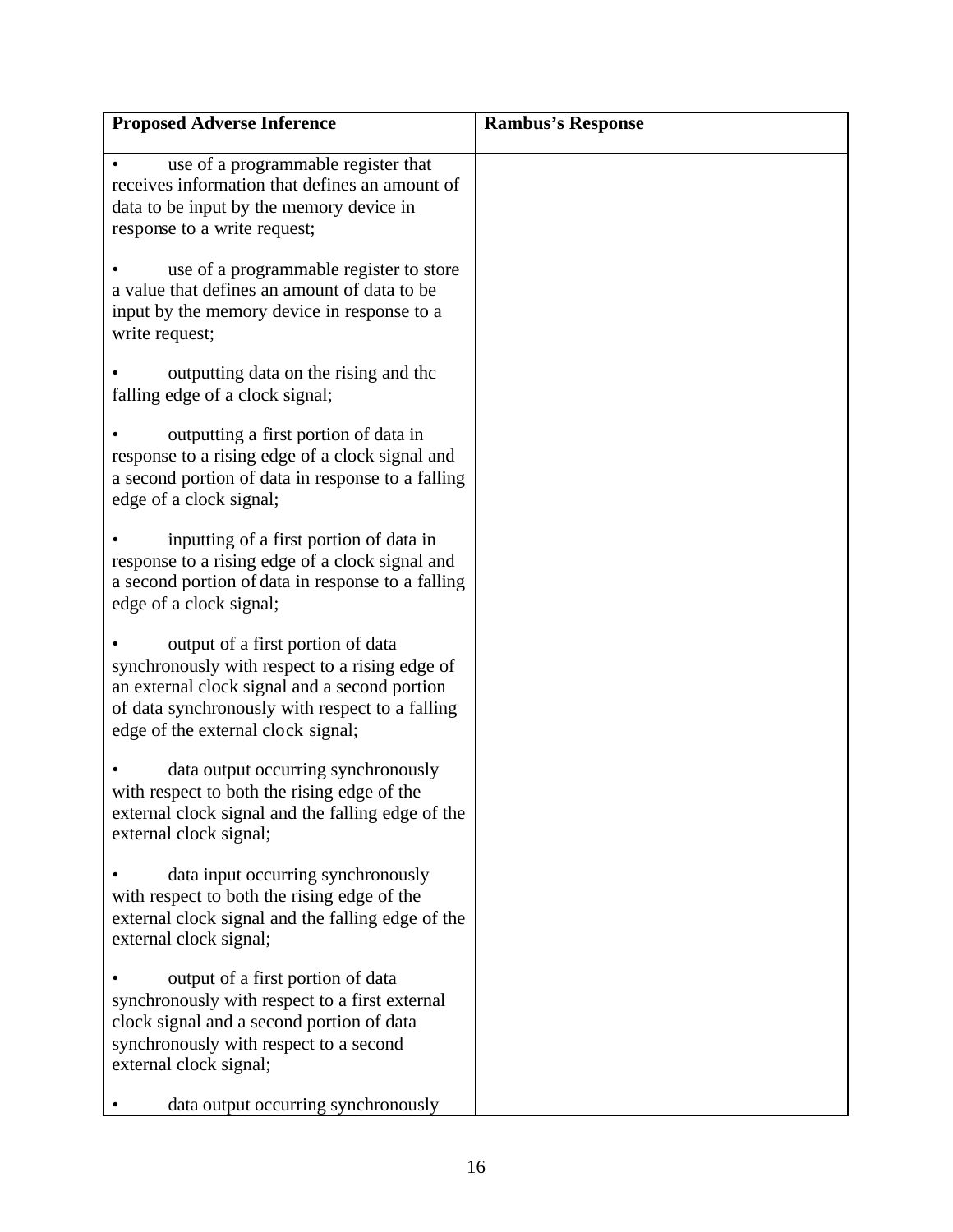| <b>Proposed Adverse Inference</b>                                                                                                                                                                                              | <b>Rambus's Response</b> |
|--------------------------------------------------------------------------------------------------------------------------------------------------------------------------------------------------------------------------------|--------------------------|
| with respect to both a first external<br>clock signal and a second external clock signal;                                                                                                                                      |                          |
| input of a first portion of data<br>synchronously with respect to a first external<br>clock signal and a second portion of data<br>synchronously with respect to a second<br>external clock signal;                            |                          |
| data input occurring synchronously<br>with respect to both a first and a second<br>external clock signal;                                                                                                                      |                          |
| data input and output occurring<br>synchronously with the rising and falling edge<br>of an external clock, according to a dual edge<br>clocking scheme;                                                                        |                          |
| inputting a first portion of data in<br>response to a rising edge of a clock signal and<br>a second portion of data in response to a falling<br>edge of a clock signal;                                                        |                          |
| outputting a first portion of data<br>synchronously with respect to a rising edge of<br>an external clock signal and a second portion<br>of data synchronously with respect to a falling<br>edge of the external clock signal; |                          |
| inputting a first portion o data<br>synchronously with respect to a rising edge of<br>an external clock signal and a second portion<br>of data synchronously with respect to a falling<br>edge of the external clock signal;   |                          |
| data input occurs synchronously with<br>respect to both the rising edge of the external<br>clock and the falling edge of the external clock<br>signal;                                                                         |                          |
| outputting a first portion of data<br>synchronously with respect to a first external<br>clock signal and a second portion of data<br>synchronously with respect to a second<br>external clock signal;                          |                          |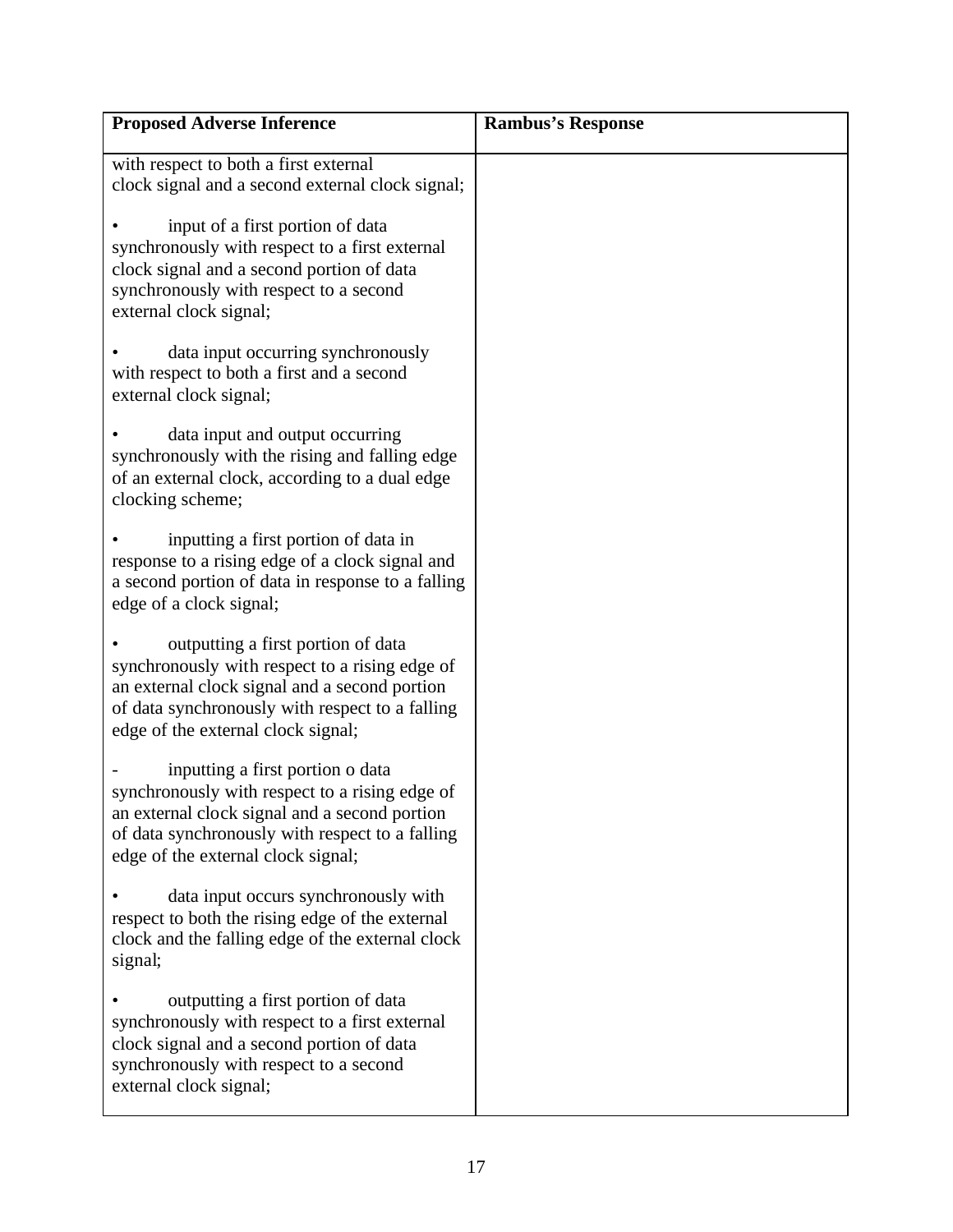| <b>Proposed Adverse Inference</b>                                                                                                                                                                                                                                                                  | <b>Rambus's Response</b>                                                                                                                                                                                                                                                                                                                                                           |
|----------------------------------------------------------------------------------------------------------------------------------------------------------------------------------------------------------------------------------------------------------------------------------------------------|------------------------------------------------------------------------------------------------------------------------------------------------------------------------------------------------------------------------------------------------------------------------------------------------------------------------------------------------------------------------------------|
| inputting a first portion of data<br>synchronously with respect to a first external<br>clock signal and a second portion of data<br>synchronously with respect to a second<br>external clock signal;                                                                                               |                                                                                                                                                                                                                                                                                                                                                                                    |
| use of phase locked loop circuitry or<br>delay locked loop circuitry to generate an<br>internal clock signal using an external clock<br>signal;                                                                                                                                                    |                                                                                                                                                                                                                                                                                                                                                                                    |
| having a phase lock loop on DRAM to<br>control delays;                                                                                                                                                                                                                                             |                                                                                                                                                                                                                                                                                                                                                                                    |
| using a PLL/DLL circuit on a DRAM<br>to reduce input buffer skews;                                                                                                                                                                                                                                 |                                                                                                                                                                                                                                                                                                                                                                                    |
| using a PLL clock generation;                                                                                                                                                                                                                                                                      |                                                                                                                                                                                                                                                                                                                                                                                    |
| using a PLL on an SDRAM;                                                                                                                                                                                                                                                                           |                                                                                                                                                                                                                                                                                                                                                                                    |
| using a DLL to compensate for the<br>output delay in a DRAM; and using an on-chip<br>PLL or DLL to ensure that the data strobe and<br>data coming off of a DRAM chip are<br>sufficiently synchronized to the system clock<br>so that the memory controller can capture that<br>data.               |                                                                                                                                                                                                                                                                                                                                                                                    |
| 43.<br>During its participation at JEDEC,<br>Rambus reasonably believed it could perfect its<br>patent rights by amending pending claims of its<br>'898 patent application and later-filed progeny<br>to cover technologies proposed to he<br>incorporated into JEDEC's DRAM-related<br>standards. | See no. 42 above.                                                                                                                                                                                                                                                                                                                                                                  |
| Between December 1991 and June<br>44.<br>1996, Rambus attempted to amend its patent<br>claims to cover JEDEC work relating to the<br>following technologies, so that if included in a<br>JEDEC standard, use of such technologies in<br>JEDEC-compliant devices would infringe<br>Rambus patents:  | See nos. 39, 42 and 43 above. Further, there is<br>no evidence that Rambus's efforts to amend its<br>applications were motivated by a desire to<br>ensure that "if included in a JEDEC standard,<br>use of such technologies in JEDEC-compliant<br>devices would infringe Rambus patents."<br>Rather, as the evidence will establish<br>unequivocally, Rambus was trying to ensure |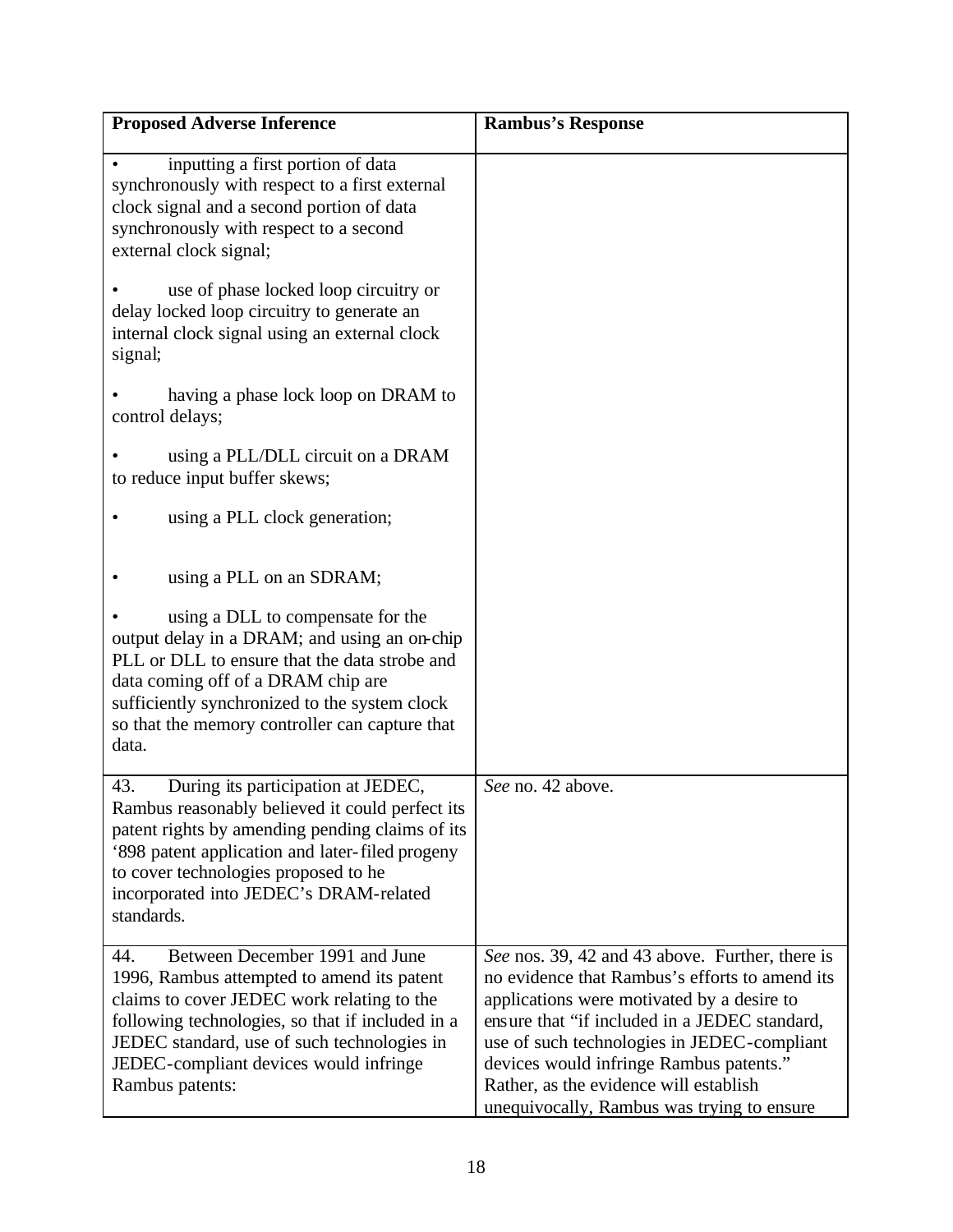| <b>Proposed Adverse Inference</b>                                                                                                                                                                                                            | <b>Rambus's Response</b>                                                                         |
|----------------------------------------------------------------------------------------------------------------------------------------------------------------------------------------------------------------------------------------------|--------------------------------------------------------------------------------------------------|
| programmable CAS latency;                                                                                                                                                                                                                    | that its patent claims fully covered and<br>protected the scope of its revolutionary             |
| programable burst length;                                                                                                                                                                                                                    | inventions so that it would be able to protect                                                   |
| dual edge clock;                                                                                                                                                                                                                             | those inventions and realize the value of those<br>inventions as the Framers of the Constitution |
| on-chip DLL or on-chip PLL circuitry;                                                                                                                                                                                                        | and Congress intended for it to be able to do.                                                   |
| using a programmable register<br>operative to store information specifying a<br>manner in which the semiconductor device is<br>to respond to a read request or a write request;                                                              |                                                                                                  |
| use of a register to store a value to<br>determine CAS latency, where that value can<br>be changed by programming the mode register;                                                                                                         |                                                                                                  |
| use of a programmable register to store<br>a value that is representative of a delay time<br>after which the device responds to a read<br>request;                                                                                           |                                                                                                  |
| use of a register to store a value to<br>determine CAS latency;                                                                                                                                                                              |                                                                                                  |
| use of a programmable register to store<br>a value which is representative of a delay time,<br>that value being a number of clock cycles of an<br>external clock, after which the SDRAM<br>responds to a read request;                       |                                                                                                  |
| use of a programmable access-time<br>register operative to store information<br>specifying a value indicative of an access time<br>for the device, such that the device waits for<br>the access time before responding to a read<br>request; |                                                                                                  |
| use of a register to store a value to<br>determine burst length, where that value can be<br>changed by programming the mode register;                                                                                                        |                                                                                                  |
| use of a register to store a value to<br>determine block size, where that value can be<br>changed by programming the mode register;                                                                                                          |                                                                                                  |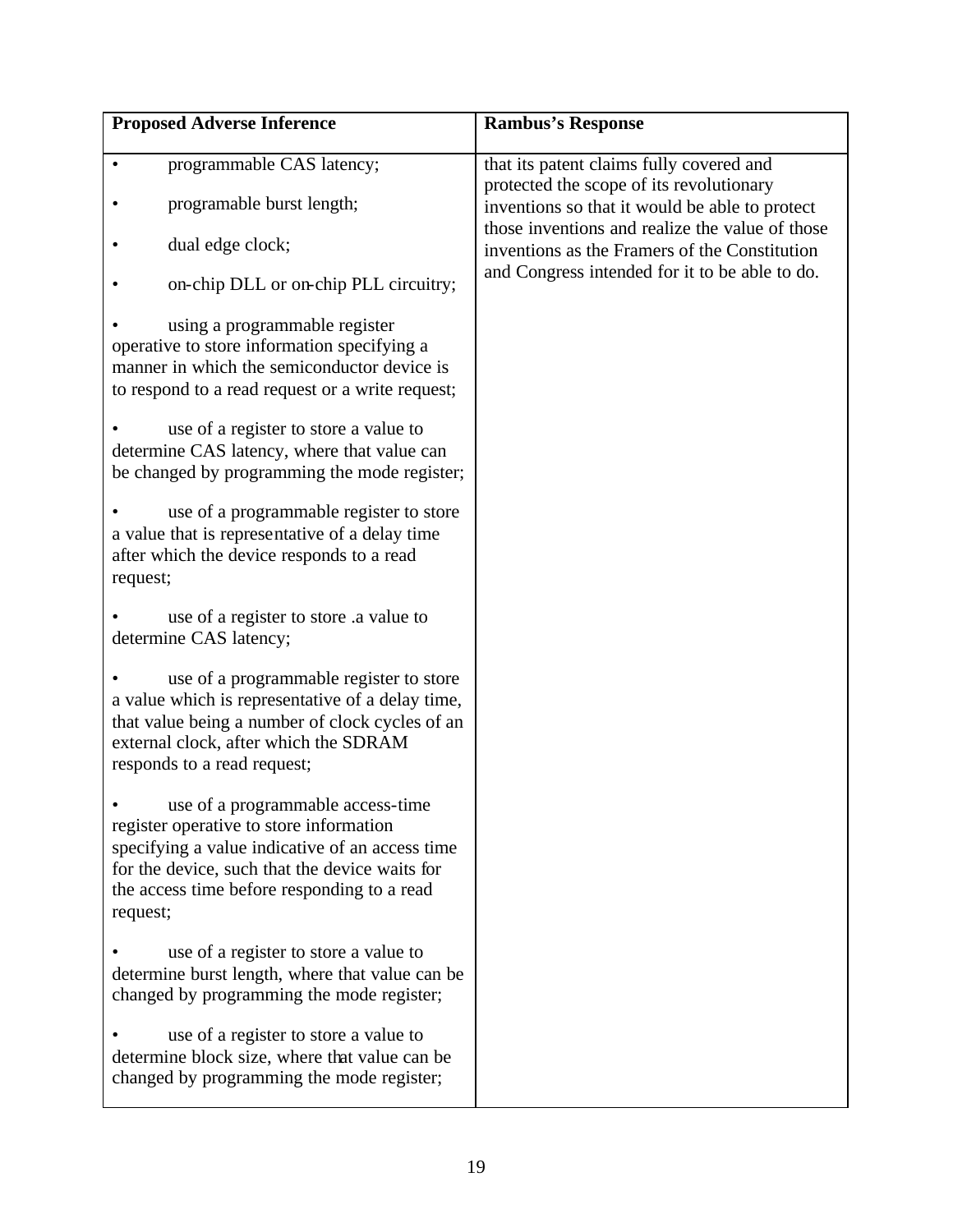| <b>Proposed Adverse Inference</b>                                                                                                                                                                                             | <b>Rambus's Response</b> |
|-------------------------------------------------------------------------------------------------------------------------------------------------------------------------------------------------------------------------------|--------------------------|
| use of a programmable register that<br>receives information that defines an amount of<br>data to be output by the memory device in<br>response to a read request;                                                             |                          |
| programmable block size;                                                                                                                                                                                                      |                          |
| use of a register to store a value that<br>defines an amount of data to be output by the<br>memory device in response to a read request,<br>where that value can be changed by<br>programming the mode register;              |                          |
| use of a programmable register that<br>receives information that defines an amount of<br>data to be input by the memory device in<br>response to a write request;                                                             |                          |
| use of a programmable register to store<br>a value that defines an amount of data to he<br>input by the memory device in response to a<br>write request;                                                                      |                          |
| outputting a first portion of data in<br>response to a rising edge of a clock Signal and<br>a second portion of data in response to a falling<br>edge of a clock signal;                                                      |                          |
| inputting of a first portion of data in<br>response to a rising edge of a clock signal and<br>a second portion of data in response to a falling<br>edge of a clock signal;                                                    |                          |
| output of a first portion of data<br>synchronously with respect to a rising edge of<br>an external clock signal and a second portion<br>of data synchronously with respect to a falling<br>edge of the external clock signal; |                          |
| data output occurring synchronously<br>with respect to both the rising edge of the<br>external clock signal and the falling edge of the<br>external clock signal;                                                             |                          |
| data input occurring synchronously<br>with respect to both the rising edge of the                                                                                                                                             |                          |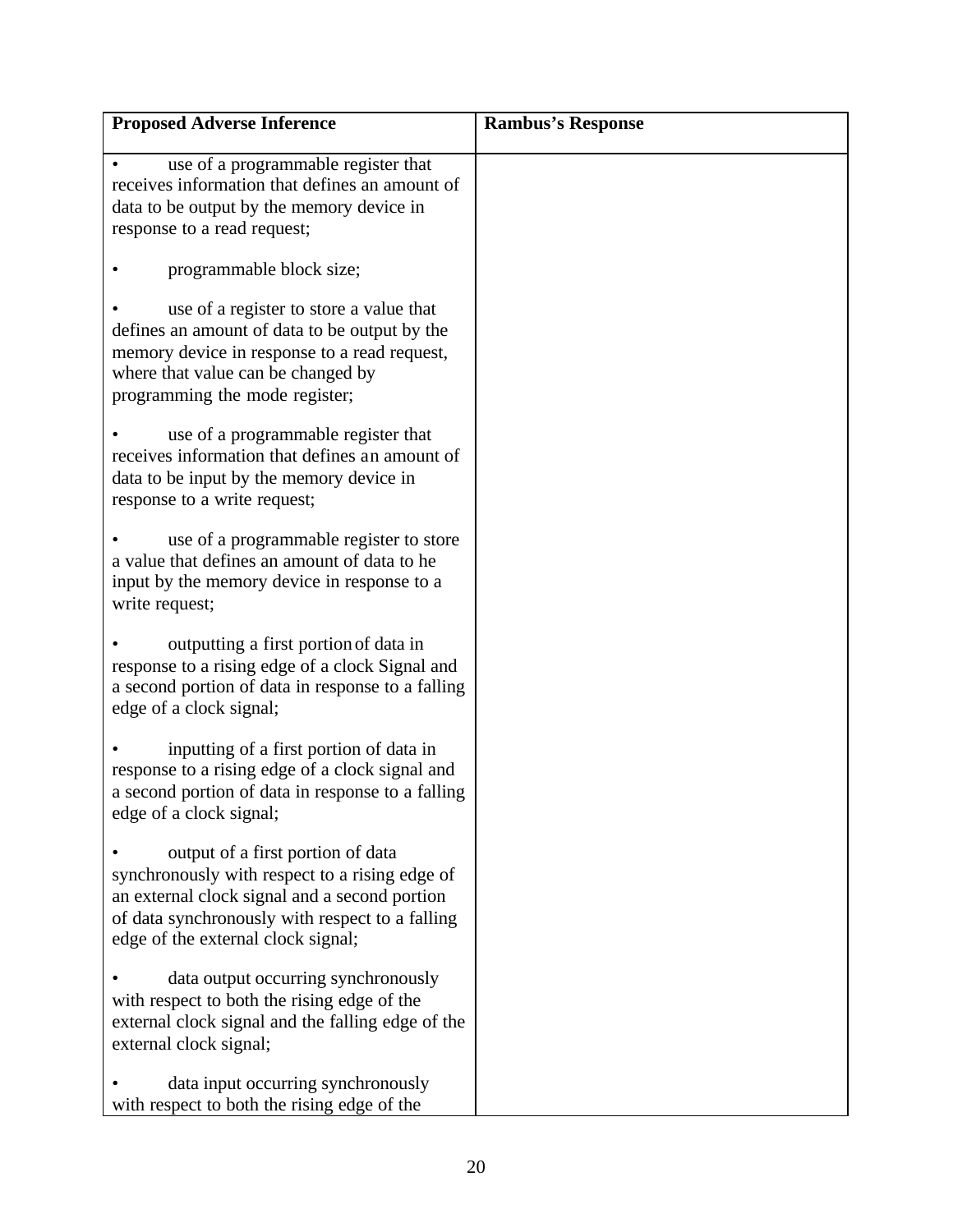| <b>Proposed Adverse Inference</b>                                                                                                                                                                    | <b>Rambus's Response</b> |
|------------------------------------------------------------------------------------------------------------------------------------------------------------------------------------------------------|--------------------------|
| external clock signal and the falling edge of the<br>external clock signal;                                                                                                                          |                          |
| output of a first portion of data<br>synchronously with respect to a first external<br>clock signal and a second portion of data<br>synchronously with respect to a second<br>external clock signal; |                          |
| data output occurring synchronously<br>with respect to both a first external clock signal<br>and a second external clock signal;                                                                     |                          |
| input of a first portion of data<br>synchronously with respect to a first external<br>clock signal and a second portion of data<br>synchronously with respect to a second<br>external clock signal;  |                          |
| data input occurring synchronously<br>with respect to both a first and a second<br>external clock signal;                                                                                            |                          |
| use of a dual edge clocking scheme<br>which inputs and outputs data synchronously<br>with the rising and falling edge of an external<br>clock;                                                       |                          |
| data input and output occurring<br>synchronously with the rising and falling edge<br>of an external clock, according to a dual edge<br>clocking scheme;                                              |                          |
| outputting a first portion of data in<br>response to a rising edge of a clock signal and<br>a second portion of data in response to a falling<br>edge of a clock signal;                             |                          |
| inputting a first portion of data in<br>response to a rising edge of a clock signal and<br>a second portion of data in response to a falling<br>edge of a clock signal;                              |                          |
| outputting a first portion of data<br>synchronously with respect to a rising edge of<br>an external clock signal and a second portion                                                                |                          |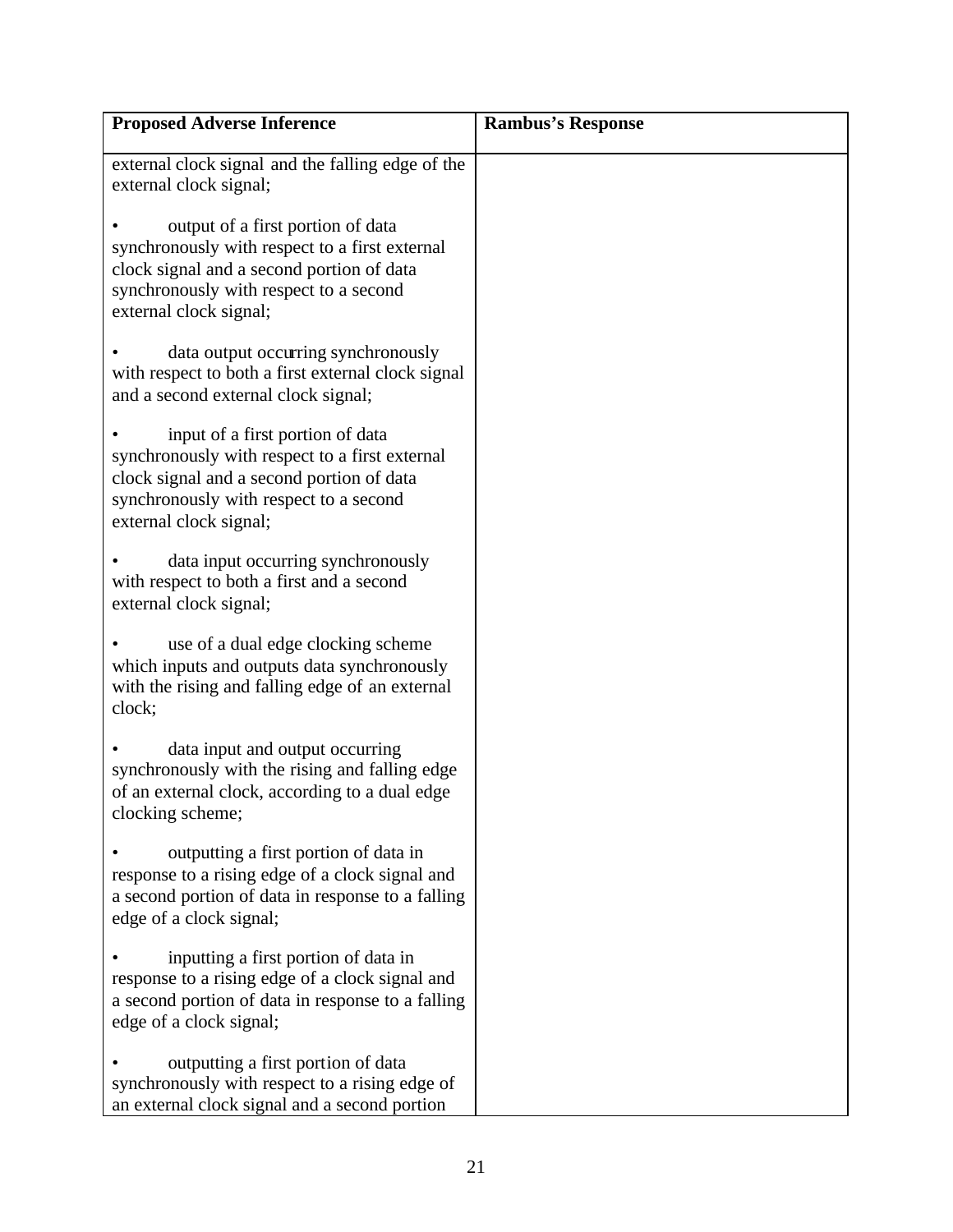| <b>Proposed Adverse Inference</b>                                                                                                                                                                                             | <b>Rambus's Response</b> |
|-------------------------------------------------------------------------------------------------------------------------------------------------------------------------------------------------------------------------------|--------------------------|
| of data synchronously with respect to a falling<br>edge of the external clock signal;                                                                                                                                         |                          |
| data output occurring synchronously<br>with respect to both the rising edge of the<br>external clock signal and the falling edge of the<br>external clock signal;                                                             |                          |
| inputting a first portion of data<br>synchronously with respect to a rising edge of<br>an external clock signal and a second portion<br>of data synchronously with respect to a falling<br>edge of the external clock signal; |                          |
| data input occurring synchronously<br>with respect to both the rising edge of the<br>external clock and the falling edge of the<br>external clock signal;                                                                     |                          |
| outputting a first portion of data<br>synchronously with respect to a first external<br>clock signal and a second portion of data<br>synchronously with respect to a second<br>external clock signal;                         |                          |
| data output occurring synchronously<br>with respect to both a first external clock signal<br>and a second external clock signal;                                                                                              |                          |
| inputting a first portion of data<br>synchronously with respect to a first external<br>clock signal and a second portion of data<br>synchronously with respect to a second<br>external clock signal;                          |                          |
| using a dual edge clocking scheme<br>which inputs and outputs synchronously with<br>the rising and falling of an external clock;                                                                                              |                          |
| use of phase locked loop circuitry or<br>delay locked loop circuitry to generate an<br>internal clock signal using an external clock<br>signal;                                                                               |                          |
| having a phase lock loop on DRAM to                                                                                                                                                                                           |                          |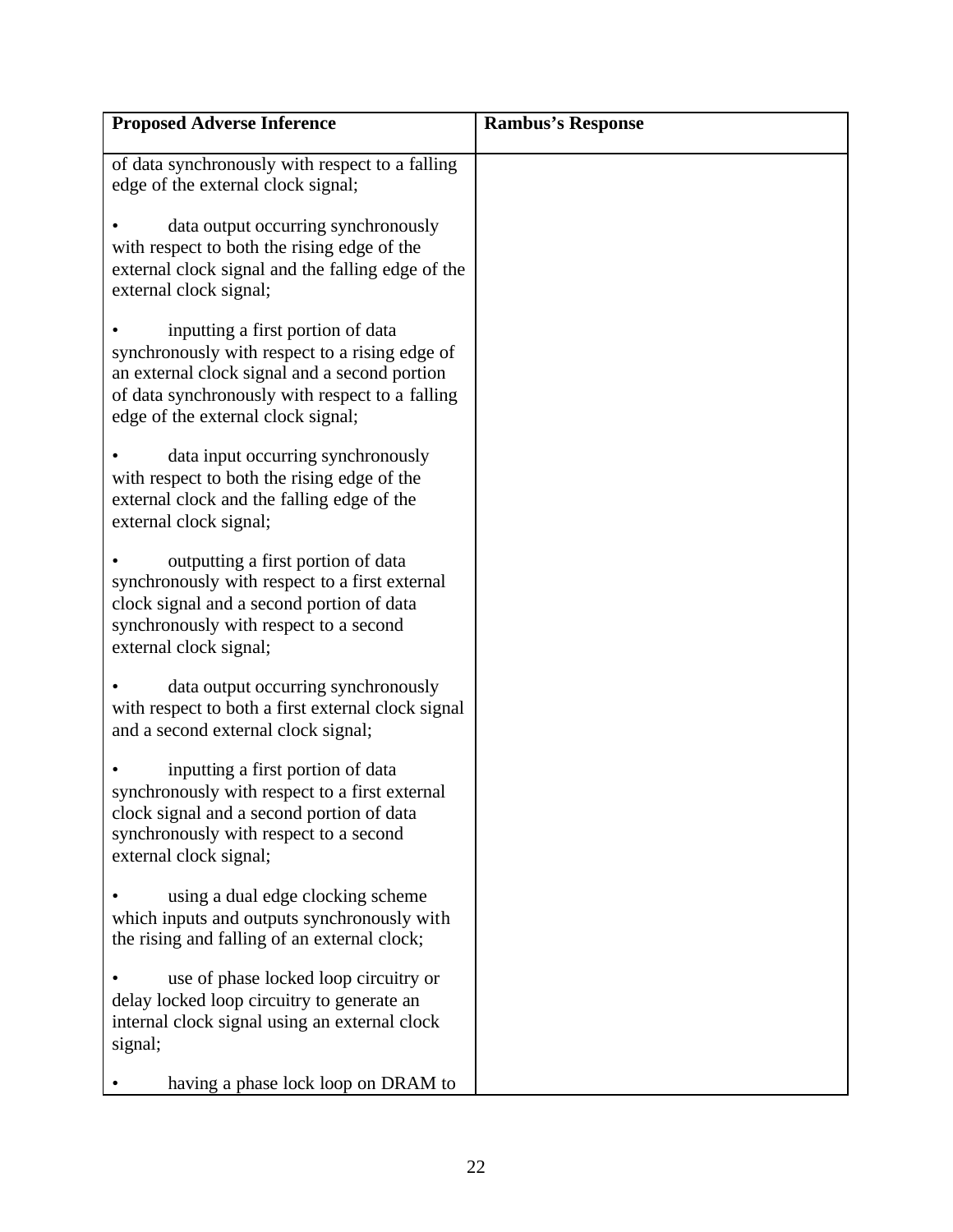| <b>Proposed Adverse Inference</b>                                                                                                                                                                                                                                                                                   | <b>Rambus's Response</b>                                                                                                                                                                                                                                                                                                                                                                                                                                                                                                                                                                                                                                                 |
|---------------------------------------------------------------------------------------------------------------------------------------------------------------------------------------------------------------------------------------------------------------------------------------------------------------------|--------------------------------------------------------------------------------------------------------------------------------------------------------------------------------------------------------------------------------------------------------------------------------------------------------------------------------------------------------------------------------------------------------------------------------------------------------------------------------------------------------------------------------------------------------------------------------------------------------------------------------------------------------------------------|
| control delays;                                                                                                                                                                                                                                                                                                     |                                                                                                                                                                                                                                                                                                                                                                                                                                                                                                                                                                                                                                                                          |
| using a PLL/DLL circuit on a DRAM<br>to reduce input buffer skews;                                                                                                                                                                                                                                                  |                                                                                                                                                                                                                                                                                                                                                                                                                                                                                                                                                                                                                                                                          |
| using a PLL clock generation;                                                                                                                                                                                                                                                                                       |                                                                                                                                                                                                                                                                                                                                                                                                                                                                                                                                                                                                                                                                          |
| using a PLL on an SDRAM;                                                                                                                                                                                                                                                                                            |                                                                                                                                                                                                                                                                                                                                                                                                                                                                                                                                                                                                                                                                          |
| using a DLL to compensate for the<br>output delay in a DRAM; and                                                                                                                                                                                                                                                    |                                                                                                                                                                                                                                                                                                                                                                                                                                                                                                                                                                                                                                                                          |
| using an on-chip PLL or DLL to ensure<br>that the data strobe and data coming off of a<br>DRAM chip are sufficiently synchronized to<br>the system clock so that the memory controller<br>can capture that data.                                                                                                    |                                                                                                                                                                                                                                                                                                                                                                                                                                                                                                                                                                                                                                                                          |
| While a member of JEDEC, Rambus<br>45.<br>intended to enforce its JEDEC-related patents<br>(and, once issued as patents, its JEDEC-related<br>patent applications) against memory<br>manufacturers who produced products<br>compliant with the JEDEC RAM standards.                                                 | Again, Rambus's intentions have been fully<br>discovered, and there is no nexus between this<br>issue and Rambus's document retention policy.<br>Also, what is quite clear is that Rambus sought<br>to license its patents and had no intention to<br>"enforce" them until companies such as<br>Infineon, Micron and Hynix refused to take a<br>license and instead insisted on infringing them.                                                                                                                                                                                                                                                                         |
| In enforcing such JEDEC-related<br>46.<br>patents, Rambus also intended to charge high<br>royalties.                                                                                                                                                                                                                | This is duplicative. See, e.g., nos. 1, 13, 14,<br>and 17. See also no. 45.                                                                                                                                                                                                                                                                                                                                                                                                                                                                                                                                                                                              |
| Rambus knew that its very participation<br>47.<br>in JEDEC, coupled with its failure to make<br>required patent-related disclosures, conveyed a<br>materially false and misleading impression that<br>JEDEC was not at risk of adopting standards<br>that Rambus could later claim to infringe upon<br>its patents. | This, again, is wrong. Since all the evidence<br>that might bear on this issue is available, one<br>can only assume that Complaint Counsel ask<br>Your Honor to infer this because they know<br>they can't prove it. Briefly, Rambus did not<br>fail to make any required patent-related<br>disclosures. Rambus Inc. v. Infineon<br>Technologies AG, supra. Further, at no time<br>did Rambus convey a false and misleading<br>impression regarding the future possibility that<br>products later manufactured might infringe<br>Rambus patents. To the contrary, Rambus was<br>very clear about this possibility and all the<br>DRAM manufacturers and many other JEDEC |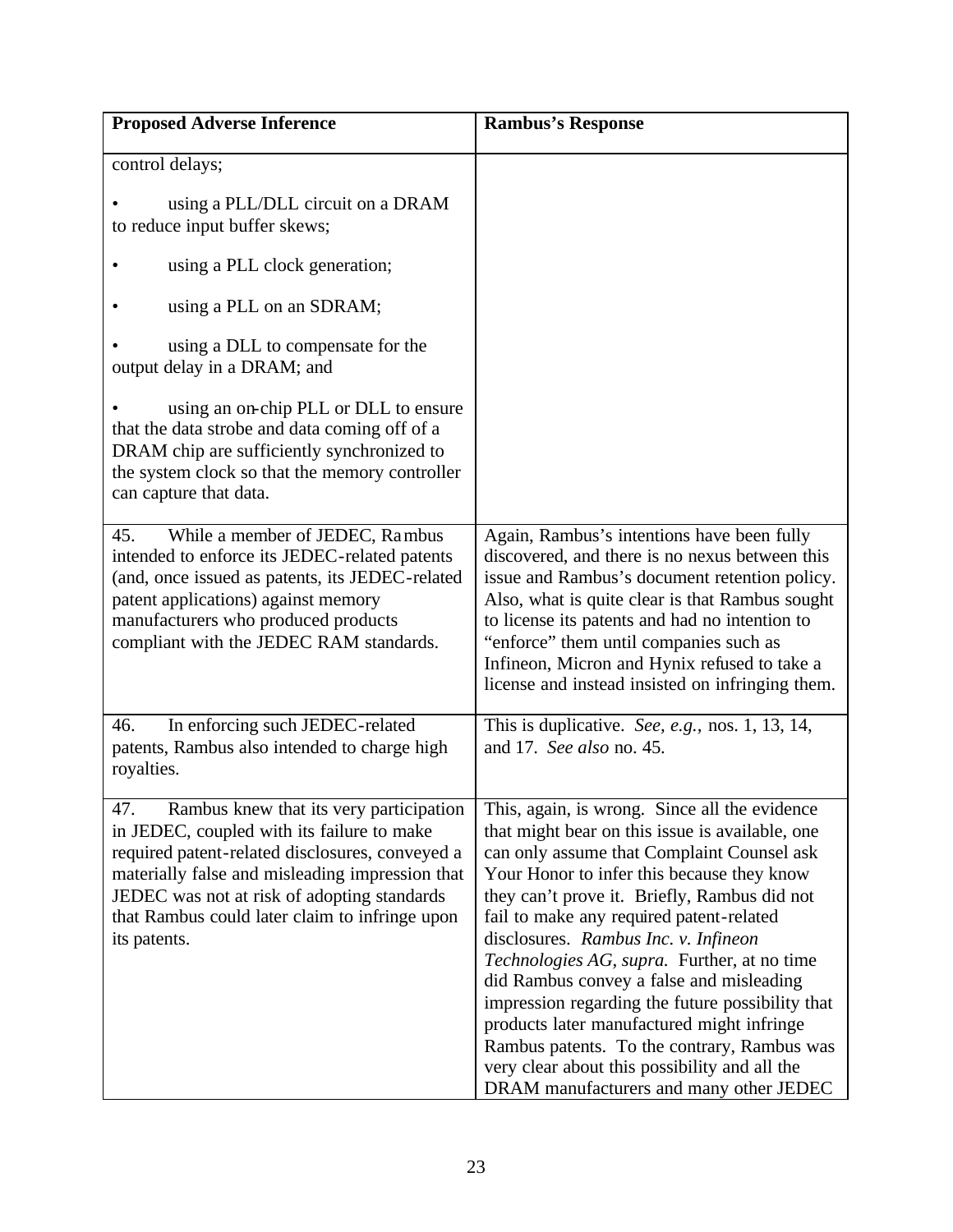| <b>Proposed Adverse Inference</b>                                                                                                                                                                                                                                                                                                                                                                                                                                          | <b>Rambus's Response</b>                                                                                                                                                                                                                                                                                                                                                                                                                                                                                                                                                                   |
|----------------------------------------------------------------------------------------------------------------------------------------------------------------------------------------------------------------------------------------------------------------------------------------------------------------------------------------------------------------------------------------------------------------------------------------------------------------------------|--------------------------------------------------------------------------------------------------------------------------------------------------------------------------------------------------------------------------------------------------------------------------------------------------------------------------------------------------------------------------------------------------------------------------------------------------------------------------------------------------------------------------------------------------------------------------------------------|
|                                                                                                                                                                                                                                                                                                                                                                                                                                                                            | members were well aware of this. The<br>evidence we have obtained from<br>, including the very recently<br>obtained information from Mitsubishi, make<br>plain that no DRAM manufacturer or other<br>concerned JEDEC member was misled about<br>the risk of future infringement. They took that<br>risk knowingly,                                                                                                                                                                                                                                                                         |
| Rambus also knew that by engaging in<br>48.<br>various affirmatively misleading conduct, it<br>was reinforcing the materially false and<br>misleading impression that JEDEC was not at<br>risk of adopting standards that Rambus could<br>later claim to infringe upon its patents.                                                                                                                                                                                        | See, e.g. no. 47 above. As to whether any<br>JEDEC member relied on any action or<br>omission by Rambus, we have shown in the<br>"no reliance" portion of the motion for<br>summary decision, unrebutted by Complaint<br>Counsel, that there was no reliance.                                                                                                                                                                                                                                                                                                                              |
| Rambus intended through its conduct<br>49.<br>- both its actions and omissions - to convey<br>the materially false and misleading impression<br>that JEDEC was not at risk of adopting<br>standards that Rambus could later claim to<br>infringe upon its patents.                                                                                                                                                                                                         | See, e.g., nos. 47 and 48 above.                                                                                                                                                                                                                                                                                                                                                                                                                                                                                                                                                           |
| Rambus's pattern of misleading<br>50.<br>conduct — both its actions and omissions —<br>continued for a number of years after it<br>withdrew from JEDEC.                                                                                                                                                                                                                                                                                                                    | See, e.g., nos. 37 and 47-49.                                                                                                                                                                                                                                                                                                                                                                                                                                                                                                                                                              |
| 51.<br>During the time it was a JEDEC<br>members and for a number of years thereafter,<br>Rambus sought to conceal from JEDEC and its<br>members both (1) the fact that it possessed<br>patents and pending patents that would (or<br>might) be infringed by devices built in<br>accordance with JEDEC standards, and (2) the<br>fact that Rambus in the future intended (or at a<br>minimum, reserved the right) to enforce such<br>patents and to demand high royalties. | This is wrong in a variety of respects. First,<br>Rambus's patents, once they issued, were<br>publicly available. Second, Rambus was quite<br>clear about its views that certain products<br>might infringe its patents and that if companies<br>did not license its patents, but chose instead to<br>infringe them, Rambus might have no<br>alternative but to enforce its patents. Its<br>royalties are, of course, fully discovered, and<br>moreover are not "high" when compared to the<br>fair value of the revolutionary inventions in<br>question. Third, it is compound, vague and |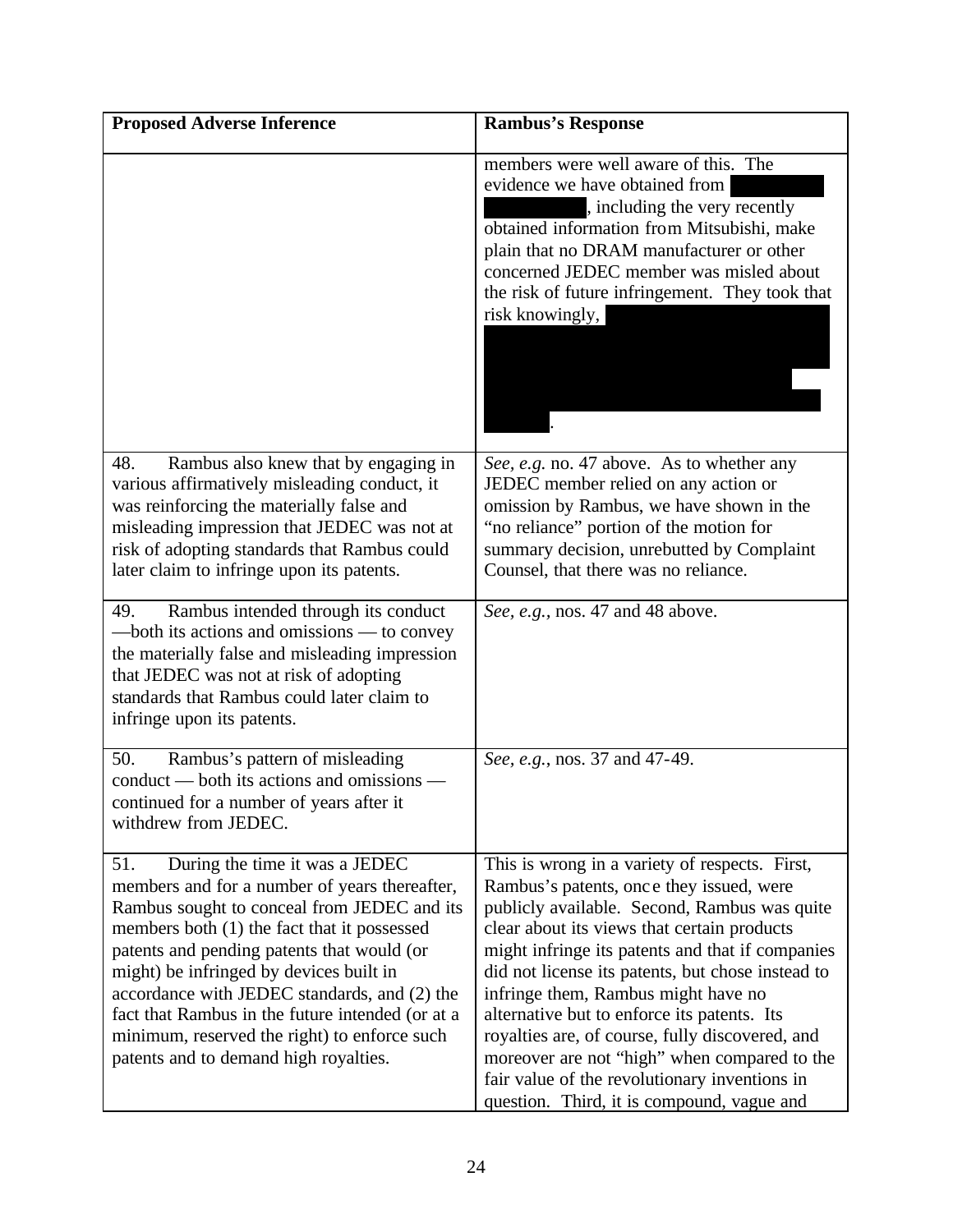| <b>Proposed Adverse Inference</b>                                                                                                                                                                                                                                                                                                                                                                                                                                                                     | <b>Rambus's Response</b>                                                                                                                                                                                                                                                                                                                                                                                                                                                                                                                          |
|-------------------------------------------------------------------------------------------------------------------------------------------------------------------------------------------------------------------------------------------------------------------------------------------------------------------------------------------------------------------------------------------------------------------------------------------------------------------------------------------------------|---------------------------------------------------------------------------------------------------------------------------------------------------------------------------------------------------------------------------------------------------------------------------------------------------------------------------------------------------------------------------------------------------------------------------------------------------------------------------------------------------------------------------------------------------|
|                                                                                                                                                                                                                                                                                                                                                                                                                                                                                                       | ambiguous. Fourth, there is no nexus between<br>these issues and Rambus's document retention<br>policy. Finally, this proposed inference is<br>largely duplicative of ones addressed earlier.<br>See, e.g., nos. 1, 13, 14, 17, 37, 45, and 47-49.                                                                                                                                                                                                                                                                                                |
| 52.<br>Rambus knew that, before and during<br>its membership in JEDEC, it never disclosed<br>either to JEDEC or to individual JEDEC<br>members information sufficient to place them<br>(individually or collectively) on notice of the<br>fact that Rambus possessed (or reasonably<br>believed it possessed) patents and pending<br>patents that would (or might) be infringed by<br>devices built in accordance with JEDEC<br>standards.                                                            | Politely, this is hogwash. The evidence is<br>quite clear that JEDEC and JEDEC members<br>knew that Rambus was likely to obtain patents<br>on the various inventions it had made, many of<br>which were incorporated in RDRAM, and that<br>if these inventions, or some of them, were<br>incorporated in products manufactured by<br>companies which did not have a license from<br>Rambus to manufacture those products, they<br>might in the future infringe patents that might<br>be issued to Rambus.<br>See also nos. 47-49<br>and 51 above. |
| 53.<br>Rambus knew that, after withdrawing<br>from JEDEC $-$ up until the time it began to<br>enforce its JEDEC-related patents — it never<br>disclosed either to JEDEC or to individual<br>JEDEC members information sufficient to<br>place them (individually or collectively) on<br>notice of the fact that Rambus possessed (or<br>reasonably believed it possessed) patents and<br>pending patents that would (or might) be<br>infringed by devices built in accordance with<br>JEDEC standards. | See no. 52 and all other responses cited therein.                                                                                                                                                                                                                                                                                                                                                                                                                                                                                                 |
| Rambus knew that, in the course of<br>54.<br>making disclosures to DRAM makers and<br>others in the context of licensing-related<br>discussions involving Rambus's RDRAM<br>architecture, it never disclosed either to JEDEC<br>or to individual JEDEC members information                                                                                                                                                                                                                            | This is flatly not true. See, e.g., no. 52 and all<br>other responses cited therein.                                                                                                                                                                                                                                                                                                                                                                                                                                                              |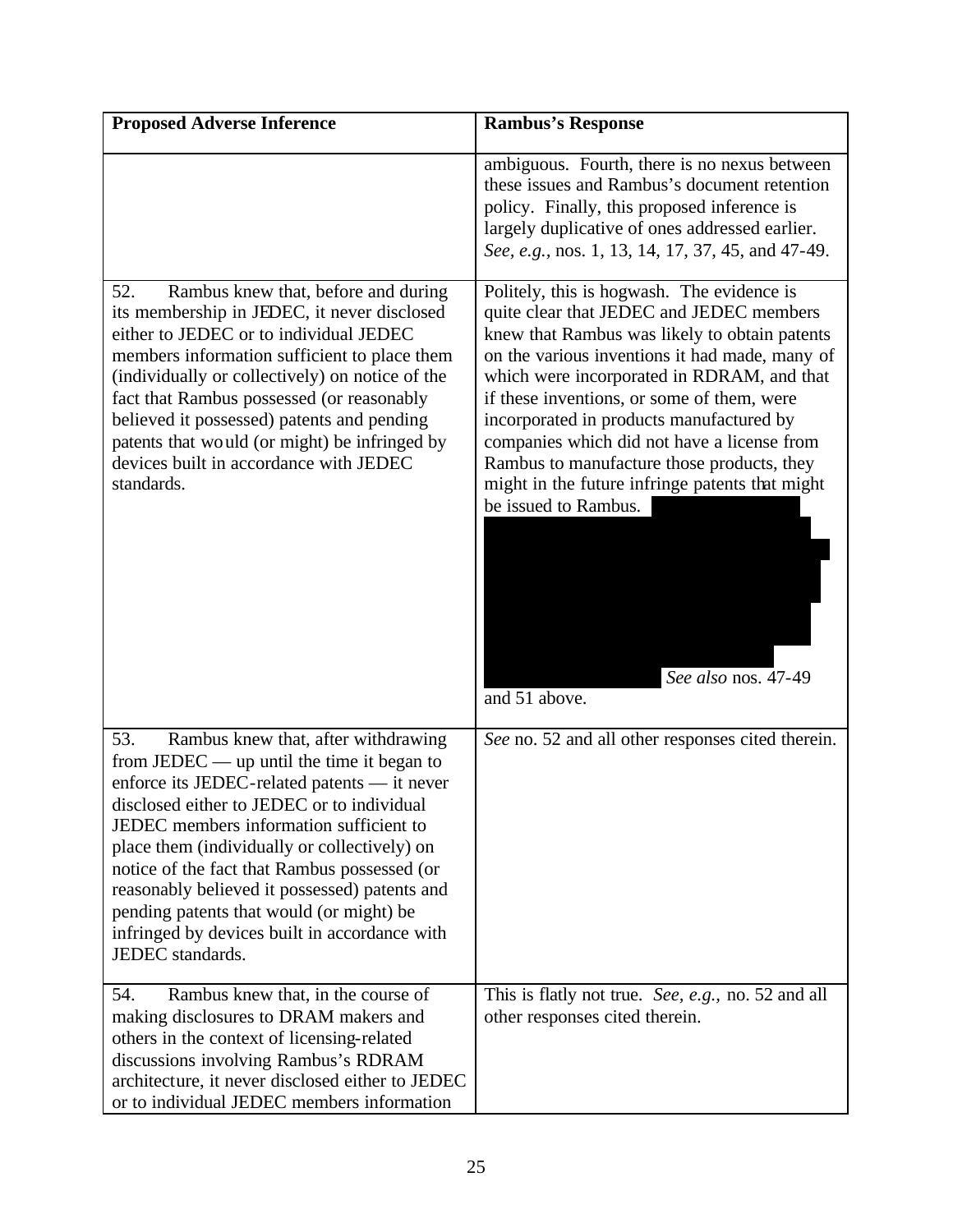| <b>Proposed Adverse Inference</b>                                                                                                                                                                                                                                                                                                                                                                                                                               | <b>Rambus's Response</b>                                                                                                                                                                                                                                                                                   |
|-----------------------------------------------------------------------------------------------------------------------------------------------------------------------------------------------------------------------------------------------------------------------------------------------------------------------------------------------------------------------------------------------------------------------------------------------------------------|------------------------------------------------------------------------------------------------------------------------------------------------------------------------------------------------------------------------------------------------------------------------------------------------------------|
| sufficient to place them (individually or<br>collectively) on notice of the fact that Rambus<br>possessed (or reasonably believed it possessed)<br>patents and pending patents that would (or<br>might) he infringed by devices built in<br>accordance with JEDEC standards.                                                                                                                                                                                    |                                                                                                                                                                                                                                                                                                            |
| Rambus knew that, through availability<br>55.<br>of Rambus's foreign patents and patent<br>applications, neither JEDEC nor individual<br>JEDEC members could gather sufficient<br>information to place them (individually or<br>collectively) on notice of the fact that Rambus<br>possessed (or reasonably believed it possessed)<br>patents and pending patents that would (or<br>might) be infringed by devices built in<br>accordance with JEDEC standards. | This is not true, and discovery from various<br>JEDEC members reveals that it is not true. See<br>also no. 52 and all other responses cited<br>therein.                                                                                                                                                    |
| 56.<br>Rambus knew that, through its<br>disclosure of the '703 patent to JEDEC, it did<br>not provide JEDEC or individual JEDEC<br>members with sufficient information to place<br>them (individually or collectively) on notice of<br>the fact that Rambus possessed (or reasonably<br>believed it possessed) patents and pending<br>patents that would (or might) be infringed by<br>devices built in accordance with JEDEC<br>standards.                     | This is not true, and discovery from various<br>JEDEC members reveals that it is not true. See<br>also no. 52 and all other responses cited<br>therein.                                                                                                                                                    |
| Rambus knew that, through its<br>57.<br>participation in JEDEC, it did nothing that<br>would have served to place JEDEC or its<br>members (individually or collectively) on<br>notice of the fact that Rambus possessed (or<br>reasonably believed it possessed) patents and<br>pending patents that would (or might) be<br>infringed by devices built in accordance with<br>JEDEC standards.                                                                   | This is not true, and discovery from various<br>JEDEC members reveals that it is not true. See<br>also no. 52 and all other responses cited<br>therein. Some of the more pertinent evidence<br>on this point is cited in Rambus's motion for<br>summary decision with respect to the issue of<br>reliance. |
| Rambus knew that the limited<br>58.<br>disclosures it made to IEEE or the SynkLink<br>Consortium, relating to Rambus patents, would<br>not have served to place JEDEC or its<br>members (individually or collectively) on<br>notice of the fact that Rambus possessed (or                                                                                                                                                                                       | This is not true, and discovery from various<br>JEDEC members reveals that it is not true. See<br>also no. 52 and all other responses cited<br>therein.                                                                                                                                                    |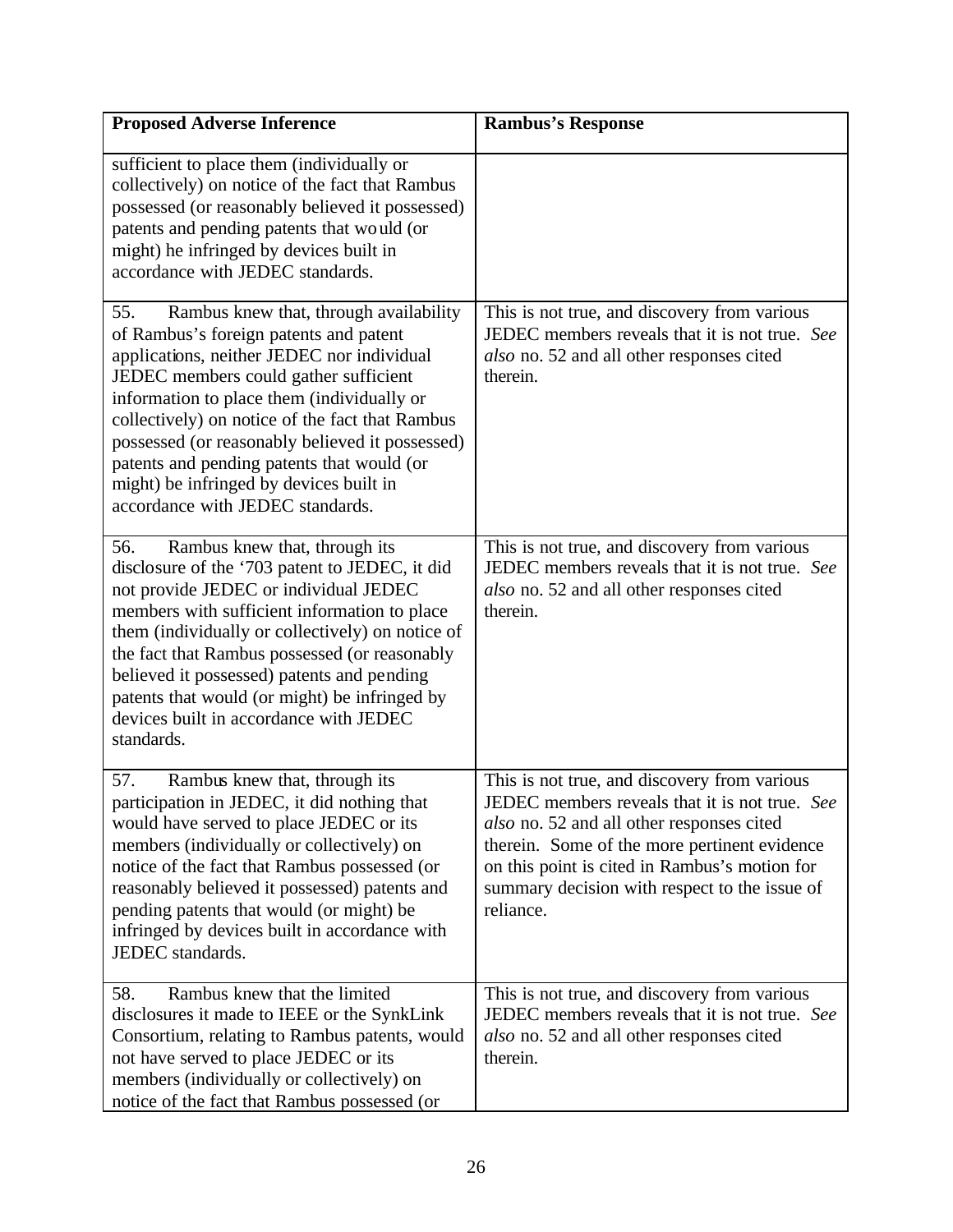| <b>Proposed Adverse Inference</b>                                                                                                                                                                                                                                                                                                                                                                                                   | <b>Rambus's Response</b>                                                                                                                                                                                                                                                                                                                                                                                   |
|-------------------------------------------------------------------------------------------------------------------------------------------------------------------------------------------------------------------------------------------------------------------------------------------------------------------------------------------------------------------------------------------------------------------------------------|------------------------------------------------------------------------------------------------------------------------------------------------------------------------------------------------------------------------------------------------------------------------------------------------------------------------------------------------------------------------------------------------------------|
| reasonably believed it possessed) patents and<br>pending patents that would (or might) be<br>infringed by devices built in accordance with<br>JEDEC standards.                                                                                                                                                                                                                                                                      |                                                                                                                                                                                                                                                                                                                                                                                                            |
| Rambus knew that the limited<br>59.<br>disclosures it made to JEDEC in a letter<br>concerning the SynkLink technology would<br>not have served to place JEDEC or its<br>members (individually or collectively) on<br>notice of the fact that Rambus possessed (or<br>reasonably believed it possessed) patents and<br>pending patents that would (or might) be<br>infringed by devices built in accordance with<br>JEDEC standards. | This is not true, and discovery from various<br>JEDEC members reveals that it is not true. See<br>also no. 52 and all other responses cited<br>therein.                                                                                                                                                                                                                                                    |
| 60.<br>Rambus knew that nothing contained in<br>its June 1996 JEDEC withdrawal letter would<br>have served to place JEDEC or its members<br>(individually or collectively) on notice of the<br>fact that Rambus possessed (or reasonably<br>believed it possessed) patents and pending<br>patents that would (or might) be infringed by<br>devices built in accordance with JEDEC<br>standards.                                     | This is not true, and discovery from various<br>JEDEC members reveals that it is not true. See<br>also no. 52 and all other responses cited<br>therein.                                                                                                                                                                                                                                                    |
| Rambus knew that, if it had made<br>61.<br>proper patent-related disclosures to JEDEC<br>(including but not limited to disclosures<br>relating to CAS latency, programable burst<br>length, on-chip PLL/DLL, and dual-edge<br>clock), JEDEC and its members would seek to<br>work around Rambus's patented or patent-<br>pending technologies.                                                                                      | This is not true, and discovery from various<br>JEDEC members reveals that it is not true. See<br>also no. 52 and all other responses cited<br>therein. Further, if there were better ways to<br>accomplish the same benefits to be<br>accomplished by using Rambus's inventions –<br>and there are not $-$ then JEDEC and its<br>members would have done so. They have had<br>ample opportunity to do so. |
| Rambus knew that, if it had made<br>62.<br>proper patent-related disclosures to JEDEC<br>(including but not limited to disclosures<br>relating to CAS latency, programable burst<br>length, on-chip PLL/DLL, and dual-edge<br>clock), JEDEC and its members would have<br>been able to revise JEDEC's DRAM-related<br>standards to work around or avoid Rambus's                                                                    | This is not true, and discovery from various<br>JEDEC members reveals that it is not true. See<br>also no. 52 and all other responses cited<br>therein. Further, if there were better ways to<br>accomplish the same benefits to be<br>accomplished by using Rambus's inventions -<br>and there are not $-$ then JEDEC and its<br>members would have done so. They have had                                |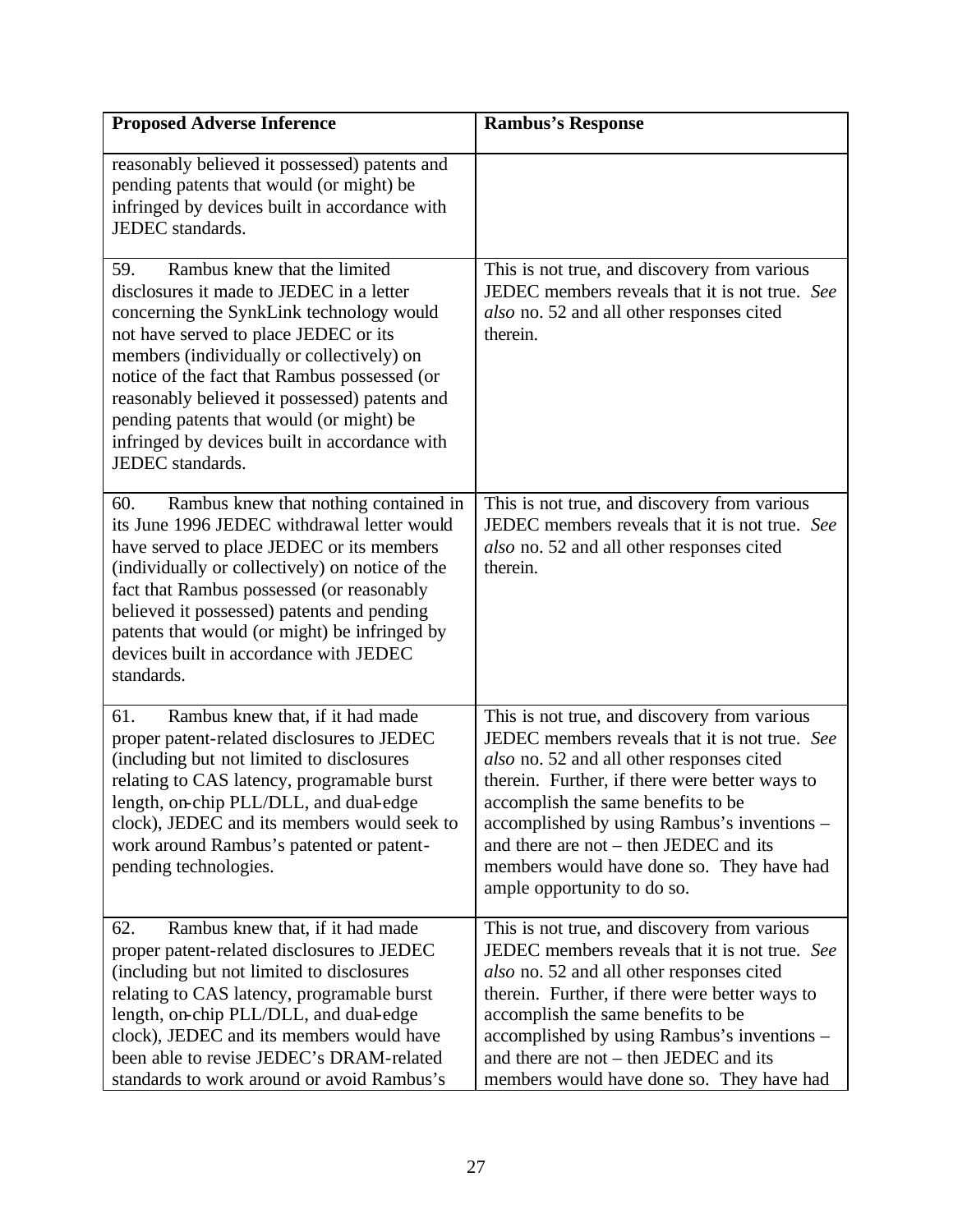| <b>Proposed Adverse Inference</b>                                                                                                                                                                                                                                                                                                                                                                                            | <b>Rambus's Response</b>                                                                                                                                                                                                                                                                                                                                                                                                                                                                                                                                                                                                     |
|------------------------------------------------------------------------------------------------------------------------------------------------------------------------------------------------------------------------------------------------------------------------------------------------------------------------------------------------------------------------------------------------------------------------------|------------------------------------------------------------------------------------------------------------------------------------------------------------------------------------------------------------------------------------------------------------------------------------------------------------------------------------------------------------------------------------------------------------------------------------------------------------------------------------------------------------------------------------------------------------------------------------------------------------------------------|
| patented or patent-pending technologies.                                                                                                                                                                                                                                                                                                                                                                                     | ample opportunity to do so.                                                                                                                                                                                                                                                                                                                                                                                                                                                                                                                                                                                                  |
| Rambus knew that, if it had made<br>63.<br>proper patent-related disclosures to JEDEC<br>(including but not limited to disclosures<br>relating to CAS latency, programable burst<br>length, on-chip PLL/DLL, and dual-edge<br>clock), the most likely result is that JEDEC's<br>DRAM-related standards would have excluded<br>or omitted any technologies covered by<br>Rambus's patented or patent-pending<br>technologies. | This is not true, and discovery from various<br>JEDEC members reveals that it is not true. See<br>also no. 52 and all other responses cited<br>therein. Further, if there were better ways to<br>accomplish the same benefits to be<br>accomplished by using Rambus's inventions –<br>and there are not – then JEDEC and its<br>members would have done so. They have had<br>ample opportunity to do so.                                                                                                                                                                                                                     |
| Rambus knew that, if it had made<br>64.<br>proper patent-related disclosures to JEDEC<br>(including but not limited to disclosures<br>relating to CAS latency, programable burst<br>length, on-chip PLL/DLL, and dual-edge<br>clock), Rambus's patents in the future would<br>derive no value by virtue of any association<br>with the contents of JEDEC's DRAM<br>standards.                                                | This is not true, and discovery from various<br>JEDEC members reveals that it is not true. See<br>also no. 52 and all other responses cited<br>therein. Further, if there were better ways to<br>accomplish the same benefits to be<br>accomplished by using Rambus's inventions -<br>and there are not – then JEDEC and its<br>members would have done so. They have had<br>ample opportunity to do so. It also is quite<br>clear that Rambus's patents derive their value<br>from the fundamental and revolutionary nature<br>of the inventions that underlie them; their value<br>is unrelated to JEDEC or its standards. |
| During its participation at JEDEC,<br>65.<br>Rambus knew that there were a variety of<br>commercially viable alternatives to the use of<br>its proprietary technologies in JEDEC's<br>DRAM-related standards.                                                                                                                                                                                                                | This is not true. If there were such<br>commercially viable alternatives, then why are<br>they not on the market? More to the point,<br>there is no nexus whatsoever between this<br>proposed adverse inference and Rambus's<br>document retention policy. Proof of this issue<br>is almost wholly in the possession of third<br>parties.                                                                                                                                                                                                                                                                                    |
| Rambus knew that the design<br>66.<br>objectives served by inclusion of<br>programmable CAS latency, programmable<br>burst length, on-chip PLL/DLL, and dual-edge<br>clock technologies in JEDEC standards likely<br>could have been accomplished through use of<br>alternative DRAM-related technologies<br>available at the time these standards were                                                                      | This is not true. See, e.g., nos. 52, 64 and 65<br>above, and the various other responses cited<br>therein.                                                                                                                                                                                                                                                                                                                                                                                                                                                                                                                  |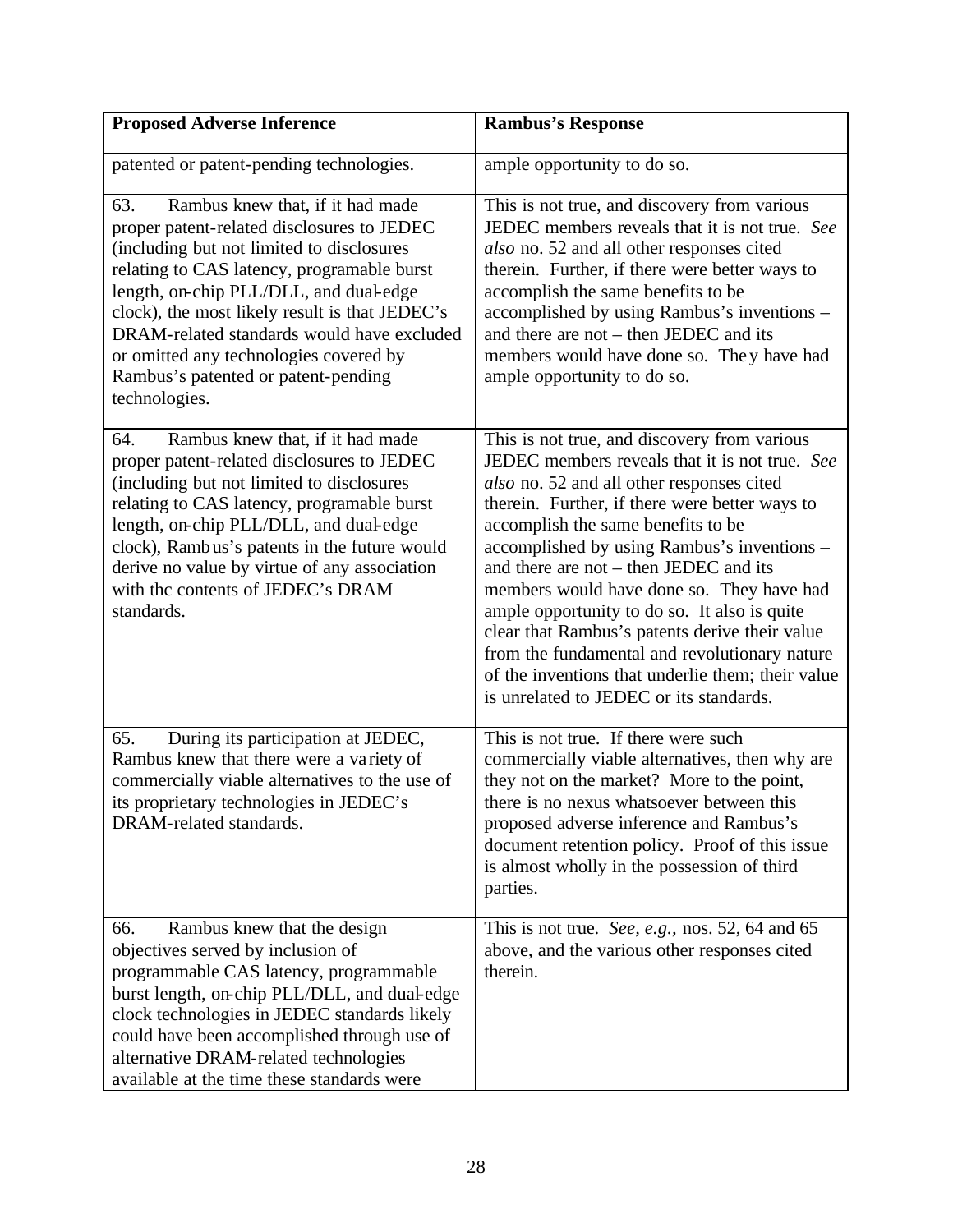| <b>Proposed Adverse Inference</b>                                                                                                                                                                                            | <b>Rambus's Response</b>                                                                                                                                                                                                                                                                                                                                                                                                                                                                                                                                                 |
|------------------------------------------------------------------------------------------------------------------------------------------------------------------------------------------------------------------------------|--------------------------------------------------------------------------------------------------------------------------------------------------------------------------------------------------------------------------------------------------------------------------------------------------------------------------------------------------------------------------------------------------------------------------------------------------------------------------------------------------------------------------------------------------------------------------|
| being developed                                                                                                                                                                                                              |                                                                                                                                                                                                                                                                                                                                                                                                                                                                                                                                                                          |
| During its participation at JEDEC,<br>67.<br>Rambus knew that JEDEC and its members<br>would be capable of developing commercially<br>viable alternative standards that avoided<br>Rambus's patents and patent applications. | This is not true. See, e.g., nos. 52, 64 and 65<br>above, and the various other responses cited<br>therein. For instance, Dr. Farmwald testified at<br>his deposition that he did not believe there<br>were any such alternatives, in part because he<br>had thought about that issue, tried to think of<br>them, and concluded there were none. More to<br>the point, there is no nexus whatsoever<br>between this proposed adverse inference and<br>Rambus's document retention policy. Proof of<br>this issue is almost wholly in the possession of<br>third parties. |
| 68.<br>Rambus knew that the following<br>technologies, among others, were<br>commercially viable alternatives to various<br>Rambus patented or patent-pending<br>technologies:                                               | This is not true. See, e.g., nos. 52, 64 and 65<br>above, and the various other responses cited<br>therein. For instance, Dr. Farmwald testified at<br>his deposition that he did not believe there<br>were any such alternatives, in part because he<br>had thought about that issue, tried to think of                                                                                                                                                                                                                                                                 |
| permanently fixing the GAS latency at<br>a single value;                                                                                                                                                                     | them, and concluded there were none. More to<br>the point, there is no nexus whatsoever                                                                                                                                                                                                                                                                                                                                                                                                                                                                                  |
| having the memory controller signal the<br>CAS latency through separate pins on each<br>DRAM device;                                                                                                                         | between this proposed adverse inference and<br>Rambus's document retention policy. Proof of<br>this issue is almost wholly in the possession of<br>third parties.                                                                                                                                                                                                                                                                                                                                                                                                        |
| setting the CAS latency through the<br>command structure of the read command;                                                                                                                                                |                                                                                                                                                                                                                                                                                                                                                                                                                                                                                                                                                                          |
| using fixed latency parts;                                                                                                                                                                                                   |                                                                                                                                                                                                                                                                                                                                                                                                                                                                                                                                                                          |
| explicitly identifying the CAS latency<br>in the read or write command;                                                                                                                                                      |                                                                                                                                                                                                                                                                                                                                                                                                                                                                                                                                                                          |
| programming CAS latency by blowing<br>fuses on the DRAM;                                                                                                                                                                     |                                                                                                                                                                                                                                                                                                                                                                                                                                                                                                                                                                          |
| scaling GAS latency with clock<br>frequency;                                                                                                                                                                                 |                                                                                                                                                                                                                                                                                                                                                                                                                                                                                                                                                                          |
| using an existing pin or a new,<br>dedicated pin to identify the latency via two or<br>more different voltage levels asserted by the                                                                                         |                                                                                                                                                                                                                                                                                                                                                                                                                                                                                                                                                                          |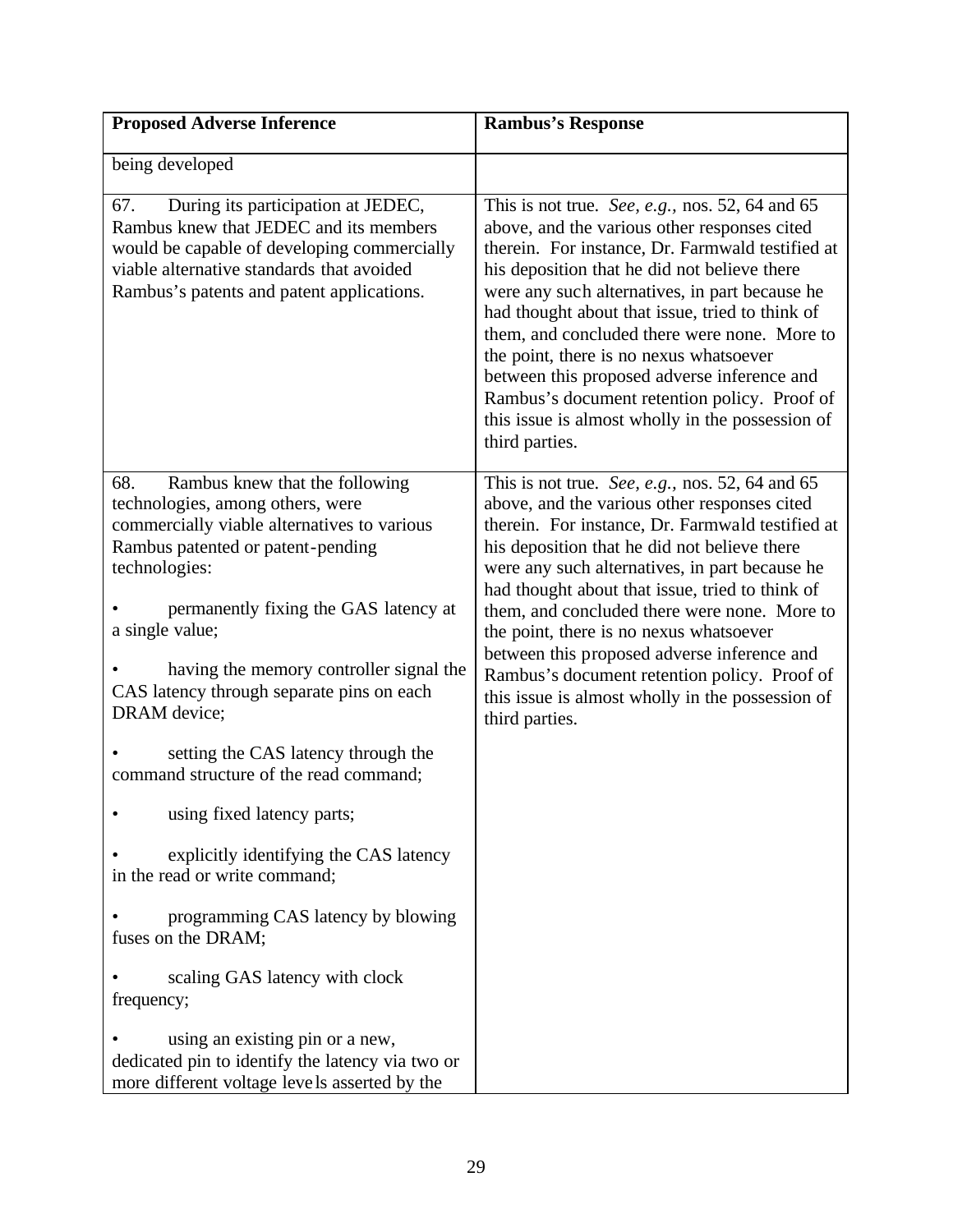| <b>Proposed Adverse Inference</b>                                                                             | <b>Rambus's Response</b> |
|---------------------------------------------------------------------------------------------------------------|--------------------------|
| memory controller;                                                                                            |                          |
| using asynchronous DRAM;                                                                                      |                          |
| fixing the burst length at a single value;                                                                    |                          |
| having the memory controller signal the<br>burst length through separate pins on each<br>DRAM device;         |                          |
| setting the burst length through the<br>command structure of the read command;                                |                          |
| setting the burst length through the use<br>of a burst interrupt feature;                                     |                          |
| using a short fixed burst length;                                                                             |                          |
| explicitly identifying the burst length in<br>the read or write command;                                      |                          |
| using a long fixed burst length coupled<br>with the burst-terminate command;                                  |                          |
| using a burst-EDO style protocol where<br>each CAS pulse toggles out a single column of<br>data;              |                          |
| using an existing pin or a new,<br>dedicated pin to identify the burst length via<br>multiple voltage levels; |                          |
| moving the PLL/DLL circuitry to the<br>memory controller;                                                     |                          |
| moving the PLL/DLL circuitry to each<br>DIMM;                                                                 |                          |
| using a periodic calibration technique;                                                                       |                          |
| using a vernier method to measure and<br>account for dynamic changes in skew;                                 |                          |
| putting the DLL on the memory<br>controller;                                                                  |                          |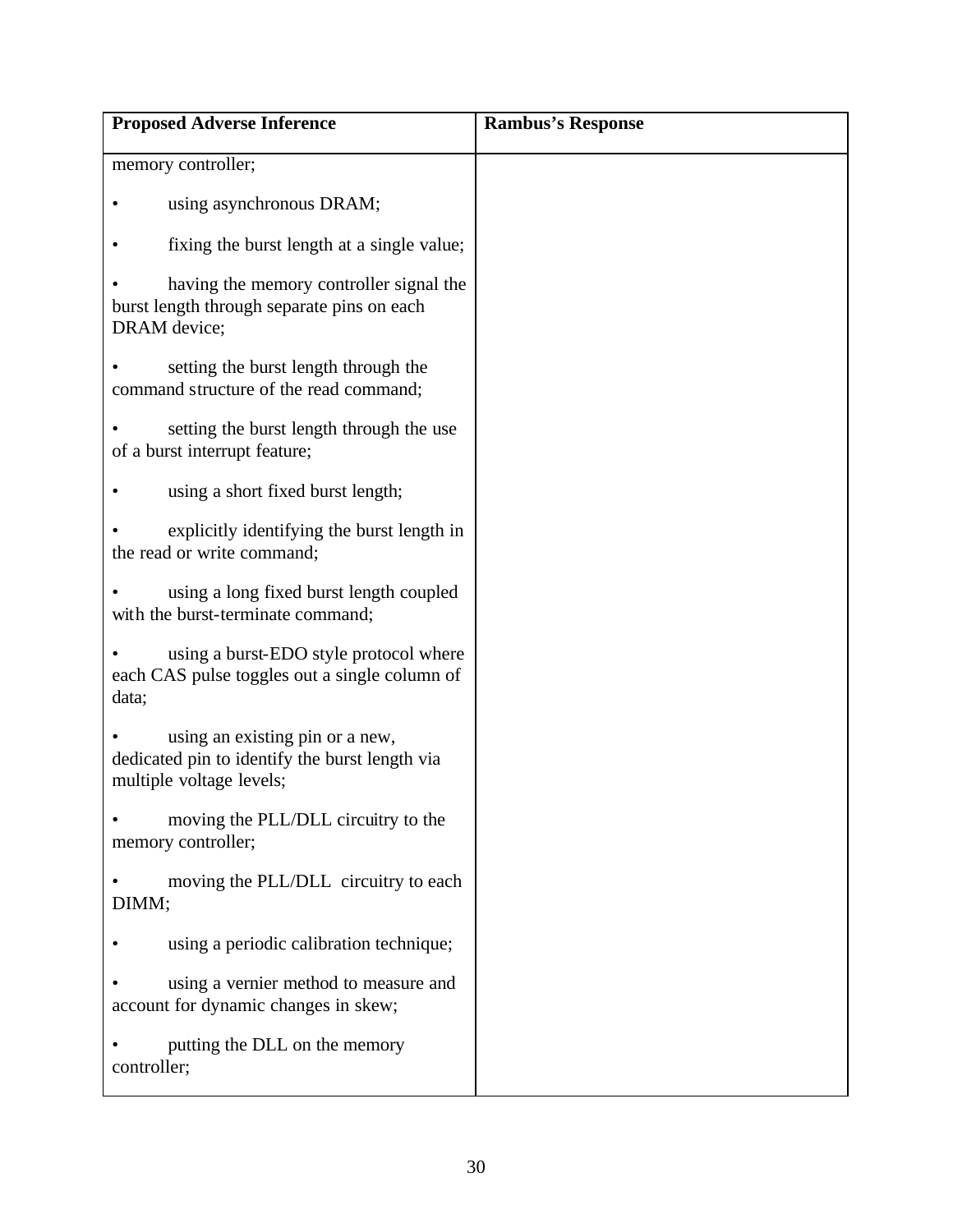| <b>Proposed Adverse Inference</b>                                                                                                                                                                                                                                                                                                          | <b>Rambus's Response</b>                                                                                                                                                                                                                                          |
|--------------------------------------------------------------------------------------------------------------------------------------------------------------------------------------------------------------------------------------------------------------------------------------------------------------------------------------------|-------------------------------------------------------------------------------------------------------------------------------------------------------------------------------------------------------------------------------------------------------------------|
| use of off-chip (on-module) DLLs;<br>$\bullet$                                                                                                                                                                                                                                                                                             |                                                                                                                                                                                                                                                                   |
| increasing the speed at which DRAM's<br>could operate;                                                                                                                                                                                                                                                                                     |                                                                                                                                                                                                                                                                   |
| interleaving data between different<br>DIMM's onto the same data bus;                                                                                                                                                                                                                                                                      |                                                                                                                                                                                                                                                                   |
| interleaving data between different<br>banks on each DRAM onto the same data bus;                                                                                                                                                                                                                                                          |                                                                                                                                                                                                                                                                   |
| increasing the width of the data bus;                                                                                                                                                                                                                                                                                                      |                                                                                                                                                                                                                                                                   |
| use of two or mote interleaving<br>memory banks on-chip and assigning a<br>different clock signal to each bank;                                                                                                                                                                                                                            |                                                                                                                                                                                                                                                                   |
| keeping each DRAM single data rate<br>and interleaving banks on the module;                                                                                                                                                                                                                                                                |                                                                                                                                                                                                                                                                   |
| increasing the number of pins per<br>DRAM:                                                                                                                                                                                                                                                                                                 |                                                                                                                                                                                                                                                                   |
| increasing the number of pins per<br>module;                                                                                                                                                                                                                                                                                               |                                                                                                                                                                                                                                                                   |
| doubling the clock frequency;                                                                                                                                                                                                                                                                                                              |                                                                                                                                                                                                                                                                   |
| use of simultaneous bidirectional 110<br>drivers; and                                                                                                                                                                                                                                                                                      |                                                                                                                                                                                                                                                                   |
| use of toggle mode.                                                                                                                                                                                                                                                                                                                        |                                                                                                                                                                                                                                                                   |
| Rambus consciously chose not to<br>69.<br>disclose to JEDEC or to JEDEC's members the<br>fact that Rambus possessed (or reasonably<br>believed it possessed) patents and pending<br>patents that would (or might) be infringed by<br>devices built in accordance with JEDEC<br>standards, for a variety of strategic reasons,<br>including | This proposed inference appears to be an effort<br>to summarize much of what has gone before.<br>Rambus, in response, incorporates its prior<br>responses, including without limitation its<br>responses to nos. 1, 13, 14, 17, 37, 45, 47-49,<br>52, 64, and 65. |
| a desire to avoid JEDEC developing<br>alternative standards that worked<br>around Rambus's technology;                                                                                                                                                                                                                                     |                                                                                                                                                                                                                                                                   |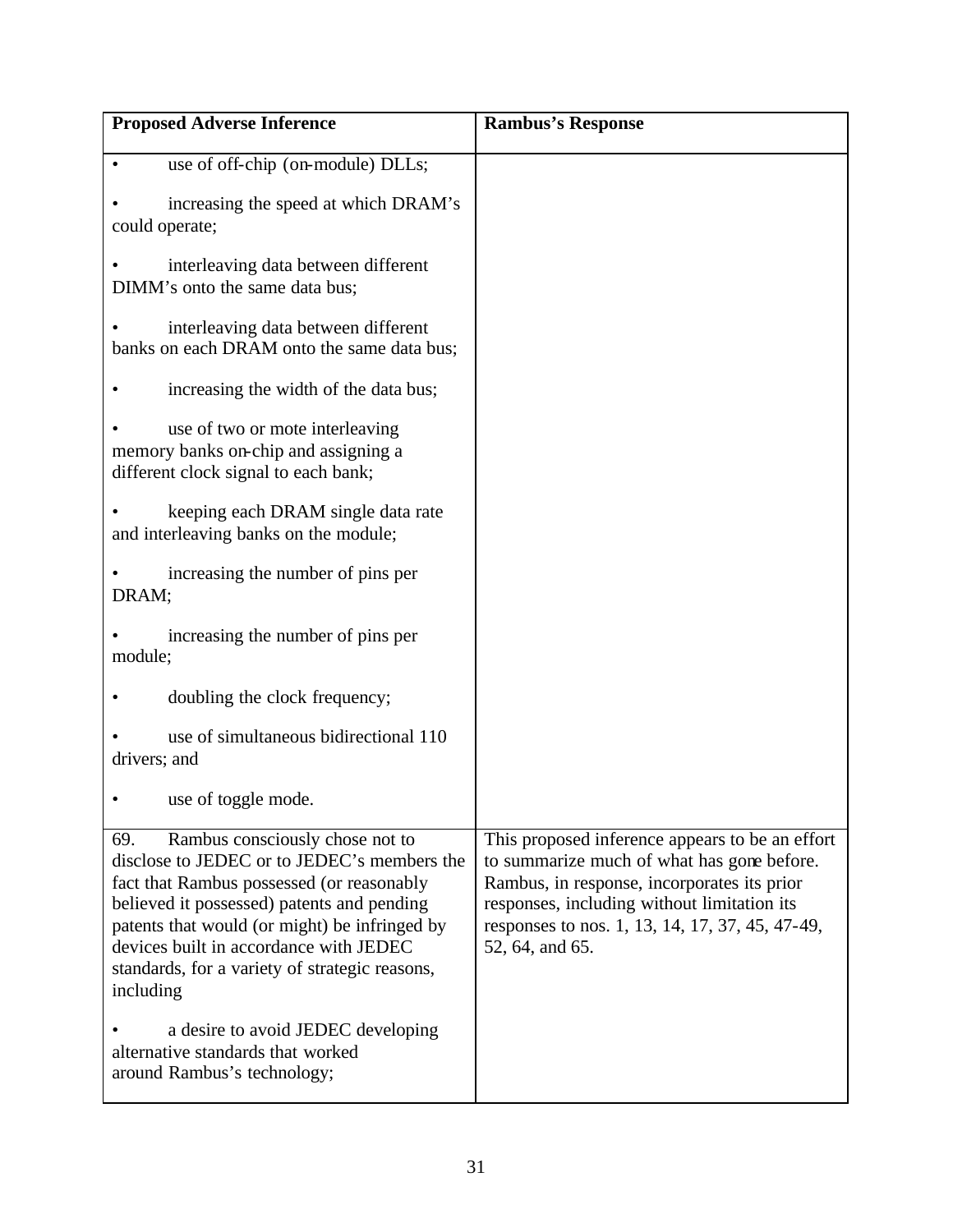| <b>Proposed Adverse Inference</b>                                                                                                                                                                                                                                                                                            | <b>Rambus's Response</b>                                                                                                                                                                                                                                                                                                                                                                                                                                                                                                                                                                                                                               |
|------------------------------------------------------------------------------------------------------------------------------------------------------------------------------------------------------------------------------------------------------------------------------------------------------------------------------|--------------------------------------------------------------------------------------------------------------------------------------------------------------------------------------------------------------------------------------------------------------------------------------------------------------------------------------------------------------------------------------------------------------------------------------------------------------------------------------------------------------------------------------------------------------------------------------------------------------------------------------------------------|
| a desire to place Rambus in a position<br>to charge high royalties in the future based on<br>use of Rambus technologies in JEDEC-<br>compliant devices;                                                                                                                                                                      |                                                                                                                                                                                                                                                                                                                                                                                                                                                                                                                                                                                                                                                        |
| a desire to avoid any limitation on its<br>freedom to license its patents to whomever it<br>wished on whatever terms it wished; and                                                                                                                                                                                          |                                                                                                                                                                                                                                                                                                                                                                                                                                                                                                                                                                                                                                                        |
| a desire to use its patent leverage over<br>the JEDEC standards to limit competition<br>between RDRAM and JEDEC-compliant<br>DRAM.                                                                                                                                                                                           |                                                                                                                                                                                                                                                                                                                                                                                                                                                                                                                                                                                                                                                        |
| 70.<br>Rambus knew that, were it to disclose<br>patents or patent applications to JEDEC, its<br>claimed intellectual property would be used by<br>JEDEC only subject to advance commitments<br>by Rambus that it would license such<br>intellectual property either on royalty-free or<br>other terms unfavorable to Rambus. | This is not true, and is contradicted by many<br>witnesses, including Complaint Counsel's own<br>expert witnesses. Since the underlying fact of<br>what JEDEC would do is subject to proof<br>wholly independent of Rambus, and since such<br>proof has no nexus to Rambus's document<br>retention policy, this is not a proper inference.<br>Further, since the proof demonstrates that this<br>is not what JEDEC would do, or what its rules<br>provide, this is a blatant effort to force Rambus<br>to disprove something that Complaint Counsel<br>have the burden of proving, and apparently<br>now realize they can't prove.                     |
| Rambus knew that the DRAM industry,<br>71.<br>including JEDEC member companies, would<br>not consider the royally rates it intended to and<br>later did charge for SDRAM and DDR<br>SDRAM licenses (.75% and 3.5%,<br>respectively) to be fair and reasonable.                                                               | This is not true, and the underlying predicate is<br>not true. Further, the evidence that bears on<br>this issue is available from third parties. See<br>also no. 70 above. Suffice it to say that many<br>companies took such licenses because they<br>were fair and reasonable, and by comparison to<br>royalties charged by other companies for the<br>right to use inventions that are much less<br>valuable, there rates are very fair and<br>eminently reasonable. For instance, as<br>Professor McAfee admitted, the IBM patent<br>licensing policy is a flat 1% for one patent, 2%<br>for two patents and so on, up to 5% for five<br>patents. |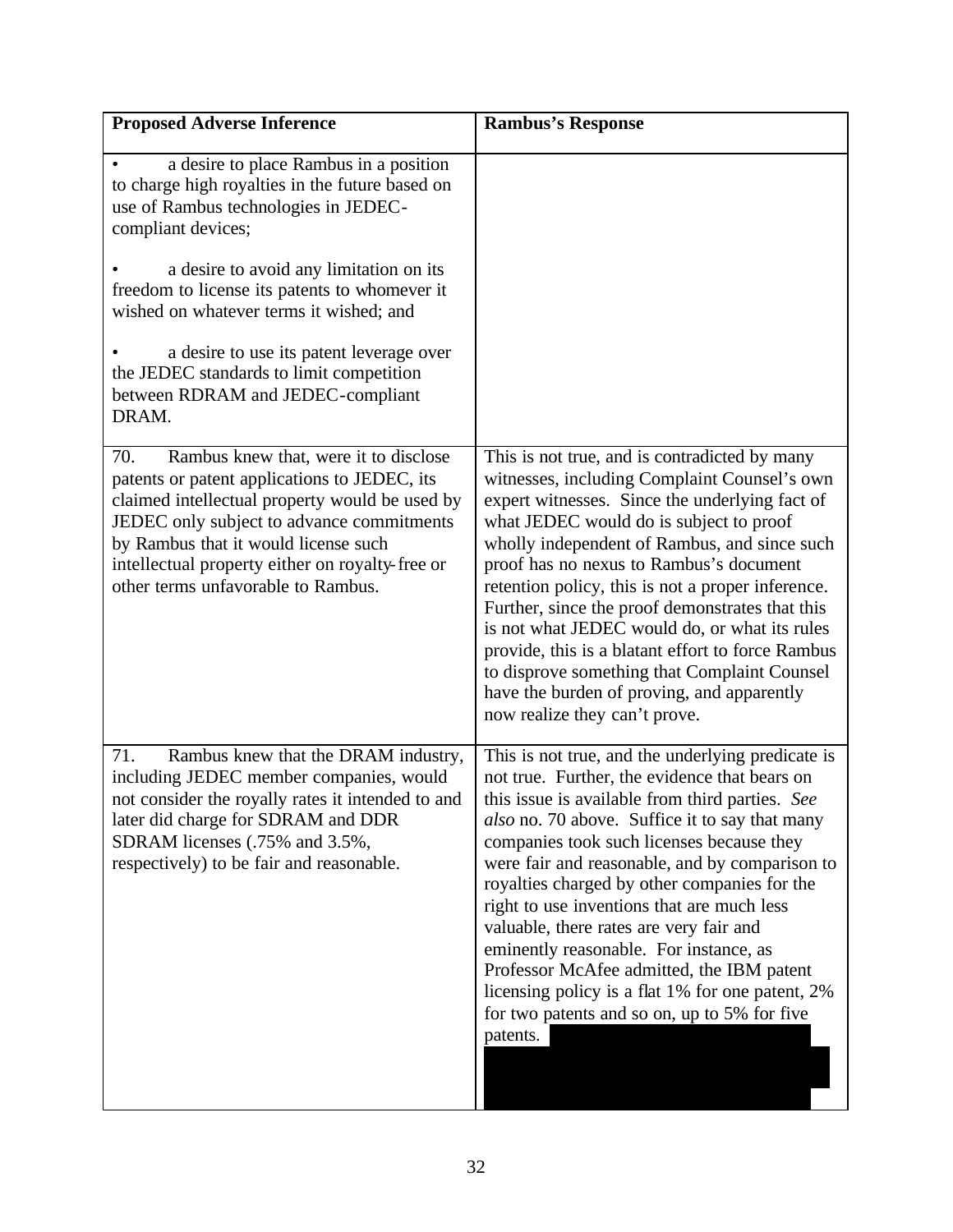| <b>Proposed Adverse Inference</b>                                                                                                                                                                                                                                   | <b>Rambus's Response</b>                                                                                                                                                                                                                                                                                                                                                                                                                                                       |
|---------------------------------------------------------------------------------------------------------------------------------------------------------------------------------------------------------------------------------------------------------------------|--------------------------------------------------------------------------------------------------------------------------------------------------------------------------------------------------------------------------------------------------------------------------------------------------------------------------------------------------------------------------------------------------------------------------------------------------------------------------------|
|                                                                                                                                                                                                                                                                     |                                                                                                                                                                                                                                                                                                                                                                                                                                                                                |
| 72.<br>Throughout most of the time it<br>participated in JEDEC, Rambus knew that the<br>misleading nature of its participation created<br>significant legal risks to the enforceability of<br>Rambus 's JEDEC-related patents.                                      | First, there was nothing misleading about the<br>nature of Rambus's participation, as discussed<br>at some length above. Second, what Rambus<br>knew about the <i>Dell</i> consent decree and the<br>Wang decision (presumably what Complaint<br>Counsel are referring to here) has been fully<br>discovered. So, as with each of the foregoing<br>proposed adverse inferences, there is no nexus<br>between the proposed inference and Rambus's<br>document retention policy. |
| Throughout most of the time it<br>73.<br>participated in JEDEC, Rambus knew that the<br>misleading nature of its participation created<br>significant risks that Rambus's JEDEC-related<br>patents could be held unenforceable on<br>grounds of equitable estoppel. | See, e.g., no. 72 above.                                                                                                                                                                                                                                                                                                                                                                                                                                                       |
| 74.<br>Throughout most of the time it<br>participated in JEDEC, Rambus knew that the<br>misleading nature of its participation created<br>significant risks that Rambus 's JEDEC-related<br>patents also could be held unenforceable on<br>antitrust grounds.       | See, e.g., no. 72 above.                                                                                                                                                                                                                                                                                                                                                                                                                                                       |
| 75.<br>At least as of December 1995, when<br>Rambus Teamed of the FTC's proposed<br>consent order in In re Dell Computer<br>Corporation, Rambus knew that its conduct at<br>JEDEC violated antitrust laws.                                                          | See, e.g., no. 72 above.                                                                                                                                                                                                                                                                                                                                                                                                                                                       |
| 76.<br>Throughout most of the time it<br>participated in JEDEC, Rambus's attorneys<br>encouraged the company to withdraw from<br>JEDEC, because of the legal risks associated<br>with participation.                                                                | This is not true. Given Judge Payne's earlier<br>rulings regarding attorney-client privileged<br>communications, there has been full discovery<br>of this issue, as well. Thus, there is no nexus<br>between this proposed inference and Rambus's<br>document retention policy, except perhaps<br>wishful thinking.                                                                                                                                                            |
| 77.<br>Until early 1996, Rambus consciously                                                                                                                                                                                                                         | This also is not true. See, e.g., 72 and 76                                                                                                                                                                                                                                                                                                                                                                                                                                    |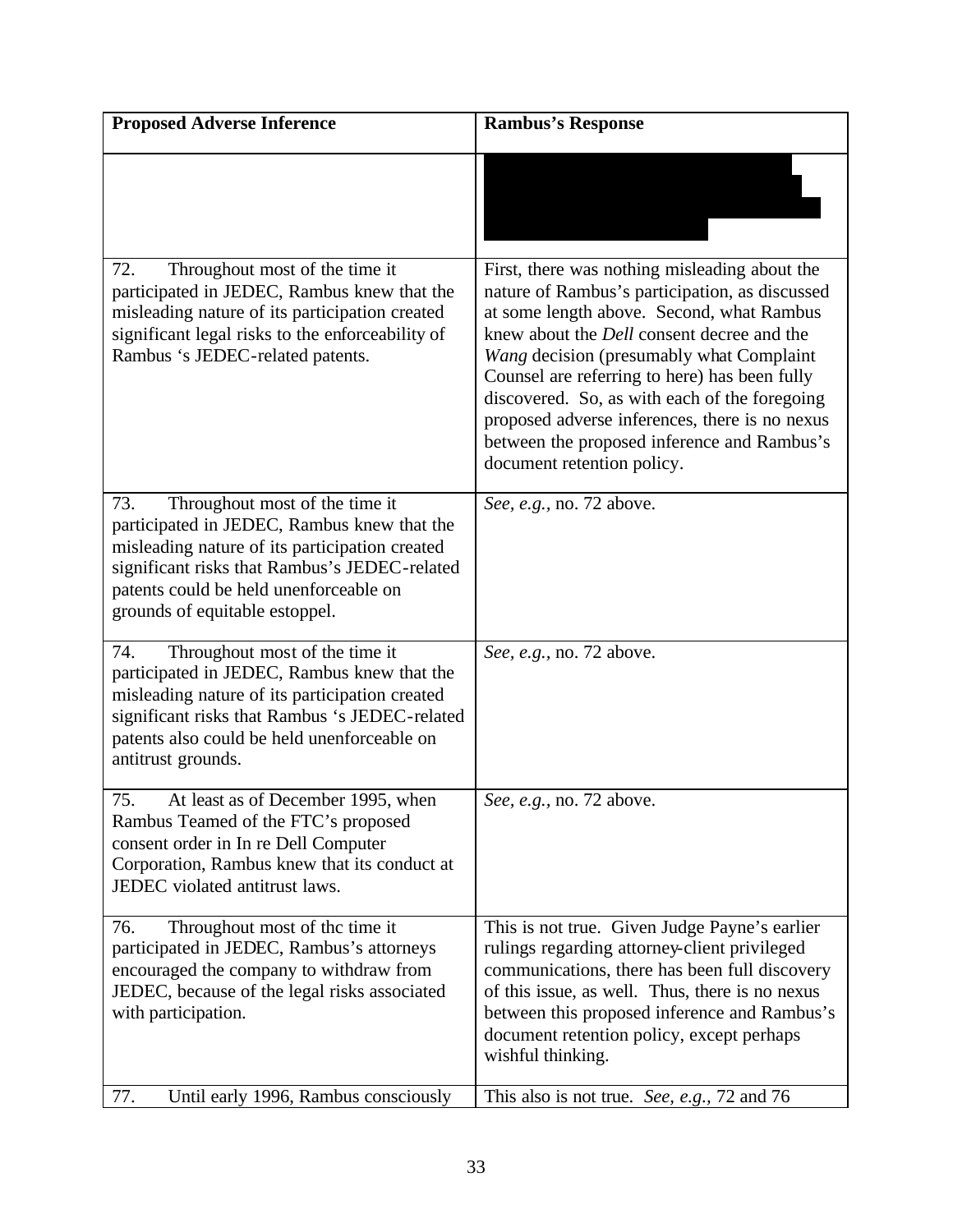| <b>Proposed Adverse Inference</b>                                                                                                                                                                                                                                                                    | <b>Rambus's Response</b>                                                                                                                                                                                                                                                                                                                                                             |
|------------------------------------------------------------------------------------------------------------------------------------------------------------------------------------------------------------------------------------------------------------------------------------------------------|--------------------------------------------------------------------------------------------------------------------------------------------------------------------------------------------------------------------------------------------------------------------------------------------------------------------------------------------------------------------------------------|
| chose to ignore legal advice to withdraw from<br>JEDEC.                                                                                                                                                                                                                                              | above.                                                                                                                                                                                                                                                                                                                                                                               |
| Rambus knew that joining JEDEC as<br>78.<br>part of its business strategy of obtaining high<br>royalties for use of its technology in widely<br>adopted DRAM industry standards violated<br>and subverted the purposes, rules, and/or<br>procedures of JEDEC.                                        | First, Rambus did not violate or subvert the<br>purposes, rules and/or procedures of JEDEC.<br>If Complaint Counsel think they can prove<br>otherwise, all the evidence is available to them<br>and unaffected by Rambus's document<br>retention policy. There is no nexus as required<br>by law. See also, e.g., nos. 1, 13, 14, 17, 37,<br>45, 47-49, 52, 64, 65, 72 and 76 above. |
| Rambus knew that its efforts to amend<br>79.<br>existing patent applications to cover<br>technology features that were being discussed<br>within JEDEC for potential use within JEDEC<br>RAM standards violated and subverted the<br>purposes, rules, and/or procedures of JEDEC.                    | See no. 78 above and all the references cited<br>therein, including Kingsdown, supra, and its<br>progeny.                                                                                                                                                                                                                                                                            |
| 80.<br>Rambus knew that its intentions, while<br>a member of JEDEC, to enforce its JEDEC-<br>related patents in the future against memory<br>manufacturers who produced products<br>compliant with JEDEC RAM standards<br>violated and subverted the purposes, rules,<br>and/or procedures of JEDEC. | See no. 78 above and all the reference cited<br>therein.                                                                                                                                                                                                                                                                                                                             |
| Rambus knew that its plans to license<br>81.<br>its intellectual property on terms it knew the<br>industry would not consider to be fair and<br>reasonable violated and subverted the<br>purposes, rules, and/or procedures of JEDEC.                                                                | See no. 78 above and all the references cited<br>therein.                                                                                                                                                                                                                                                                                                                            |
| Rambus knew that, by conveying a<br>82.<br>materially false and misleading impression that<br>.JEDEC was not at risk of adopting standards<br>that Rambus could later claim to infringe upon<br>its patents, it was violating and subverting the<br>purposes, rules, and/or procedures of JEDEC.     | See no. 78 above and all the references cited<br>therein.                                                                                                                                                                                                                                                                                                                            |
| Rambus knew that its failure to make<br>83.<br>sufficient disclosures to JEDEC that would<br>have alerted JEDEC and its members to the<br>true nature and scope of its patent claims<br>violated and subverted the purposes, rules,                                                                  | See no. 78 above and all the references cited<br>therein.                                                                                                                                                                                                                                                                                                                            |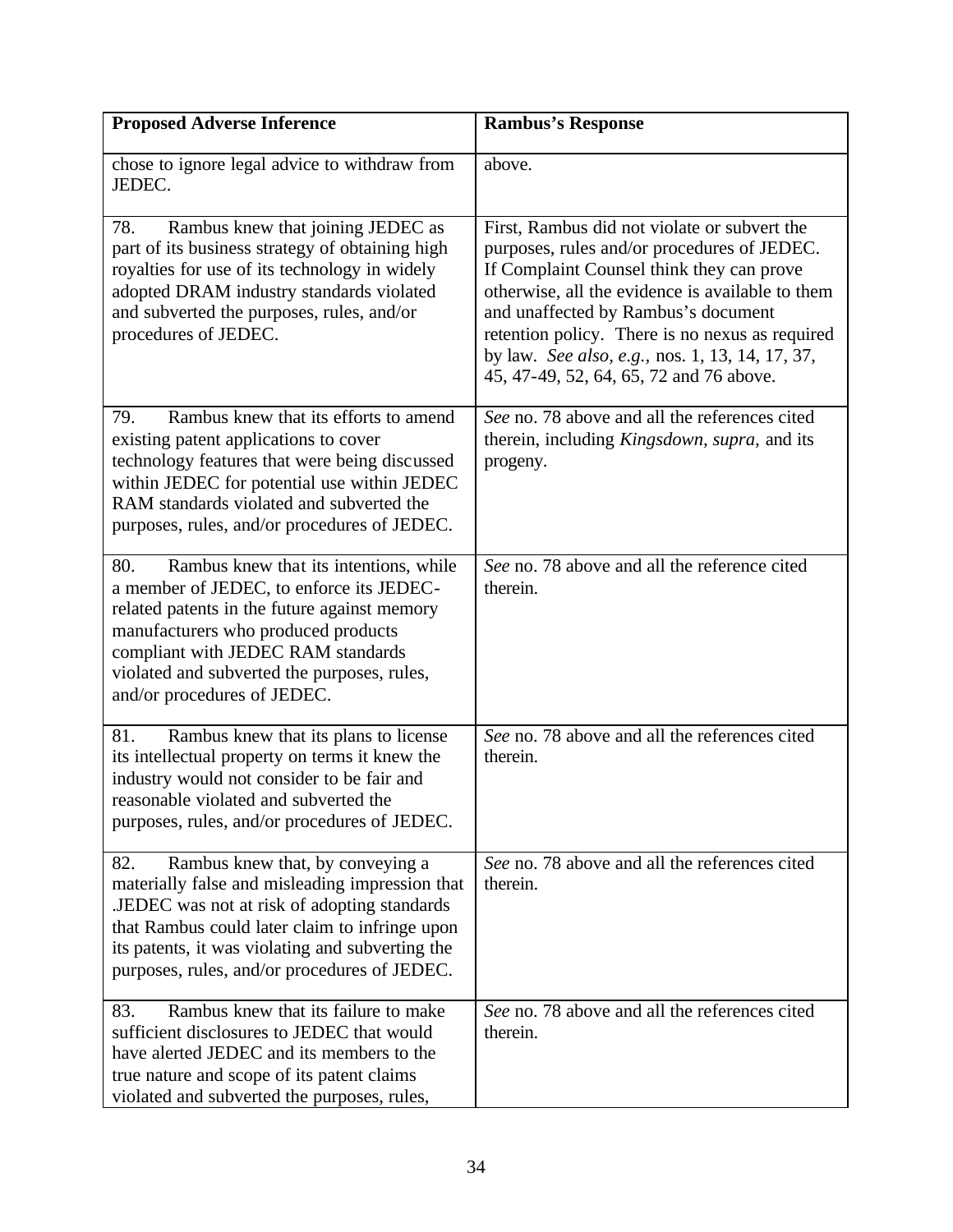| <b>Proposed Adverse Inference</b>                                                                                                                                                                                                                                                                                                                                                 | <b>Rambus's Response</b>                                                                                                                                                                      |
|-----------------------------------------------------------------------------------------------------------------------------------------------------------------------------------------------------------------------------------------------------------------------------------------------------------------------------------------------------------------------------------|-----------------------------------------------------------------------------------------------------------------------------------------------------------------------------------------------|
| and/or procedures of JEDEC.                                                                                                                                                                                                                                                                                                                                                       |                                                                                                                                                                                               |
| 84.<br>Rambus knew that its purpose to<br>substantially enhance the value of its patents<br>by not making proper patent-related<br>disclosures violated and subverted the<br>purposes, rules, and/or procedures of JEDEC.                                                                                                                                                         | See no. 78 above and all the references cited<br>therein.                                                                                                                                     |
| Rambus knew that, by remaining in<br>85.<br>JEDEC for over four years in order to glean<br>information that would enable it to write new<br>and amended patent claims designed to cover<br>technologies that it knew to be, or expected<br>would be, encompassed by JEDEC's RAM<br>standards, it was violating and subverting the<br>purposes, rules, and/or procedures of JEDEC. | See no. 78 above and all the references cited<br>therein.                                                                                                                                     |
| Rambus knew that, by withdrawing<br>86.<br>from JEDEC without revealing its relevant<br>patents and patent applications, it was violating<br>and subverting the purposes, rules, and/or<br>procedures of JEDEC.                                                                                                                                                                   | See no. 78 above and all the references cited<br>therein.                                                                                                                                     |
| Rambus ultimately withdrew from<br>87.<br>JEDEC in part because it feared its conduct at<br>JEDEC could render its patents unenforceable<br>on and antitrust and/or equitable estoppel<br>grounds.                                                                                                                                                                                | See no. 78 above and all the references cited<br>therein.                                                                                                                                     |
| Rambus ultimately withdrew from<br>88.<br>JEDEC in part because it feared its conduct at<br>JEDEC could lead to an FTC antitrust<br>enforcement action.                                                                                                                                                                                                                           | See no. 78 above and all the references cited<br>therein.                                                                                                                                     |
| Rambus ultimately withdrew from<br>89.<br>JEDEC in part because it feared that continued<br>participation could result in limitations being<br>imposed on Rambus's freedom to licenses its<br>patents to whomever it wished on whatever<br>terms it wished.                                                                                                                       | See no. 78 above and all the references cited<br>therein.                                                                                                                                     |
| Rambus knew that once the DRAM<br>90.<br>industry (and related industries) had adopted<br>the JEDEC DRAM standards, the industry<br>would become locked into those standards,                                                                                                                                                                                                     | This is not true, and discovery form various<br>JEDEC members reveals that it is not true. See<br>also no. 52 and all other responses cited<br>therein. Further, if there were better ways to |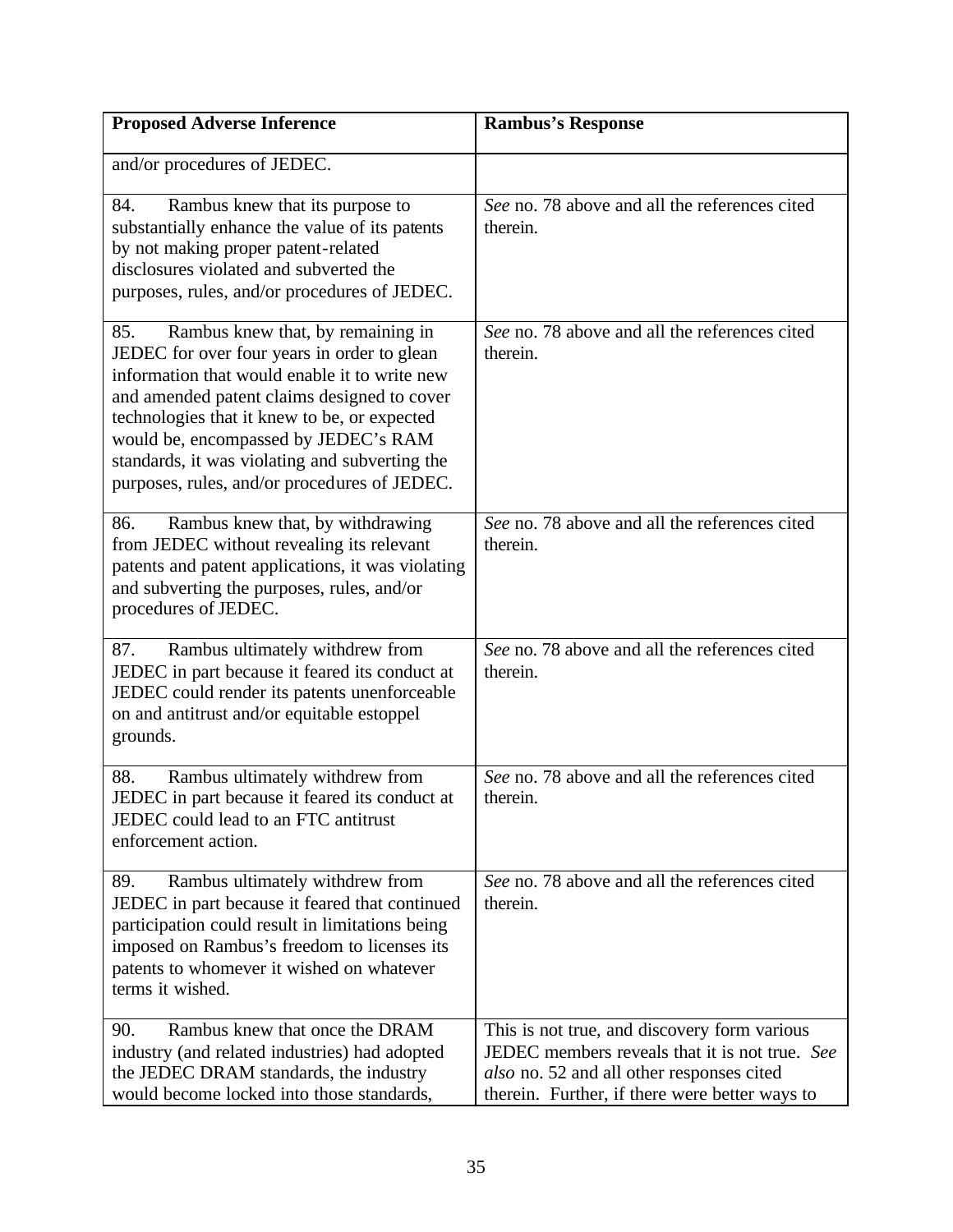| <b>Proposed Adverse Inference</b>                                                                                                                                                                                                                                             | <b>Rambus's Response</b>                                                                                                                                                                                                                                                                                                                                                                                                                                                                                                                                                                                                                                                                                                                                                                                                                                                                                                                                                                                                                                                                                                                                                                                                                                            |
|-------------------------------------------------------------------------------------------------------------------------------------------------------------------------------------------------------------------------------------------------------------------------------|---------------------------------------------------------------------------------------------------------------------------------------------------------------------------------------------------------------------------------------------------------------------------------------------------------------------------------------------------------------------------------------------------------------------------------------------------------------------------------------------------------------------------------------------------------------------------------------------------------------------------------------------------------------------------------------------------------------------------------------------------------------------------------------------------------------------------------------------------------------------------------------------------------------------------------------------------------------------------------------------------------------------------------------------------------------------------------------------------------------------------------------------------------------------------------------------------------------------------------------------------------------------|
| rendering it economically infeasible for the<br>industry to attempt to alter or work around the<br>standards in order to avoid paying royalties to<br>Rambus.                                                                                                                 | accomplish the same benefits to be<br>accomplished by using Rambus's inventions –<br>and there are not – then JEDEC and its<br>members would have done so. They have had<br>ample opportunity to do so. It also is quite<br>clear that Rambus's patents derive their value<br>from the fundamental and revolutionary nature<br>of the inventions that underlie them; their value<br>is unrelated to JEDEC or its standards.<br>Complaint Counsel's "lock-in" theory is<br>without merit. If it had merit, they could prove<br>it independent of Rambus. Seeking an adverse<br>inference of facts wholly within the control of<br>third parties, who now claim to be "locked in"<br>because they can't find another way to go,<br>perhaps because there aren't any as good as<br>what Rambus invented, simply reveals the<br>deficiencies in Complaint Counsel's case.                                                                                                                                                                                                                                                                                                                                                                                               |
| Rambus knew that manufacturers who<br>91.<br>might attempt to work around the JEDEC<br>RAM standards could be forced to absorb<br>potentially massive revenue losses if, as a<br>result of modifying the JEDEC standards, their<br>introduction of new products were delayed. | This contention, if it could be proven, would<br>be proven by evidence from third parties.<br>Since it can't be proven, Complaint Counsel<br>seek an inference to this effect. For example,<br>DRAM manufacturers don't suffer revenue<br>losses because introduction of a new product<br>has been delayed. Just as they have in the past,<br>they simply keep selling the old product until<br>they are ready to introduce the new one. In<br>fact, DRAM manufacturers introduce new<br>products only when forced to do so by their<br>customers, When they say they prefer<br>evolution to revolution, what they mean is they<br>prefer sticking with old products and never<br>having to improve. If Rambus had not come<br>along with its revolutionary inventions, there<br>would today be a huge bottleneck in data<br>transfer rates between DRAM and CPUs,<br>probably resulting in the sale of many more<br>DRAMs because that would be the only way to<br>speed up the system overall. Of course, the<br>result for the DRAM manufacturers would be<br>much higher revenues, because they would be<br>selling lots more of a very slow and antiquated<br>product. Thus, so long as they are able to band<br>together to prevent progress in the design of |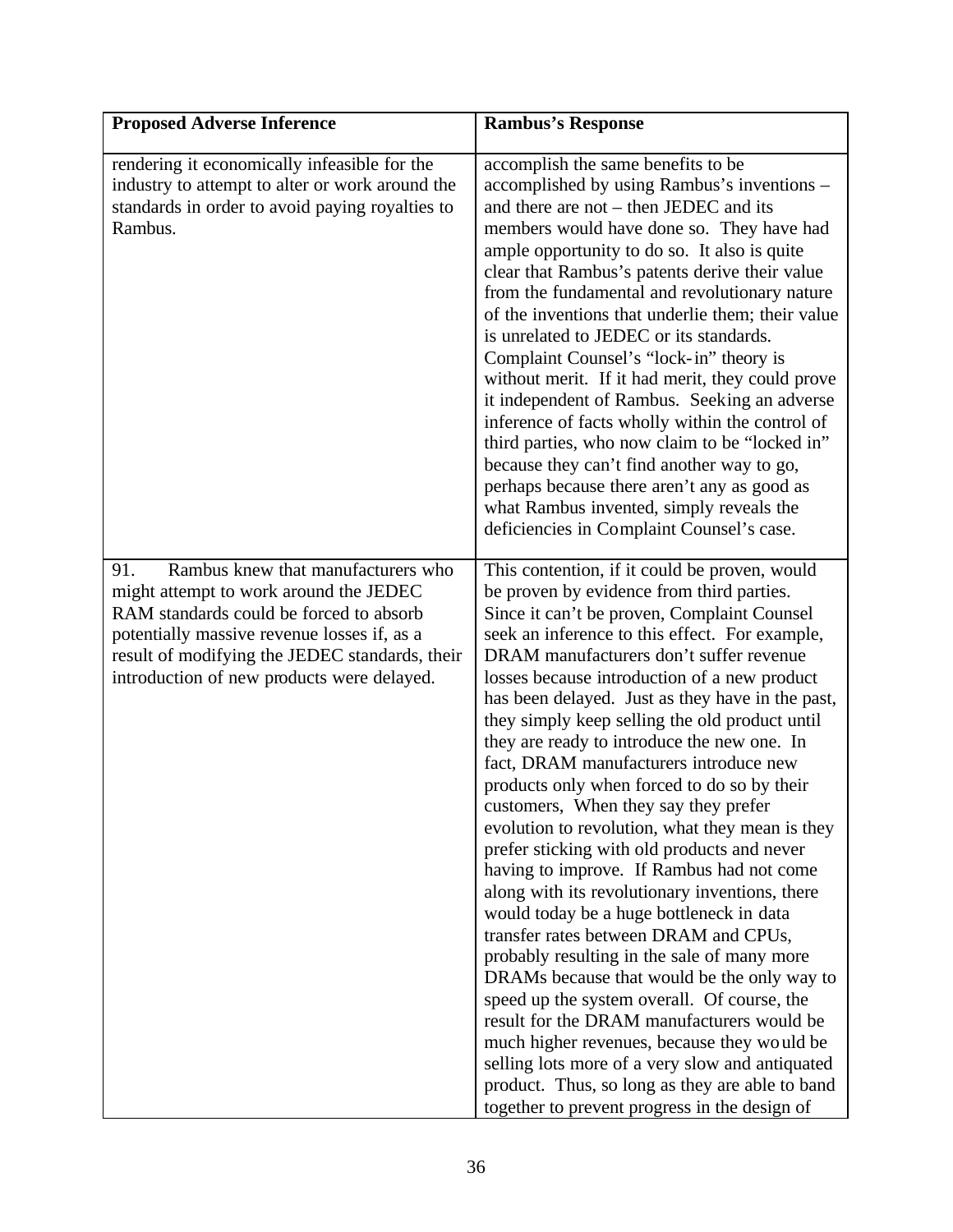| <b>Proposed Adverse Inference</b>                                                                                                                                                                                                                                                                                           | <b>Rambus's Response</b>                                                                                                                                                                                                                                                                                                                                                                                                                                                                                                          |
|-----------------------------------------------------------------------------------------------------------------------------------------------------------------------------------------------------------------------------------------------------------------------------------------------------------------------------|-----------------------------------------------------------------------------------------------------------------------------------------------------------------------------------------------------------------------------------------------------------------------------------------------------------------------------------------------------------------------------------------------------------------------------------------------------------------------------------------------------------------------------------|
|                                                                                                                                                                                                                                                                                                                             | DRAM, they are financially benefited. The<br>inference also fails to take account of<br>numerous differences within the DRAM<br>industry, such as between Micron and<br>Samsung. The former seeks to profit from<br>making older technology more efficiently for<br>as long as possible; the latter profits from<br>making newer technologies at higher margins.                                                                                                                                                                  |
| 92.<br>Rambus knew that purchasers and other<br>users of JEDEC-compliant DRAM technology<br>- including manufacturers of computers,<br>chipsets, graphics cards, and motherboards -<br>would themselves become locked into the<br>JEDEC standards.                                                                          | They wouldn't be locked in. They aren't<br>locked in. And the market today quite plainly<br>demonstrates no purchaser is locked in. This<br>industry spends hundreds of millions of dollars<br>each year, if not billions of dollars, constantly<br>evolving, improving and cost reducing. See<br>also nos. 90 and 91 above.                                                                                                                                                                                                      |
| 93.<br>Rambus knew that any effort to work<br>around the JEDEC standard would face<br>innumerable practical and economic<br>impediments, including but not limited to the<br>out-of-pocket costs associated with<br>redesigning, validating, and qualifying DRAM<br>products to conform with a revised set of<br>standards. | This is not true. Among other things, these<br>costs are incurred on a regular basis all the<br>time. There would be no incremental costs that<br>would not be incurred in any event if JEDEC<br>members decided to abandon the use of<br>features that were invented by Rambus. See<br>also nos. 90 and 91 above.                                                                                                                                                                                                                |
| Rambus knew that it was unclear<br>94.<br>whether downstream purchasers and other<br>users of SDRAM technology would tolerate<br>the delay in the introduction of new products<br>that likely would result from the process of<br>changing the standard.                                                                    | This also is not true, as history has proven.<br>The downstream purchasers waited quite a<br>long time, years in fact, for DDR-SDRAM to<br>become available to replace SDRAM. See also<br>nos. 90 and 91 above                                                                                                                                                                                                                                                                                                                    |
| Rambus knew that, by late 1999 or<br>95.<br>early 2000, when it first began to enforce its<br>patents against memory manufacturers<br>producing JEDEC-compliant DRAM, the<br>DRAM manufacturers and their customers had<br>become "locked in" to the JEDEC standards.                                                       | This is not true. DRAM manufacturers are not<br>locked in to JEDEC standards. They can<br>manufacture parts that are not covered by<br>JEDEC standards, such as RDRAM, and some<br>of them do. In fact, those that are<br>manufacturing and selling RDRAM are<br>making money, as compared to those who are<br>manufacturing and selling DDR-SDRAM or<br>SDRAM and appear to be losing money, even<br>without paying any license fees to Rambus.<br>Further, since they control JEDEC, DRAM<br>manufacturers can change the JEDEC |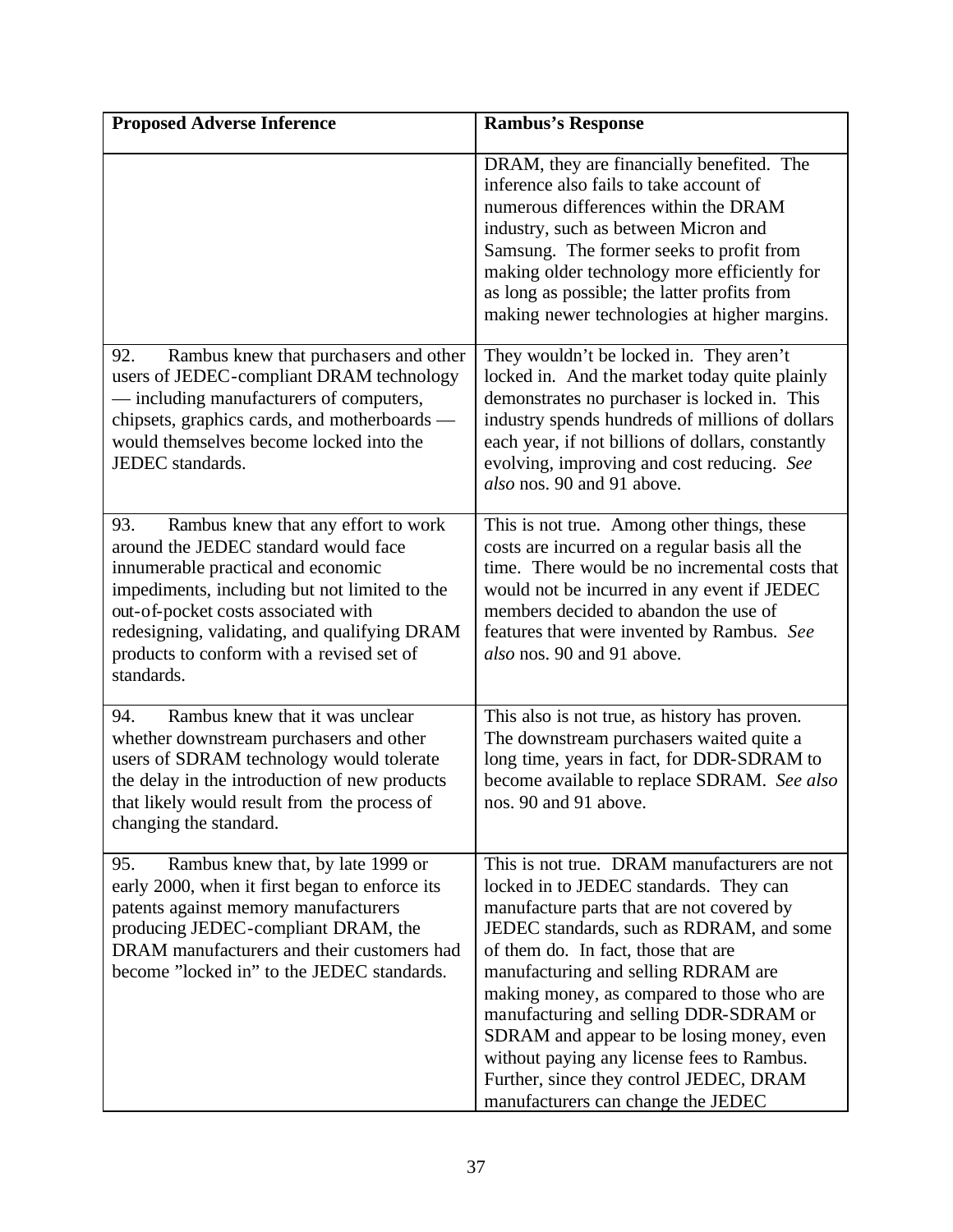| <b>Proposed Adverse Inference</b>                                                                                                                                                                         | <b>Rambus's Response</b>                                                                                                                                                                                                                                                                                                                                                                                                                                      |
|-----------------------------------------------------------------------------------------------------------------------------------------------------------------------------------------------------------|---------------------------------------------------------------------------------------------------------------------------------------------------------------------------------------------------------------------------------------------------------------------------------------------------------------------------------------------------------------------------------------------------------------------------------------------------------------|
|                                                                                                                                                                                                           | standards whenever they choose. See also nos.<br>90 and 91 above. In any event, there is no<br>nexus between this issue and Rambus's<br>document retention policy.                                                                                                                                                                                                                                                                                            |
| Rambus knew that due to the lock-in<br>96.<br>effect, it could succeed in extracting exorbitant<br>royalty rates from DRAM makers.                                                                        | Since there is no lock-in effect, as noted above,<br>and since Rambus's royalties are fair and<br>reasonable, as also noted above, this is<br>nonsensical. The evidence that might bear on<br>this issue also is in the hands of third parties<br>and, to the extent you would expect it to be in<br>Rambus's possession, it has been preserved<br>and produced, e.g., what royalties does<br>Rambus actually charge.                                         |
| 97.<br>Rambus knew that, once industry lock-<br>in occurred, it had the power to exclude<br>DRAM makers from the commodity memory<br>marketplace by refusing to grant them a<br>license.                  | Again, this is an inference based on a false<br>premise. What is true is that if Rambus does<br>not grant a license to a particular manufacturer,<br>that manufacturer will not legally be entitled to<br>use Rambus's patented inventions. However,<br>Rambus has been willing to license all DRAM<br>manufacturers on reasonable rates. Some of<br>those manufacturers, however, have preferred<br>to keep infringing and to force Rambus to<br>litigation. |
| 98.<br>Rambus knew that, by destroying<br>massive amounts of internal business records,<br>it could substantially increase the chances of its<br>success in future JEDEC-related patent<br>litigation.    | This is flatly not true. It is inconsistent with<br>Judge Timony's findings as well. Further, it is<br>apparent, as the recent Federal Circuit decision<br>demonstrates, that Rambus's success in patent<br>infringement litigation is unrelated to<br>documents in its possession. What matters is<br>how the products in question, JEDEC-related<br>or not, are designed, and what Rambus's<br>patents cover.                                               |
| Rambus knew that, by destroying<br>99.<br>massive amounts of internal business records,<br>it could substantially increase the chances of its<br>success in future JEDEC-related antitrust<br>litigation. | This also is not true. It is inconsistent with<br>Judge Timony's findings and with the<br>conclusions of the Federal Circuit in Rambus<br>Inc. v. Infineon Technologies AG. Further, as<br>this exercise has shown, the issues that<br>Complaint Counsel believe are material to this<br>$case - all 100 of them - are not issues with$<br>respect to which Rambus's document retention<br>policy resulted in relevant documents not being                    |